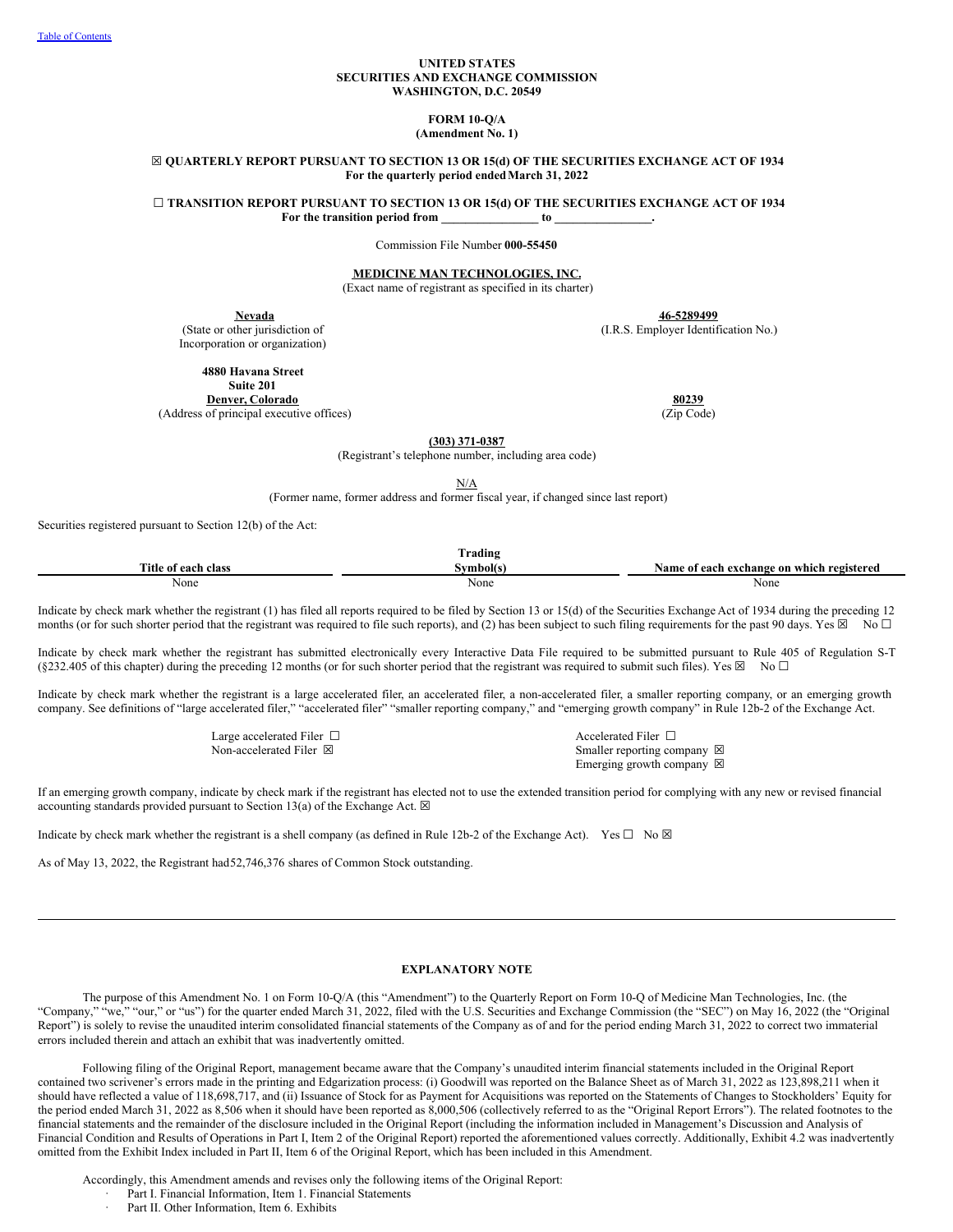All amounts in this Amendment affected by the Original Report Errors have been revised, and, where appropriate, we have changed references from "this Quarterly Report on Form 10-Q" to "this Quarterly Report on Form 10-Q/A." This Amendment speaks as of the date of the filing of the Original Report, May 16, 2022, and we have not undertaken herein to amend, supplement or update any information contained in the Original Report to give effect to any subsequent events. Accordingly, this Amendment should be read in conjunction with the Original Report and our other filings with the SEC subsequent to the filing of the Original Report.

In consultation with the audit committee chair of the board of directors of the Company and the Company's independent registered public accountant, the Company concluded that the impact of the Original Report Errors was not material to the financial statements of the Company as a whole after considering both quantitative and qualitative factors. Additionally, in connection with the Original Report Errors, management re-evaluated the effectiveness of the Company's disclosure controls and procedures as of March 31, 2022 and concluded that such controls and procedures were still effective. Therefore, we are only revising the (i) unaudited interim consolidated financial statements of the Company as of and for the period ending March 31, 2022 and (ii) Exhibit Index with this Amendment.

This Amendment has been executed by the officers on the signature page effective as of the date set forth thereon. In addition, the Company's Chief Executive Officer and Principal Accounting Officer have provided new certifications dated as of the date of this filing in connection with this Amendment.

#### i

# **TABLE OF CONTENTS**

|          |                                                                                       | Page |
|----------|---------------------------------------------------------------------------------------|------|
|          | <b>Part I - FINANCIAL INFORMATION</b>                                                 |      |
|          | <b>Cautionary Note About Forward Looking Statements</b>                               | 3    |
| Item 1.  | <b>Financial Statements</b>                                                           |      |
| Item 2.  | Management's Discussion and Analysis of Financial Condition and Results of Operations | 31   |
| Item 3.  | <b>Quantitative and Qualitative Disclosures About Market Risk</b>                     | 36   |
| Item 4.  | <b>Controls and Procedures</b>                                                        | 37   |
|          | <b>Part II - OTHER INFORMATION</b>                                                    |      |
| Item 1.  | <b>Legal Proceedings</b>                                                              | 38   |
| Item 1A. | <b>Risk Factors</b>                                                                   | 38   |
| Item 2.  | Unregistered Sales of Equity Securities and Use of Proceeds                           | 39   |
| Item 3.  | <b>Defaults Upon Senior Securities</b>                                                | 39   |
| Item 4.  | <b>Mine Safety Disclosures</b>                                                        | 39   |
| Item 5.  | <b>Other Information</b>                                                              | 39   |
| Item 6.  | <b>Exhibits</b>                                                                       | 39   |
|          | <b>Signatures</b>                                                                     | 41   |
|          |                                                                                       |      |

2

#### *CAUTIONARY NOTE ABOUT FORWARD-LOOKING INFORMATION*

This Quarterly Report on Form 10-Q/A contains "forward-looking statements" within the meaning of Section 27A of the Securities Act of 1933, as amended, and Section 21E of the Securities Exchange Act of 1934, as amended (the "Exchange Act"). All statements contained in this Quarterly Report on Form 10-Q/A other than statements of historical fact, including statements regarding our future results of operations and financial position, business strategy and plans, and objectives for future operations, are forward-looking statements. In some cases, you can identify forward-looking statements by the following words: "may," "will," "could," "would," "should," "expect," "intend," "plan," "anticipate," "believe," "approximately," "estimate," "predict," "project," "potential," "continue," "ongoing," or the negative of these terms or other words of similar meaning in connection with a discussion of future events or future operating or financial performance, although the absence of these words does not necessarily mean that a statement is not forward-looking. Forward-looking statements are based upon our current assumptions, expectations and beliefs concerning future developments and their potential effect on our business. Forward-looking statements are subject to known and unknown risks, uncertainties and other factors which may cause actual events or our actual results, performance or achievements to be materially different from the future events, results, performance or achievements expressed or implied by any forward-looking statements. There can be no assurance that future events, results, performance or achievements will be in accordance with our expectations or that the effect of future events, results, performance or achievements will be those anticipated by us.

Factors and risks that may cause or contribute to actual events, results, performance or achievements differing from these forward-looking statements include, but are not limited to, for example:

- regulatory limitations on our products and services;
- our ability to complete and integrate announced acquisitions;
- general industry and economic conditions;
- our ability to access adequate capital upon terms and conditions that are acceptable to us;
- volatility in credit and market conditions; and
- other risks and uncertainties related to the cannabis market and our business strategy.

We operate in very competitive and rapidly changing markets. New risks emerge from time to time. It is not possible for our management to predict all risks, nor can we assess the impact of all factors on our business or the extent to which any factor, or combination of factors, may cause actual results to differ materially from those contained in any forward-looking statements we may make. In light of these risks, uncertainties and assumptions, the forward-looking events and circumstances discussed in this Quarterly Report on Form 10-Q/A may not occur and actual results could differ materially and adversely from those anticipated or implied in the forward-looking statements.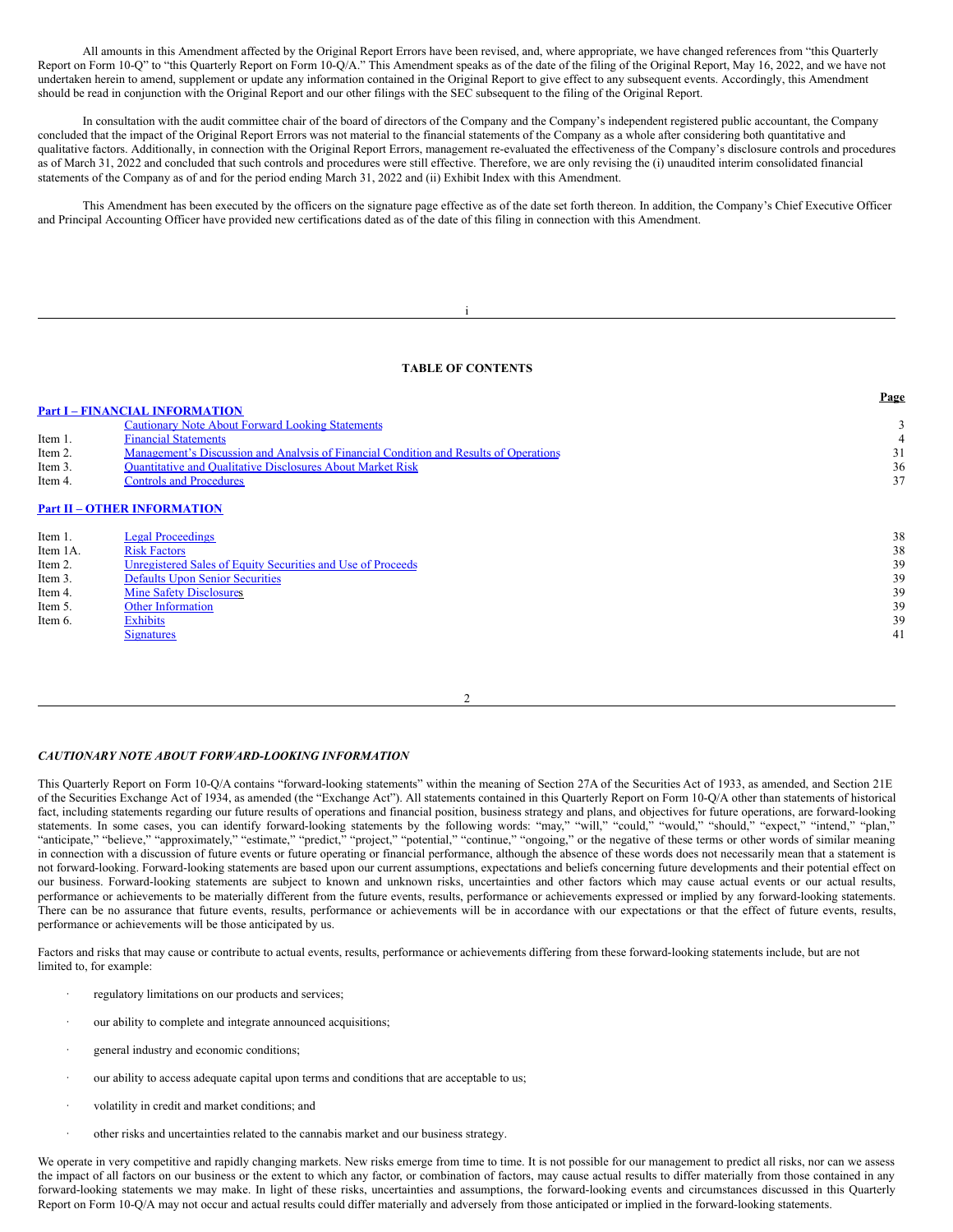Stockholders and potential investors should not place undue reliance on these forward-looking statements. Although we believe that our plans, intentions and expectations reflected in or suggested by the forward-looking statements in this Quarterly Report on Form 10-Q/A are reasonable, we cannot assure stockholders and potential investors that these plans, intentions or expectations will be achieved.

These forward-looking statements represent our intentions, plans, expectations, assumptions and beliefs about future events and are subject to risks, uncertainties and other factors. Many of those factors are outside of our control and could cause actual results to differ materially from the results expressed or implied by those forward-looking statements. Considering these risks, uncertainties and assumptions, the events described in the forward-looking statements might not occur or might occur to a different extent or at a different time than we have described. You are cautioned not to place undue reliance on these forward-looking statements. All subsequent written and oral forwardlooking statements concerning other matters addressed in this Quarterly Report on Form 10-Q/A and attributable to us or any person acting on our behalf are expressly qualified in their entirety by the cautionary statements contained or referred to in this Quarterly Report on Form 10-Q/A.

All forward-looking statements speak only as of the date of this Quarterly Report on Form 10-Q/A. Except to the extent required by law, we undertake no obligation to update or revise any forward-looking statements, whether because of new information, future events, a change in events, conditions, circumstances or assumptions underlying such statements, or otherwise.

# **Part I. FINANCIAL INFORMATION**

<span id="page-2-0"></span>**Item 1.** *Condensed Financial Statements*

# **MEDICINE MAN TECHNOLOGIES, INC. CONDENSED CONSOLIDATED BALANCE SHEETS**

|                                                                                                                          |               | March 31,<br>2022 |              | December 31,<br>2021 |
|--------------------------------------------------------------------------------------------------------------------------|---------------|-------------------|--------------|----------------------|
| <b>ASSETS</b>                                                                                                            |               | (Unaudited)       |              | (Audited)            |
| Current assets                                                                                                           |               |                   |              |                      |
| Cash and cash equivalents                                                                                                | $\mathbb{S}$  | 47,688,094        | $\mathbb{S}$ | 106,400,216          |
| Accounts receivable, net of allowance for doubtful accounts                                                              |               | 4,196,533         |              | 3,866,828            |
| Inventory                                                                                                                |               | 16,380,765        |              | 11,121,997           |
| Note receivable - current, net                                                                                           |               | 107,500           |              |                      |
| Prepaid expenses and other current assets                                                                                |               | 3,008,326         |              | 2,523,214            |
| Total current assets                                                                                                     |               | 71,381,218        |              | 123,912,255          |
| Non-current assets                                                                                                       |               |                   |              |                      |
| Fixed assets, net accumulated depreciation of \$2,390,922 and \$1,988,973, respectively                                  |               | 16,601,696        |              | 10.253.226           |
| Goodwill                                                                                                                 |               | 118,698,717       |              | 43,316,267           |
| Intangible assets, net of accumulated amortization of \$9,791,597 and \$7,652,750, respectively                          |               | 95,443,483        |              | 97,582,330           |
| Marketable securities, net of unrealized loss of \$8,549 and gain of \$216,771, respectively                             |               | 485,004           |              | 493,553              |
| Note receivable – noncurrent, net                                                                                        |               |                   |              | 143,333              |
| Accounts receivable – litigation                                                                                         |               | 290,648           |              | 303,086              |
| Other noncurrent assets                                                                                                  |               | 1,384,863         |              | 514,962              |
| Operating lease right of use assets                                                                                      |               | 13,721,007        |              | 8,511,780            |
| Total non-current assets                                                                                                 |               |                   |              |                      |
|                                                                                                                          |               | 246,625,418       |              | 161,118,537          |
| <b>Total assets</b>                                                                                                      | $\mathbf S$   | 318,006,636       | \$           | 285,030,792          |
| <b>LIABILITIES AND STOCKHOLDERS' DEFICIT</b>                                                                             |               |                   |              |                      |
| Current liabilities                                                                                                      |               |                   |              |                      |
| Accounts payable                                                                                                         | $\mathcal{S}$ | 3,106,503         | $\mathbb{S}$ | 2,548,885            |
| Accounts payable - related party                                                                                         |               | 100.128           |              | 36,820               |
| Accrued expenses                                                                                                         |               | 15,308,676        |              | 5,592,222            |
| Derivative liabilities                                                                                                   |               | 48,340,485        |              | 34,923,013           |
| Notes payable - related party                                                                                            |               | 134,498           |              | 134,498              |
| Income taxes payable                                                                                                     |               | 3,287,635         |              | 2,027,741            |
| Total current liabilities                                                                                                |               | 70,277,925        |              | 45,263,179           |
| Long term debt                                                                                                           |               | 117,863,486       |              | 97,482,468           |
| Lease liabilities                                                                                                        |               | 14,082,673        |              | 8,715,480            |
| Total long-term liabilities                                                                                              |               | 131,946,159       |              | 106,197,948          |
|                                                                                                                          |               |                   |              |                      |
| <b>Total liabilities</b>                                                                                                 |               | 202.224.084       |              | 151,461,127          |
| Stockholders' equity                                                                                                     |               |                   |              |                      |
| Common stock, \$0.001 par value. 250,000,000 shares authorized; 53,484,820 shares issued and 52,746,376 shares           |               |                   |              |                      |
| outstanding at March 31, 2022 and 45,455,490 shares issued and 44,717,046 shares outstanding as of December<br>31, 2021. |               | 53,486            |              | 45,485               |
| Preferred stock, \$0.001 par value. 10,000,000 shares authorized; 86,994 shares issued and 82,594 outstanding at         |               |                   |              |                      |
| March 31, 2022 and December 31, 2021 and 10,000,000 shares authorized.                                                   |               | 87                |              | 87                   |
| Additional paid-in capital                                                                                               |               | 171,798,685       |              | 162,815,097          |
| Accumulated deficit                                                                                                      |               | (54, 552, 670)    |              | (27,773,968)         |
| Common stock held in treasury, at cost, 517, 044 shares held as of March 31, 2022 and December 31, 2021.                 |               | (1,517,036)       |              | (1,517,036)          |
| Total stockholders' equity                                                                                               |               | 115,782,552       |              | 133,569,665          |
| Total liabilities and stockholders' equity                                                                               |               | 318,006,636       |              | 285,030,792          |
|                                                                                                                          | \$            |                   | \$           |                      |

See accompanying notes to the financial statements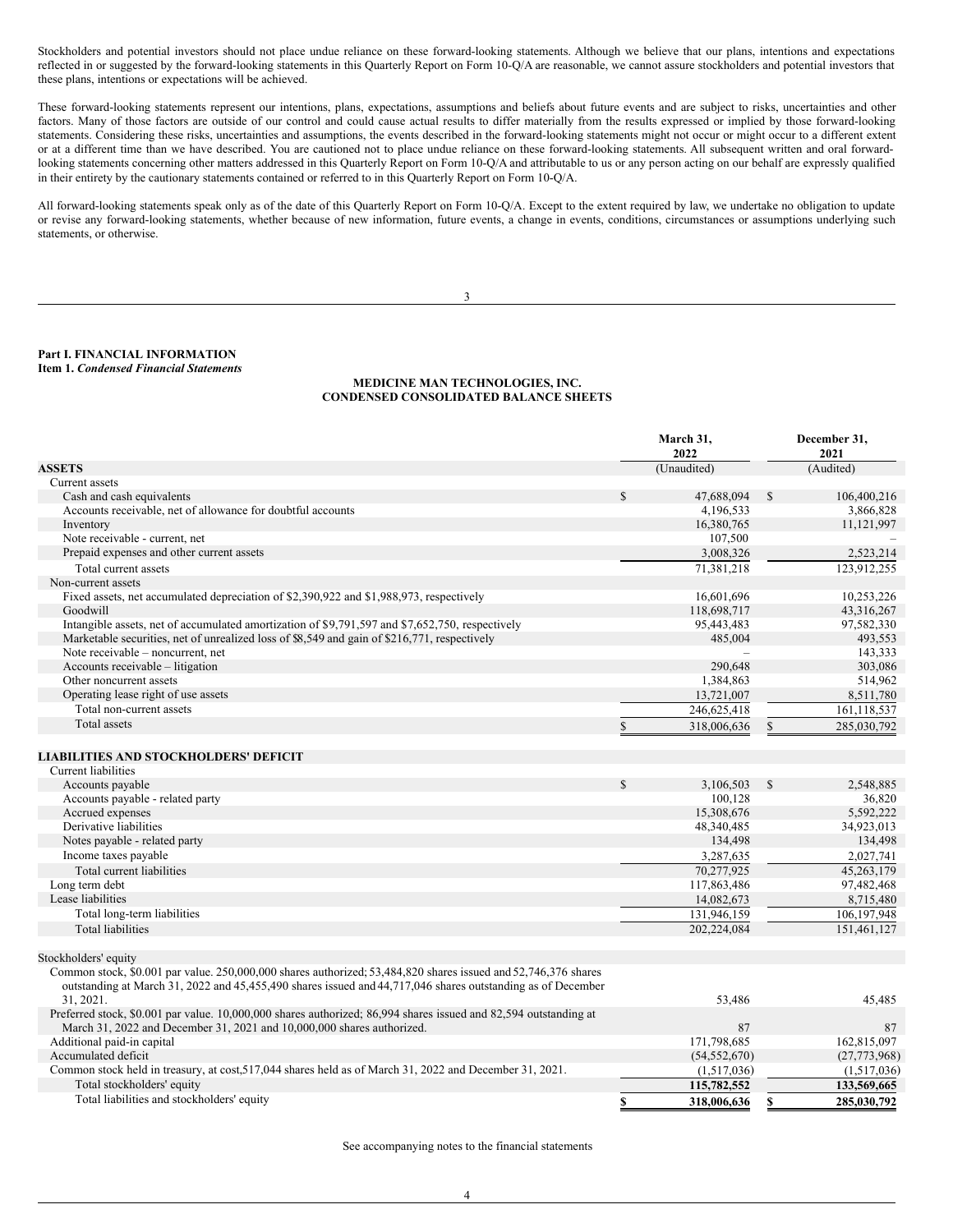# **MEDICINE MAN TECHNOLOGIES, INC. CONDENSED CONSOLIDATED STATEMENT OF COMPREHENSIVE (LOSS) AND INCOME**

*For the Three Months Ended March 31, 2022 and 2021*

|                                                               |                     | <b>For the Three Months Ended</b><br>March 31, |  |  |
|---------------------------------------------------------------|---------------------|------------------------------------------------|--|--|
|                                                               | 2022                | 2021                                           |  |  |
|                                                               | (Unaudited)         | (Unaudited)                                    |  |  |
| Operating revenues                                            |                     |                                                |  |  |
| Retail                                                        | \$                  | 26,525,716<br>\$<br>11,816,200                 |  |  |
| Wholesale                                                     |                     | 5,207,388<br>7,446,265                         |  |  |
| Other                                                         |                     | 44,450<br>77,650                               |  |  |
| Total revenue                                                 | 31,777,554          | 19,340,115                                     |  |  |
| Cost of goods and services                                    |                     |                                                |  |  |
| Cost of goods and services                                    | 20,840,051          | 12,087,111                                     |  |  |
| Total cost of goods and services                              | 20,840,051          | 12,087,111                                     |  |  |
| Gross profit                                                  | 10,937,503          | 7,253,004                                      |  |  |
| Operating expenses                                            |                     |                                                |  |  |
| Selling, general and administrative expenses                  |                     | 6,855,711<br>3,189,638                         |  |  |
| Professional services                                         |                     | 2,584,472<br>2,195,108                         |  |  |
| <b>Salaries</b>                                               |                     | 1,869,358<br>5,296,777                         |  |  |
| Stock based compensation                                      |                     | 991,083<br>1,483,806                           |  |  |
| Total operating expenses                                      |                     | 8,737,910<br>15,728,043                        |  |  |
| Loss from operations                                          |                     | (4,790,540)<br>(1,484,906)                     |  |  |
| Other income (expense)                                        |                     |                                                |  |  |
| Interest expense, net                                         |                     | (7,302,254)<br>(961, 282)                      |  |  |
| Unrealized loss on derivative liabilities                     |                     | (13, 417, 472)<br>(1,253,814)                  |  |  |
| Other expense                                                 |                     | 7                                              |  |  |
| Gain (loss) on sale of assets                                 |                     | 292,479                                        |  |  |
| Unrealized gain on investments                                |                     | (8, 549)<br>214,630                            |  |  |
| Total other expense                                           | (20, 728, 268)      | (1,707,987)                                    |  |  |
| Provision for income taxes                                    |                     | 1,259,894<br>456,614                           |  |  |
| Net loss                                                      | S<br>(26, 778, 702) | \$<br>(3,649,507)                              |  |  |
| Less: Accumulated preferred stock dividends for the period    |                     | (1,743,444)                                    |  |  |
| Net loss attributable to common stockholders                  | S.                  | (28, 522, 146)<br>\$<br>(3,649,507)            |  |  |
| Earnings (loss) per share attributable to common stockholders |                     |                                                |  |  |
| Basic earnings (loss) per share                               | S                   | (0.61)<br>(0.09)<br><sup>\$</sup>              |  |  |
| Weighted average number of shares outstanding - basic         |                     |                                                |  |  |
|                                                               | 46,841,971          | 42,616,309                                     |  |  |
| Comprehensive loss                                            | S<br>(26, 778, 702) | (3,649,507)<br>S                               |  |  |

See accompanying notes to the financial statements

5

# **MEDICINE MAN TECHNOLOGIES, INC. CONDENSED CONSOLIDATED STATEMENTS OF CHANGES IN STOCKHOLDERS' EQUITY**

|                                                                                                   |                          |                          |                          |                          | <b>Additional</b> |                                                                           |               |                       | <b>Total</b>  |
|---------------------------------------------------------------------------------------------------|--------------------------|--------------------------|--------------------------|--------------------------|-------------------|---------------------------------------------------------------------------|---------------|-----------------------|---------------|
|                                                                                                   | <b>Preferred Stock</b>   |                          |                          | <b>Common Stock</b>      |                   | Paid-in<br>Accumulated                                                    |               | <b>Treasury Stock</b> |               |
|                                                                                                   | <b>Shares</b>            | Value                    | <b>Shares</b>            | Value                    | Capital           | <b>Deficit</b>                                                            | <b>Shares</b> | Cost                  | <b>Equity</b> |
| Balance, December 31, 2020                                                                        | 19,716                   | 20                       | 42,601,773               | 42,602                   | 85, 357, 835      | (42,293,098)                                                              | 432,732       | (1,332,500)           | 41,774,859    |
|                                                                                                   |                          |                          |                          |                          |                   |                                                                           |               |                       |               |
| Net income (loss)                                                                                 | $\qquad \qquad -$        |                          |                          |                          |                   | (3,649,507)                                                               |               |                       | (3,649,507)   |
| Issuance of stock as payment for                                                                  |                          |                          |                          |                          |                   |                                                                           |               |                       |               |
| acquisitions                                                                                      | 20,240                   | 20                       |                          | $\overline{\phantom{a}}$ | 20,239,980        |                                                                           |               |                       | 20,240,000    |
| Issuance of common stock as<br>compensation to employees, officers                                |                          |                          |                          |                          |                   |                                                                           |               |                       |               |
| and/or directors                                                                                  |                          |                          | 218,042                  | 218                      | 444,588           |                                                                           |               |                       | 444,806       |
| Issuance of preferred stock in<br>connection with sales made under<br>private or public offerings |                          |                          |                          |                          |                   |                                                                           |               |                       |               |
|                                                                                                   | 47,310                   | 47                       |                          | $\overline{\phantom{a}}$ | 50,449,160        |                                                                           |               |                       | 50,449,207    |
| Conversion of preferred stock to<br>common stock                                                  |                          |                          |                          |                          |                   | (880, 471)                                                                |               |                       | (880, 471)    |
| Return of common stock                                                                            | $\overline{\phantom{0}}$ | $\overline{\phantom{a}}$ | $\overline{\phantom{a}}$ | $\qquad \qquad$          | -                 | $\hspace{1.0cm} \rule{1.5cm}{0.15cm} \hspace{1.0cm} \rule{1.5cm}{0.15cm}$ | 55,488        | (113, 196)            | (113, 196)    |
| Stock based compensation expense<br>related to common stock options                               |                          |                          |                          |                          | 1,039,000         |                                                                           |               |                       | 1,039,000     |
| Balance, March 31, 2021                                                                           | 87,266                   | 87                       | 42,819,815               | 42,820                   | \$157,530,563     | \$ (46,823,076)                                                           | 488,220       | (1,445,696)           | \$109,304,698 |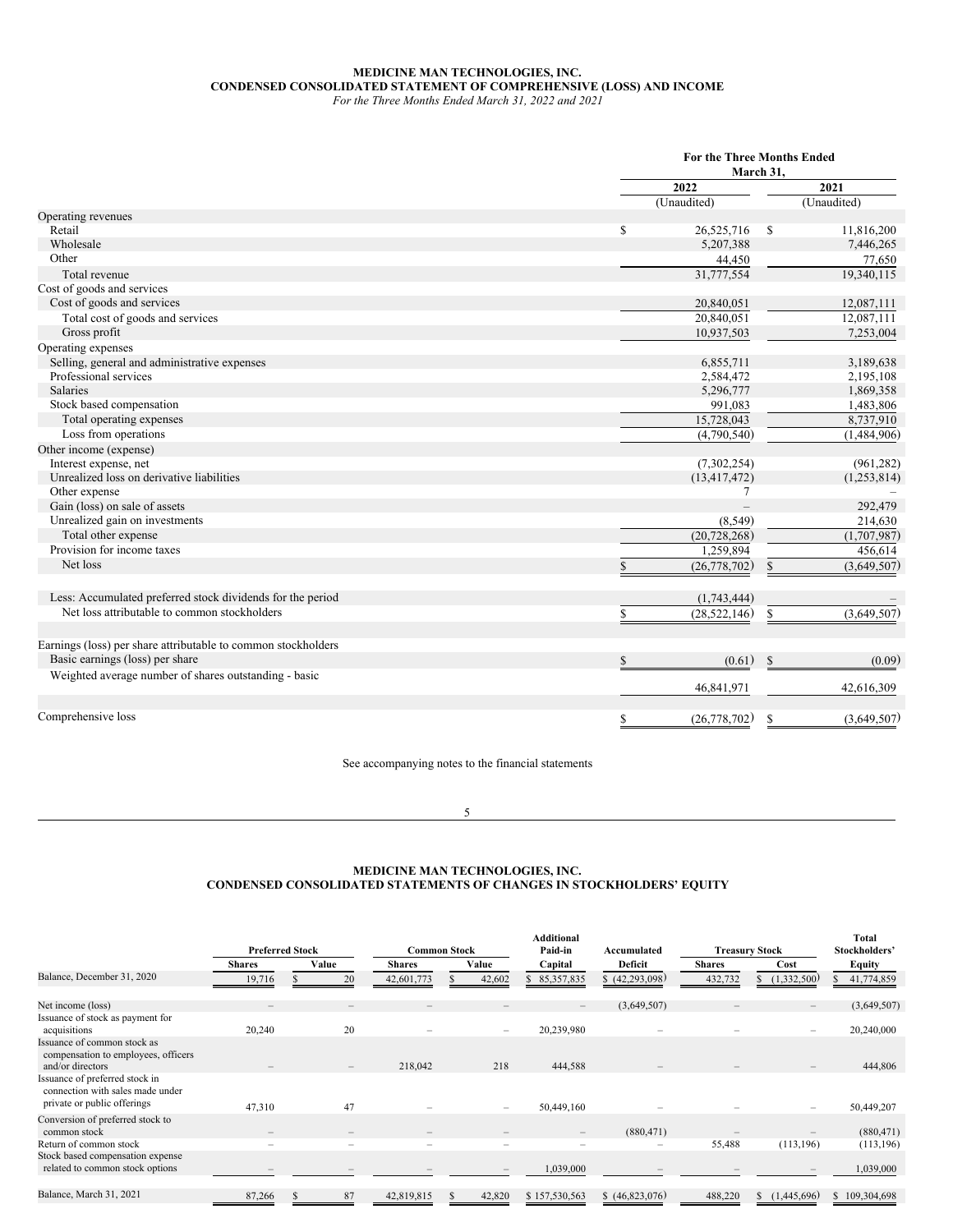|                                                                     |                                 |                        |                              |                     |        | <b>Additional</b> |                |                                 |                                           | Total         |
|---------------------------------------------------------------------|---------------------------------|------------------------|------------------------------|---------------------|--------|-------------------|----------------|---------------------------------|-------------------------------------------|---------------|
|                                                                     |                                 | <b>Preferred Stock</b> |                              | <b>Common Stock</b> |        | Paid-in           | Accumulated    |                                 | <b>Treasury Stock</b>                     | Stockholders' |
|                                                                     | <b>Shares</b>                   |                        | Value                        | <b>Shares</b>       | Value  | Capital           | <b>Deficit</b> | <b>Shares</b>                   | Cost                                      | Equity        |
| Balance, December 31, 2021                                          | 86.994                          |                        | 87                           | 45,484,314          | 45,485 | \$162,815,097     | \$(27,773,968) | 517,044                         | (1,517,036)                               | \$133,569,665 |
|                                                                     |                                 |                        |                              |                     |        |                   |                |                                 |                                           |               |
| Net income (loss)                                                   | $\hspace{0.1mm}-\hspace{0.1mm}$ |                        | $\qquad \qquad \blacksquare$ |                     |        | $\qquad \qquad -$ | (26, 778, 702) | $\hspace{0.1mm}-\hspace{0.1mm}$ | $\qquad \qquad \overline{\qquad \qquad }$ | (26,778,702)  |
| Issuance of stock as payment for                                    |                                 |                        |                              |                     |        |                   |                |                                 |                                           |               |
| acquisitions                                                        |                                 |                        | -                            | 8,000,506           | 8,001  | 7,992,505         |                |                                 |                                           | 8,000,506     |
| Stock based compensation expense<br>related to common stock options |                                 |                        |                              |                     |        | 991,083           |                |                                 |                                           | 991,083       |
| Balance, March 31, 2022                                             | 86,994                          |                        | 87                           | 53,484,820          | 53,486 | 171,798,685       | \$(54,552,670) | 517,044                         | (1,517,036)                               | \$115,782,552 |

See accompanying notes to the financial statements

6

# **MEDICINE MAN TECHNOLOGIES, INC. CONDENSED CONSOLIDATED STATEMENT OF CASH FLOWS**

|                                                                          | For the Three Months Ended<br>March 31, |                |
|--------------------------------------------------------------------------|-----------------------------------------|----------------|
|                                                                          | 2022                                    | 2021           |
| Cash flows from operating activities                                     |                                         |                |
| Net income (loss) for the period                                         | (26, 778, 702)                          | (3,649,507)    |
| Adjustments to reconcile net income to cash used in operating activities |                                         |                |
| Depreciation and amortization                                            | 2,540,796                               | 1,790,568      |
| Loss on change in derivative liabilities                                 | 13,417,472                              | 1,253,814      |
| (Gain) loss on investment, net                                           | 8,549                                   | (214, 630)     |
| Stock based compensation                                                 | 991,083                                 | 1,483,806      |
| Changes in operating assets and liabilities (net of acquired amounts):   |                                         |                |
| Accounts receivable                                                      | (120, 388)                              | (1,014,189)    |
| Inventory                                                                | 6,628,634                               | 225,878        |
| Prepaid expenses and other current assets                                | 104,888                                 | (12, 816)      |
| Other assets                                                             | (867, 401)                              | (371, 831)     |
| Operating leases right of use assets and liabilities                     | 157,966                                 | 33,334         |
| Accounts payable and other liabilities                                   | 8,488,283                               | 2,224,092      |
| Deferred revenue                                                         |                                         | (50,000)       |
| Income taxes payable                                                     | 1,259,894                               |                |
| Net cash provided by operating activities                                | 5,831,074                               | 1,698,519      |
| Cash flows from investing activities:                                    |                                         |                |
| Cash consideration for acquisition of business                           | (90,317,153)                            | (65, 109, 039) |
| Purchase of fixed assets                                                 | (2,607,567)                             | (633, 114)     |
| Issuance of notes receivable                                             |                                         | 141,680        |
| Net cash used in investing activities                                    | (92, 924, 719)                          | (65,600,473)   |
| Cash flows from financing activities:                                    |                                         |                |
| Proceeds from issuance of debt                                           | 18,203,332                              | 39,748,852     |
| Debt issuance and discount costs                                         | 2,177,685                               | 599,389        |
| Repayment of notes payable                                               |                                         | (5,000,000)    |
| Proceeds from issuance of common stock, net of issuance costs            | 8,000,506                               | 50,282,798     |
| Net cash provided by financing activities                                | 28,381,522                              | 85,631,039     |
| Net (decrease) increase in cash and cash equivalents                     | (58, 712, 122)                          | 21,729,085     |
| Cash and cash equivalents at beginning of period                         | 106,400,216                             | 1,231,235      |
| Cash and cash equivalents at end of period                               | 47,688,094<br>S.<br>S                   | 22,960,320     |
| Supplemental disclosure of cash flow information:                        |                                         |                |
| Cash paid for interest                                                   | 4,722,639<br><sup>\$</sup><br>S         | 897,247        |
| Issuance of stock as payment for acquisitions                            | 8.000.506                               | 20.239.980     |

See accompanying notes to the financial statements

7

**MEDICINE MAN TECHNOLOGIES, INC. NOTES TO UNAUDITED CONDENSED INTERIM FINANCIAL STATEMENTS**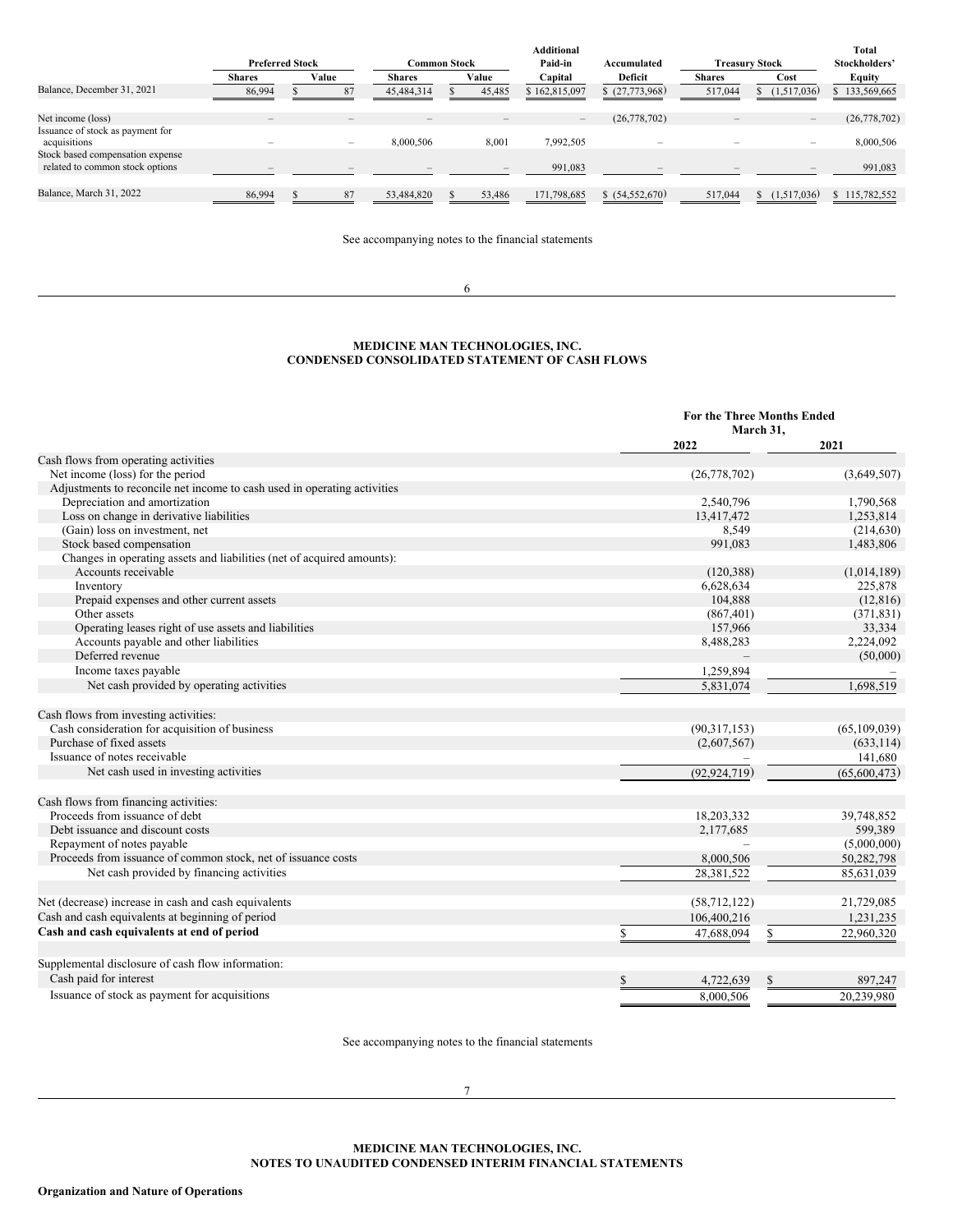Medicine Man Technologies, Inc. ("we," "us," "our" or the "Company") was incorporated in Nevada on March 20, 2014. On May 1, 2014, we entered into a non-exclusive Technology License Agreement with Futurevision, Inc., f/k/a Medicine Man Production Corp., dba Medicine Man Denver ("Medicine Man Denver") pursuant to which Medicine Man Denver granted us a license to use all of the proprietary processes that it had developed, implemented and practiced at its cannabis facilities relating to the commercial growth, cultivation, marketing and distribution of medical and recreational marijuana pursuant to relevant state laws and the right to use and to license such information, including trade secrets, skills and experience (present and future) for 10 years.

In 2017, the Company acquired additional cultivation intellectual property through the acquisition of Success Nutrients™ and Pono Publications, including the rights to the book titled "Three A Light" and its associated cultivation techniques, which have been part of the Company's products and services offerings since the acquisition. The Company acquired Two J's LLC d/b/a The Big Tomato ("The Big Tomato") in 2018, which operates a retail location in Aurora, Colorado. It has been a leading supplier of hydroponics and indoor gardening supplies in the metro Denver area since May 2001. The Company was focused on cannabis dispensary and cultivation consulting and providing equipment and nutrients to cannabis cultivators until its first plant touching acquisition in April of 2020. In 2019, due to the changes in Colorado law permitting non-Colorado resident and publicly traded investment into "plant-touching" cannabis companies, the Company made a strategic decision to move toward direct plant-touching operations. The Company developed a plan to roll up a number of direct plant-touching dispensaries, manufacturing facilities, and cannabis cultivations with a target to be one of the largest seed to sale cannabis businesses in Colorado. In April 2020, the Company acquired its first plant-touching business, Mesa Organics Ltd. ("Mesa Organics"), which consists of four dispensaries and one manufacturing infused products facility, d/b/a Purplebee's.

On April 20, 2020, the Company rebranded and since then conducts its business under the trade name, Schwazze. The corporate name of the Company continues to be Medicine Man Technologies, Inc. Effective April 21, 2020, the Company commenced trading under the OTC ticker symbol SHWZ.

On December 17, 2020, the Company acquired the assets of (i) Starbuds Pueblo LLC, and (ii) Starbuds Alameda LLC under separate asset purchase agreements. On December 18, 2020, the Company acquired the assets of (i) Starbuds Commerce City LLC, (ii) Lucky Ticket LLC, (iii) Starbuds Niwot LLC, and (iv) LM MJC LLC under separate asset purchase agreements. On February 4, 2021, the Company acquired the assets of (i) Colorado Health Consultants LLC, and (ii) Mountain View 44th LLC under separate asset purchase agreements. On March 2, 2021, the Company acquired the assets of (i) Starbuds Aurora LLC, (ii) SB Arapahoe LLC, (iii) Citi-Med LLC, (iv) Starbuds Louisville LLC, and (v) KEW LLC under separate asset purchase agreements. The Company refers to the counterparties to these transactions as "Star Buds" and this series of acquisitions as the "Star Buds Acquisition."

In addition, on December 16, 2020, the Company issued and sold a Convertible Promissory Note and Security Agreement in the original principal amount of \$5,000,000 to Dye Capital & Company, LLC ("Dye Capital"). On February 26, 2021, Dye Capital converted all outstanding amounts under the note into 5,060 shares of our Series A Cumulative Convertible Preferred Stock, par value \$0.001 per share (the "Preferred Stock").

On July 21, 2021, the Company acquired the assets of Southern Colorado Growers under the applicable asset purchase agreement.

On December 3, 2021, the Company and all the Subsidiary Guarantors (as defined in the Indenture (as defined below)) entered into a Securities Purchase Agreement with 31 accredited investors (the "Note Investors"), pursuant to which the Company agreed to issue and sell to the Note Investors 13% senior secured convertible notes due December 7, 2026 (the "Investor Notes") in an aggregate principal amount of \$95,000,000 for an aggregate purchase price of \$93,100,000 (reflecting an original issue discount of \$1,900,000, or 2%) in a private placement. On December 7, 2021, the Company consummated the private placement and issued and sold the Investor Notes pursuant to the Indenture entered into among the Company, Chicago Admin, LLC, as collateral agent, Ankura Trust Company, LLC, as trustee, and the Subsidiary Guarantors party thereto (the "Indenture"). The Company received net proceeds of approximately \$92 million at the closing, after deducting a commission to the placement agent and estimated offering expenses. The Investor Notes will mature five years after issuance unless earlier repurchased, redeemed, or converted. The Investor Notes bear interest at 13% per year paid quarterly commencing March 31, 2022 in cash for an amount equal to the amount payable on such date as if the Investor Notes were subject to an annual interest rate of 9%, with the remainder of the accrued interest payable as an increase to the principal amount of the Investor Notes. The proceeds from the Investor Notes are required to be used to fund previously identified acquisitions and other growth initiatives.

```
8
```
On December 21, 2021, the Company acquired the assets of Smoking Gun Apothecary ("Smoking Gun") under the applicable asset purchase agreement.

On January 26, 2022, the Company acquired the assets BG3 Investments, LLC, dba Drift ("Drift"), and Black Box Licensing, LLC under the applicable asset purchase agreement.

On February 8, 2022, the Company acquired its New Mexico business under the terms of a Purchase Agreement, dated November 29, 2021, with Nuevo Holding, LLC and Nuevo Elemental Holding, LLC, both of which are indirect wholly-owned subsidiaries of the Company (collectively, the "Nuevo Purchasers"), Reynold Greenleaf & Associates, LLC ("RGA"), Elemental Kitchen and Laboratories, LLC ("Elemental"), the equity holders of RGA and Elemental, and William N. Ford, in his capacity as Representative, as amended on February 8, 2022 (the "Nuevo Purchase Agreement"). The Nuevo Purchasers acquired substantially all of the operating assets of RGA and all of the equity of Elemental and assumed specified liabilities of RGA and Elemental. Pursuant to existing laws and regulations in New Mexico, the cannabis licenses for certain facilities managed by RGA are held by two not-for-profit entities: Medzen Services, Inc. ("Medzen") and R. Greenleaf Organics, Inc. ("R. Greenleaf" and together with Medzen, the "NFPs"). At the closing, Nuevo Holding, LLC gained control over the NFPs by becoming the sole member of each of the NFPs and replacing the directors of the two NFPs with Justin Dye, the Company's Chief Executive Officer and one of its directors, Nancy Huber, the Company's Chief Financial Officer, and Dan Pabon, the Company's General Counsel, Chief Government Affairs Officer and Corporate Secretary. The business acquired from RGA consists of serving as a branding, marketing and consulting company, licensing certain intellectual property related to the business of THC-based products to Elemental and the NFPs, providing consulting services to Elemental and the NFPs, and supporting Elemental and the NFPs to promote, support, and develop sales and distribution of products. Elemental is engaged in the business of creating and distributing cannabis-derived products to licensed cannabis producers. Elemental and the NFPs are in the business of cultivating, processing and dispensing marijuana in New Mexico, with 10 dispensaries, four cultivation facilities (three operating and one under development) and one manufacturing facility. The dispensaries are located in Albuquerque, Santa Fe, Roswell, Las Cruces, Grants and Las Vegas, New Mexico. The cultivation and manufacturing facilities are located in Albuquerque, New Mexico and consists of approximately 70,000 square feet of cultivation and 6,000 square feet of manufacturing. On the same date, Nuevo Holding, LLC entered into two separate Call Option Agreements containing substantially identical terms with each of the NFPs. Each Call Option Agreement gives Nuevo Holding, LLC the right to acquire 100% of the equity or 100% of the assets of the applicable NFP for a purchase price of \$100 if, in the future, the New Mexico legislature adopts legislation that permits a NFP to (i) convert to a for-profit corporation and maintain its cannabis license or (ii) sell its assets (including its cannabis license) to a for-profit corporation. The aggregate closing consideration for the acquisitions was approximately (i) \$27.7 million in cash, and (ii) \$17.0 million in the form of an unsecured promissory note issued by Nuevo Holding, LLC to RGA, the principal amount of which is payable on February 8, 2025 with interest payable monthly at an annual interest rate of 5%. The Nuevo Purchasers may be required to make a potential "earn-out" payment of up to \$4.5 million in cash to RGA and William N. Ford (as Representative) based on the EBITDA of the acquired business for calendar year 2021.

On February 9, 2022, the Company acquired MCG, LLC ("MCG") pursuant to the terms of an Agreement and Plan of Merger, dated November 15, 2021, with Emerald Fields Merger Sub, LLC, a wholly-owned subsidiary of the Company, MCG, MCG's owners, and Donald Douglas Burkhalter and James Gulbrandsen in their capacity as the Member Representatives, as amended on February 9, 2022.

On February 15, 2022, Double Brow, LLC ("Double Brow") acquired substantially all of the operating assets of Brow 2, LLC ("Brow") related to its indoor cannabis cultivation operations located in Denver, Colorado (other than assets expressly excluded) and assumed certain liabilities for contracts acquired pursuant to the terms of the Asset Purchase Agreement, dated August 20, 2021, among Double Brow, Brow, and Brian Welsh, as the owner of Brow.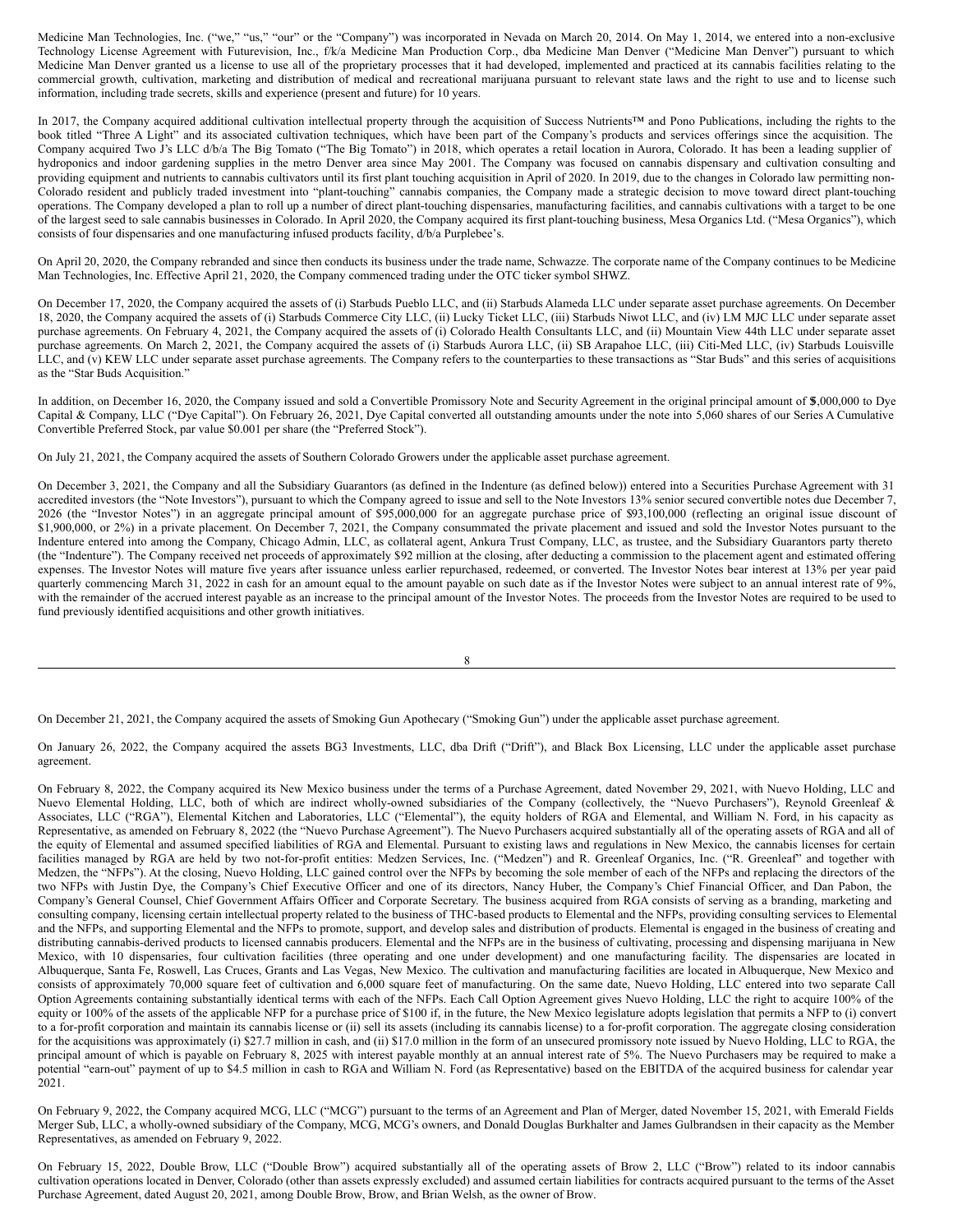On March 11, 2022, the Company entered into an Asset and Personal Goodwill Purchase Agreement (the "Urban Purchase Agreement") with Double Brow, Urban Health & Wellness, Inc. d/b/a Urban Dispensary ("Urban Dispensary"), Productive Investments, LLC ("Productive Investments"), and Patrick Johnson (together with Productive Investments, the "Equityholders"), pursuant to which the Double Brow will purchase (i) all of Urban Dispensary's assets used or held for use in Urban Dispensary's business of owning and operating a retail marijuana store and a grow facility, each located in Denver, Colorado, and (ii) all of Equityholders' personal goodwill arising from Equityholders' independent, separate, individual and personal efforts relating to Urban Dispensary's business on the terms and subject to the conditions set forth in the Urban Purchase Agreement (the "Urban Asset Purchase"), and assume obligations under contracts acquired as part of the Urban Asset Purchase. The aggregate consideration for the Urban Asset Purchase will be up to \$1,317,500 million in cash and shares of Common Stock in an amount equal to \$1,900,000 divided by the price per share of the Common Stock as of market close on the first trading day immediately before the closing. The Company will deposit \$30,000 of the cash portion of the purchase price as an earnest money deposit with Urban Dispensary. The Company will hold back \$288,000 of the stock consideration at closing as collateral for potential claims for indemnification from Urban Dispensary under the Urban Purchase Agreement. Any portion of the held back cash consideration not used to satisfy indemnification claims will be released to Urban Dispensary on the 18-month anniversary of the closing date of the Urban Asset Purchase.

On March 17, 2022, the Company announced that its Common Stock was approved for listing on the NEWO, a tier one Canadian Stock exchange based in Toronto, Ontario. The Common Stock began trading on the NEO on March 23, 2022.

### 1. **Liquidity and Capital Resources**

During the quarters ended March 31, 2022 and 2021, the Company primarily used revenues from its operations to fund its operations.

Cash and cash equivalents are carried at cost and represent cash on hand, deposits placed with banks or other financial institutions and all highly liquid investments with an original maturity of three months or less as of the purchase date. The Company had \$47,688,094 and \$106,400,216 classified as cash and cash equivalents as of March 31, 2022, and December 31, 2021, respectively.

The Company maintains its cash balances with financial institutions. At times, such cash may be more than the insured limit of \$250,000. The Company has not experienced any losses in such accounts, and management believes the Company is not exposed to any significant credit risk on its cash and cash equivalents.

### 2. **Critical Accounting Policies and Estimates**

#### *Management's Representation of Interim Financial Statements*

The accompanying unaudited consolidated financial statements have been prepared by the Company without audit pursuant to the rules and regulations of the Securities and Exchange Commission ("SEC"). Certain information and disclosures normally included in financial statements prepared in accordance with accounting principles generally accepted in the United States ("GAAP") have been condensed or omitted as allowed by such rules and regulations, and management believes that the disclosures are adequate to make the information presented not misleading. These unaudited consolidated financial statements include all of the adjustments, which in the opinion of management are necessary to a fair presentation of the Company's financial position and results of operations. All such adjustments are of a normal and recurring nature. Interim results are not necessarily indicative of results for a full year. These unaudited consolidated financial statements should be read in conjunction with the audited consolidated financial statements as of December 31, 2021 and 2020, as presented in the Company's Annual Report on Form 10-K filed on March 31, 2022 with the SEC.

### *Basis of Presentation*

These accompanying financial statements have been prepared in accordance with GAAP and pursuant to the rules and regulations of the SEC for interim financial statements. All intercompany accounts and transactions are eliminated in consolidation.

#### *Use of Estimates*

The preparation of financial statements in conformity with GAAP requires management to make estimates and assumptions that affect the amounts reported therein. Due to the inherent uncertainty involved in making estimates, actual results reported in future periods may be based upon amounts that differ from these estimates.

#### *Reclassifications*

Certain prior period amounts have been reclassified to conform to the current period presentation. These reclassifications had no impact on the Company's net earnings and financial position.

| I<br>٦<br>۰, |
|--------------|

#### *Fair Value Measurements*

Fair value is defined as the exchange price that would be received for an asset or paid to transfer a liability (an exit price) in the principal or most advantageous market for the asset or liability, in an orderly transaction between market participants on the measurement date. Valuation techniques used to measure fair value must maximize the use of observable inputs and minimize the use of unobservable inputs. The fair value hierarchy is based on three levels of inputs, of which the first two are considered observable and the last unobservable, as follows:

Level 1 – Quoted prices in active markets for identical assets or liabilities.

Level 2 – Inputs other than Level 1 that are observable, either directly or indirectly, such as quoted prices for similar assets or liabilities; quoted prices in markets that are not active; or other inputs that are observable or can be corroborated by observable market data for substantially the full term of the assets or liabilities.

Level 3 – Unobservable inputs that are supported by little or no market activity and that are significant to the measurement of the fair value of the assets or liabilities.

The Company's financial instruments include cash, accounts receivable, notes receivable, accounts payable and tenant deposits. The carrying values of these financial instruments approximate their fair value due to their short maturities. The carrying amount of the Company's debt, including notes payable, approximates fair value because the interest rates on these instruments approximate the interest rate on debt with similar terms available to us. The Company's derivative liability was adjusted to fair market value at the end of each reporting period, using Level 3 inputs.

The following is the Company's assets and liabilities measured at fair value on a recurring and nonrecurring basis at March 31, 2022 and December 31, 2021, using quoted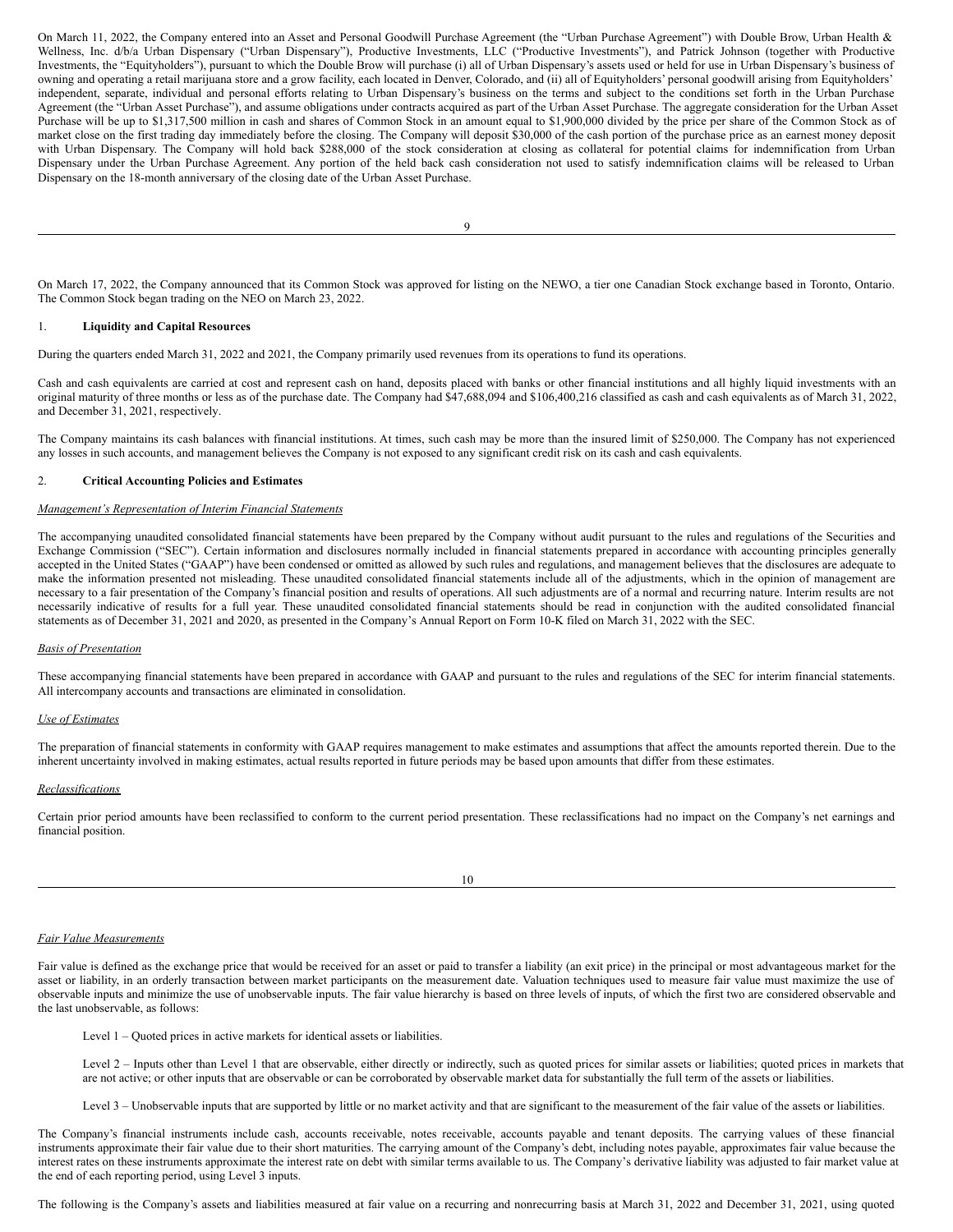prices in active markets for identical assets (Level 1), significant other observable inputs (Level 2), and significant unobservable inputs (Level 3):

|                                                                | March 31 | December 31. |
|----------------------------------------------------------------|----------|--------------|
|                                                                | 2022     | 2021         |
| Level 1 - Marketable Securities Available-for-Sale - Recurring | 485,004  | 493,553      |
|                                                                |          |              |

### *Marketable Securities at Fair Value on a Recurring Basis*

Certain assets are measured at fair value on a recurring basis. The Level 1 position consists of an investment in equity securities held in Canada House Wellness Group, Inc., a publicly-traded company whose securities are actively quoted on the Toronto Stock Exchange.

### *Fair Value of Financial Instruments*

The carrying amounts of cash and current assets and liabilities approximate fair value because of the short-term maturity of these items. These fair value estimates are subjective in nature and involve uncertainties and matters of significant judgment and, therefore, cannot be determined with precision. Changes in assumptions could significantly affect these estimates. Available-for-sale securities are recorded at current market value as of the date of this report.

# The following table depicts the composition of our accounts receivable as of March 31, 2022, and December 31, 2021:

|                                               |  | March 31,<br>2022 | December 31,<br>2021 |
|-----------------------------------------------|--|-------------------|----------------------|
| Accounts receivable - trade                   |  | 4,331,579         | 4,001,874            |
| Accounts receivable - litigation, non-current |  | 290,648           | 303,086              |
| Allowance for doubtful accounts               |  | (135.046)         | (135,046)            |
| Total accounts receivable                     |  | 4,487,181         | 4.169.914            |

The Company establishes an allowance for doubtful accounts based on management's assessment of the collectability of trade receivables. A considerable amount of judgment is required in assessing the amount of the allowance. The Company makes judgments about the creditworthiness of each customer based on ongoing credit evaluations and monitors current economic trends that might impact the level of credit losses in the future. If the financial condition of the customers were to deteriorate, resulting in their inability to make payments, a specific allowance will be required.

# *Notes Receivable*

On March 12, 2021, the Company sold equipment to Colorado Cannabis Company LLC ("Colorado Cannabis"). Colorado Cannabis is obligated to pay \$215,000, payable in equal monthly installments for 24 months commencing 30 days from the date of taking possession of the equipment pursuant to the Purchase and Sale Agreement, dated January 29, 2021. As of March 31, 2022, the outstanding balance, including penalties for late payments, on the receivable from Colorado Cannabis totaled \$107,500.

# *Prepaid Expenses and Other Assets (Current and Non-Current)*

Prepaid expenses and other assets as of March 31, 2022 and December 31, 2021 were \$4,393,189 and \$3,038,176, respectively. As of March 31, 2022, this balance included \$3,516,659 in prepaid expenses and \$876,530 in security deposits. As of December 31, 2021, other assets included \$2,523,215 in prepaid expenses and \$514,962 in security deposits. Prepaid expenses were primarily comprised of insurance premiums, membership dues, conferences and seminars, and other general and administrative costs.

# *Goodwill and Intangible Assets*

Goodwill represents the future economic benefit arising from other assets acquired that could not be individually identified and separately recognized. The goodwill arising from the Company's acquisitions is attributable to the value of the potential expanded market opportunity with new customers. Intangible assets have either an identifiable or indefinite useful life. Intangible assets with identifiable useful lives are amortized on a straight-line basis over their economic or legal life, whichever is shorter. The Company's amortizable intangible assets consist of licensing agreements, product licenses and registrations, and intellectual property or trade secrets. Their estimated useful lives range from 3 to 15 years.

| ٦ |
|---|
|   |

Goodwill and indefinite-lived assets are not amortized but are subject to annual impairment testing unless circumstances dictate more frequent assessments. The Company performs an annual impairment assessment for goodwill during the fourth quarter of each year and more frequently whenever events or changes in circumstances indicate that the fair value of the asset may be less than the carrying amount. Goodwill impairment testing is a two-step process performed at the reporting unit level. Step one compares the fair value of the reporting unit to its carrying amount. The fair value of the reporting unit is determined by considering both the income approach and market approaches. The fair values calculated under the income approach and market approaches are weighted based on circumstances surrounding the reporting unit. Under the income approach, the Company determines fair value based on estimated future cash flows of the reporting unit, which are discounted to the present value using discount factors that consider the timing and risk of cash flows. For the discount rate, the Company relies on the capital asset pricing model approach, which includes an assessment of the risk-free interest rate, the rate of return from publicly traded stocks, the Company's risk relative to the overall market, the Company's size and industry and other Company-specific risks. Other significant assumptions used in the income approach include the terminal value, growth rates, future capital expenditures and changes in future working capital requirements. The market approaches use key multiples from guideline businesses that are comparable and are traded on a public market. If the fair value of the reporting unit is greater than its carrying amount, there is no impairment. If the reporting unit's carrying amount exceeds its fair value, then the second step must be completed to measure the amount of impairment, if any. Step two calculates the implied fair value of goodwill by deducting the fair value of all tangible and intangible net assets of the reporting unit from the fair value of the reporting unit as calculated in step one. In this step, the fair value of the reporting unit is allocated to all of the reporting unit's assets and liabilities in a hypothetical purchase price allocation as if the reporting unit had been acquired on that date. If the carrying amount of goodwill exceeds the implied fair value of goodwill, an impairment loss is recognized in an amount equal to the excess.

Determining the fair value of a reporting unit is judgmental in nature and requires the use of significant estimates and assumptions, including revenue growth rates, strategic plans, and future market conditions, among others. There can be no assurance that the Company's estimates and assumptions made for purposes of the goodwill impairment testing will prove to be accurate predictions of the future. Changes in assumptions and estimates could cause the Company to perform an impairment test prior to scheduled annual impairment tests.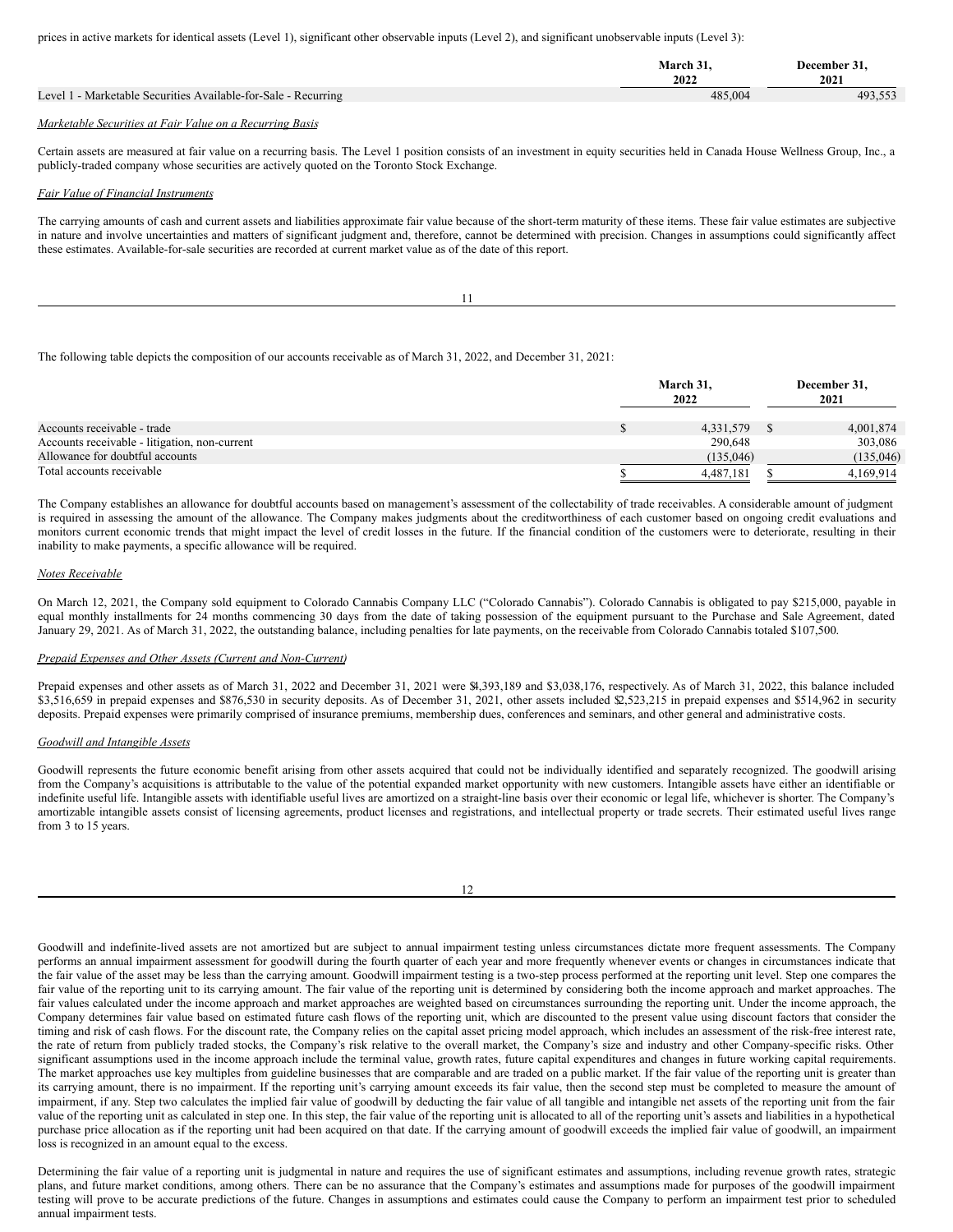The Company performed its annual fair value assessment as of December 31, 2021, on its subsidiaries with material goodwill and intangible asset amounts on their respective balance sheets and determined that no impairment exists. No additional factors or circumstances existed as of March 31, 2022, that would indicate impairment.

### *Long-Lived Assets*

The Company evaluates the recoverability of its long-lived assets whenever events or changes in circumstances have indicated that an asset may not be recoverable. The longlived asset is grouped with other assets at the lowest level for which identifiable cash flows are largely independent of the cash flows of other groups of assets and liabilities. If the sum of the projected undiscounted cash flows is less than the carrying value of the assets, the assets are written down to the estimated fair value.

The Company evaluated the recoverability of its long-lived assets on December 31, 2021, on its subsidiaries with material amounts on their respective balance sheets and determined that no impairment exists.

### *Accounts Payable*

Accounts payable as of March 31, 2022 and December 31, 2021 were \$3,106,503 and \$2,585,705, respectively and were comprised of trade payables for various purchases and services rendered during the ordinary course of business.

#### *Accrued Expenses and Other Liabilities*

Accrued expenses and other liabilities as of March 31, 2022 and December 31, 2021 were \$15,308,676 and \$5,592,222, respectively. As of March 31, 2022, this was comprised of accrued payroll of \$1,010,690, operating expenses of \$13,797,986, and escrow payable of \$500,000 which bears a 3% interest related to the Brow acquisition. As of December 31, 2021, this was comprised of accrued payroll of \$301,312 and operating expenses of \$5,290,910.

| ۰.<br>×<br>٠ |
|--------------|

#### *Revenue Recognition*

The Company's revenue recognition policy is significant because the amount and timing of revenue is a key component of our results of operations. Certain criteria are required to be met in order to recognize revenue. If these criteria are not met, then the associated revenue is deferred until the criteria are met. When consideration is received in advance of the delivery of goods or services, a contract liability is recorded. Revenue contracts are identified when accepted from customers and represent a single performance obligation to sell the Company's products to a customer.

The Company has three main revenue streams: retail; wholesale; and other.

The Company's retail and wholesale segment revenues are recorded at the time that control of the products is transferred to customers. In evaluating the timing of the transfer of control of products to customers, the Company considers several indicators, including significant risks and rewards of products, its right to payment, and the legal title of the products. Based on the assessment of control indicators, sales are generally recognized when products are delivered to customers.

The Company's other segment revenue consists of other income related to, licensing and consulting services, facility design services, facility management services, the Company's Three A Light™ publication, and corporate operations. Revenue is recognized when the obligations to the client are fulfilled which is determined when milestones in the contract are achieved and target harvest yields are exceeded or earned upon the completion of the seminar. The Company also recognizes expense reimbursement from clients as revenue for expenses incurred during certain jobs.

### *Costs of Goods and Services Sold*

Costs of goods and services sold are comprised of related expenses incurred while supporting the implementation and sales of the Company's products and services.

#### *General and Administrative Expenses*

General and administrative expense are comprised of all expenses not linked to the production or advertising of the Company's products and services.

#### *Advertising and Marketing Costs*

Advertising and marketing costs are expensed as incurred and totaled \$723,574 for the three months ended March 31, 2022, as compared to \$11,685 for the three months ended March 31, 2021.

#### *Stock Based Compensation*

The Company accounts for share-based payments pursuant to ASC 718, *Stock Compensation* and, accordingly, the Company records compensation expense for share-based awards based upon an assessment of the grant date fair value for stock options using the Black-Scholes option pricing model.

Stock compensation expense for stock options is recognized over the vesting period of the award or expensed immediately under ASC 718 and Emerging Issues Task Force 96- 18 when stock or options are awarded for previous or current service without further recourse.

Share-based expense paid through direct stock grants is expensed as occurred. Since the Common Stock is publicly traded, the value is determined based on the number of shares of Common Stock issued and the trading value of the Common Stock on the date of the transaction.

On June 20, 2018, the Financial Accounting Standards Board (the "FASB") issued ASU 2018-07 which simplifies the accounting for share-based payments granted to nonemployees for goods and services. Under the ASU, most of the guidance on such payments to nonemployees would be aligned with the requirements for share-based payments granted to employees. Previously, share-based payment arrangements to nonemployees were accounted for under ASC 718, while nonemployee share-based payments issued for goods and services were accounted for under ASC 505-50. Before the amendment, the major difference for the Company (but not limited to) was the determination of measurement date, which generally is the date on which the measurement of equity classified share-based payments becomes fixed. Equity classified share-based payments for employees was fixed at the time of grant. Equity-classified nonemployee share-based payment awards are no longer measured at the earlier of the date which a commitment for performance by the counterparty is reached or the date at which the counterparty's performance is complete. They are now measured at the grant date of the award, which is the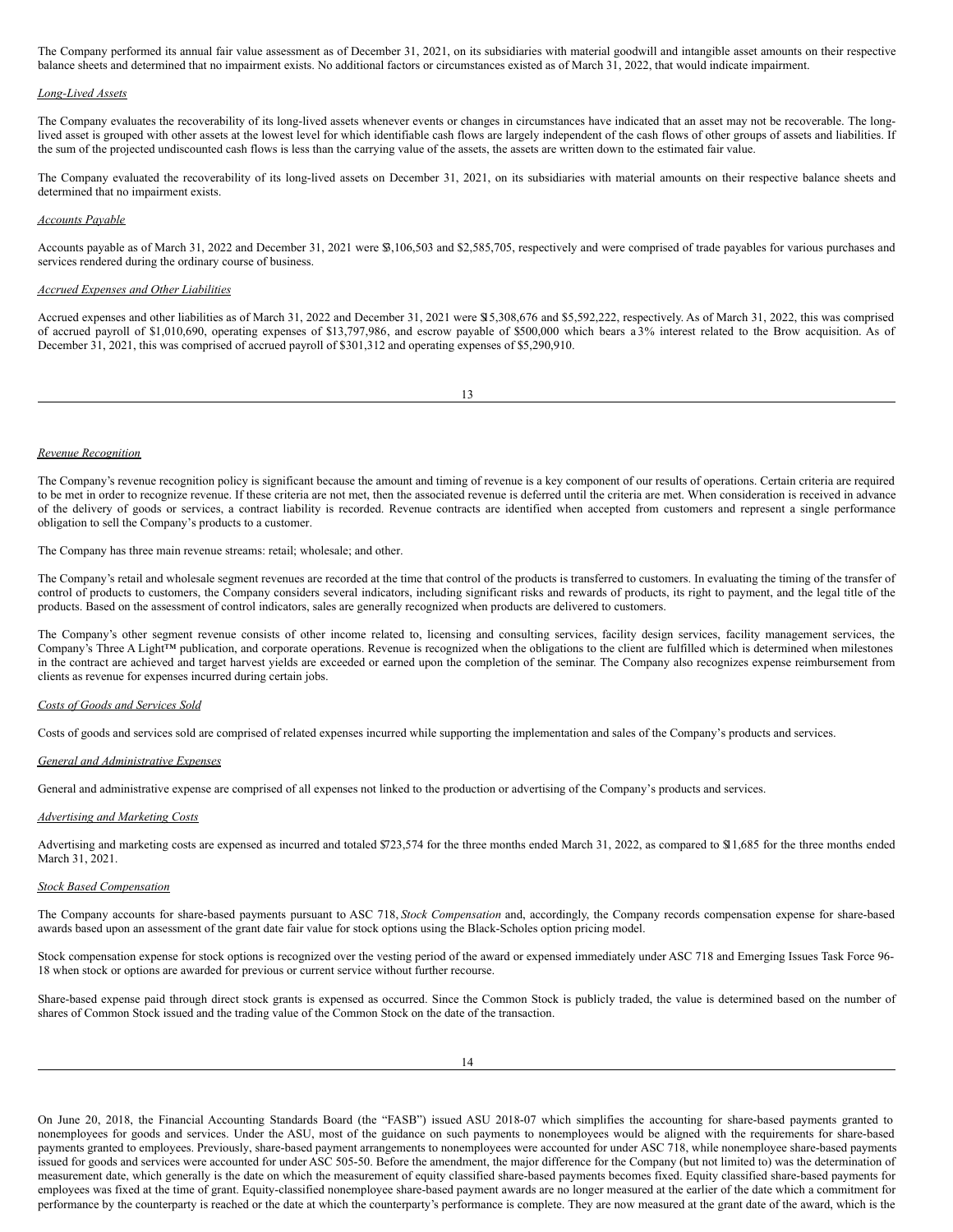same as share-based payments for employees. The Company adopted the requirements of the new rule as of January 1, 2019, the effective date of the new guidance.

The Company recognized \$991,083 in expense for stock-based compensation from Common Stock options and Common Stock issued to employees, officers, and directors during the three months ended March 31, 2022, and \$1,483,806 in expenses for stock-based compensation from the issuance of Common Stock to employees, officers, directors and/or contractors during the three months ended March 31, 2021.

### *Income Taxes*

ASC 740, *Income Taxes* requires the use of the asset and liability method of accounting for income taxes. Under the asset and liability method of ASC 740, deferred tax assets and liabilities are recognized for the future tax consequences attributable to temporary differences between the financial statement carrying amounts of existing assets and liabilities and their respective tax bases.

Deferred tax assets are regularly assessed to determine the likelihood they will be recovered from future taxable income. A valuation allowance is established when we believe it is more likely than not the future realization of all or some of a deferred tax asset will not be achieved. In evaluating our ability to recover deferred tax assets within the jurisdiction which they arise, we consider all available positive and negative evidence. Factors reviewed include the cumulative pre-tax book income for the past three years, scheduled reversals of deferred tax liabilities, our history of earnings and reliability of our forecasts, projections of pre-tax book income over the foreseeable future, and the impact of any feasible and prudent tax planning strategies.

The Company assesses all material positions taken in any income tax return, including all significant uncertain positions, in all tax years that are still subject to assessment or challenge by relevant taxing authorities. Assessing an uncertain tax position begins with the initial determination of the position's sustainability, and the tax benefit to be recognized is measured at the largest amount of benefit that is greater than 50 percent likely of being realized upon ultimate settlement. We recognize the impact of a tax position in our financial statements only if that position is more likely than not of being sustained upon examination by taxing authorities, based on the technical merits of the position. Tax authorities regularly examine our returns in the jurisdictions in which we do business, and we regularly assess the tax risk of our return filing positions. Due to the complexity of some of the uncertainties, the ultimate resolution may result in payments that are materially different from our current estimate of the tax liability. These differences, as well as any interest and penalties, will be reflected in the provision for income taxes in the period in which they are determined.

As the Company operates in the cannabis industry, it is subject to the limits of Internal Revenue Code ("IRC") Section 280E under which the Company is only allowed to deduct expenses directly related to sales, manufacturing or cultivation of product. This results in permanent differences between ordinary and necessary business expenses deemed non-allowable under IRC Section 280E.

### *Right of Use Assets and Lease Liabilities*

In February 2016, the FASB issued ASU No. 2016-02,*Leases (Topic 842)*. The ASU requires lessees to recognize almost all leases on the balance sheet as a Right-of-Use ("ROU") asset and a lease liability and requires leases to be classified as either an operating or a finance type lease. The standard excludes leases of intangible assets or inventory. The standard became effective for the Company beginning January 1, 2019. The Company adopted ASC 842 using the modified retrospective approach, by applying the new standard to all leases existing at the date of initial application. Results and disclosure requirements for reporting periods beginning after January 1, 2019 are presented under ASC 842. The Company elected the package of practical expedients permitted under the standard, which also allowed the Company to carry forward historical lease classifications. The Company also elected the practical expedient related to treating lease and non-lease components as a single lease component for all equipment leases as well as electing a policy exclusion permitting leases with an original lease term of less than one year to be excluded from the ROU assets and lease liabilities.

15

Under ASC 842, the Company determines if an arrangement is a lease at inception. ROU assets and liabilities are recognized at commencement date based on the present value of remaining lease payments over the lease term. For this purpose, the Company considers only payments that are fixed and determinable at the time of commencement. As most of the Company's leases do not provide an implicit rate, the Company estimated the incremental borrowing rate in determining the present value of lease payments. The ROU asset also includes any lease payments made prior to commencement and is recorded net of any lease incentives received. The Company's lease terms may include options to extend or terminate the lease when it is reasonably certain that the Company will exercise such options.

Operating leases are included in operating lease ROU assets and operating lease liabilities, current and non-current, on the Company's consolidated balance sheets.

# 3. **Recent Accounting Pronouncements**

The Company has implemented all new accounting pronouncements that are in effect and that may impact its financial statements. Pronouncements that are not applicable to the Company or where it has been determined do not have a significant impact on the financial statements have been excluded herein.

In February 2020, the FASB issued ASU 2020-02, Financial Instruments-Credit Losses (Topic 326) and Leases (Topic 842) - Amendments to SEC Paragraphs Pursuant to SEC Staff Accounting Bulletin No. 119 and Update to SEC Section on Effective Date Related to Accounting Standards Update No. 2016-02, Leases (Topic 842), which amends the effective date of the original pronouncement for smaller reporting companies. ASU 2016-13 and its amendments will be effective for the Company for interim and annual periods in fiscal years beginning after December 15, 2022. The Company believes the adoption will modify the way the Company analyzes financial instruments, but it does not anticipate a material impact on results of operations. The Company is in the process of determining the effects adoption will have on its consolidated financial statements.

### 4. **Property and Equipment**

Property and equipment are recorded at cost, net of accumulated depreciation and are comprised of the following:

|                                                   | March 31, |             |    | December 31, |
|---------------------------------------------------|-----------|-------------|----|--------------|
|                                                   |           | 2022        |    | 2021         |
| Furniture and fixtures                            |           | 1,256,324   | \$ | 300,798      |
| Leasehold improvements                            |           | 912,724     |    | 853,599      |
| Vehicles, machinery, and tools                    |           | 2,208,794   |    | 2,152,129    |
| Land                                              |           | 35,000      |    | 35,000       |
| Servers & Office Equipment                        |           | 91.373      |    |              |
| Software, servers and equipment                   |           | 2,320,576   |    | 2,550,154    |
| Land Improvements                                 |           | 2,784,932   |    |              |
| Building                                          |           | 2,910,976   |    | 2,910,976    |
| PC & Peripherals                                  |           | 385,387     |    |              |
| Construction in process                           |           | 6,086,532   |    | 3,439,543    |
| <b>Total Asset Cost</b>                           |           | 18,992,618  |    | 12,242,199   |
| Less: Accumulated depreciation                    |           | (2,390,922) |    | (1,988,973)  |
| Total property and equipment, net of depreciation |           | 16.601.696  |    | 10.253.226   |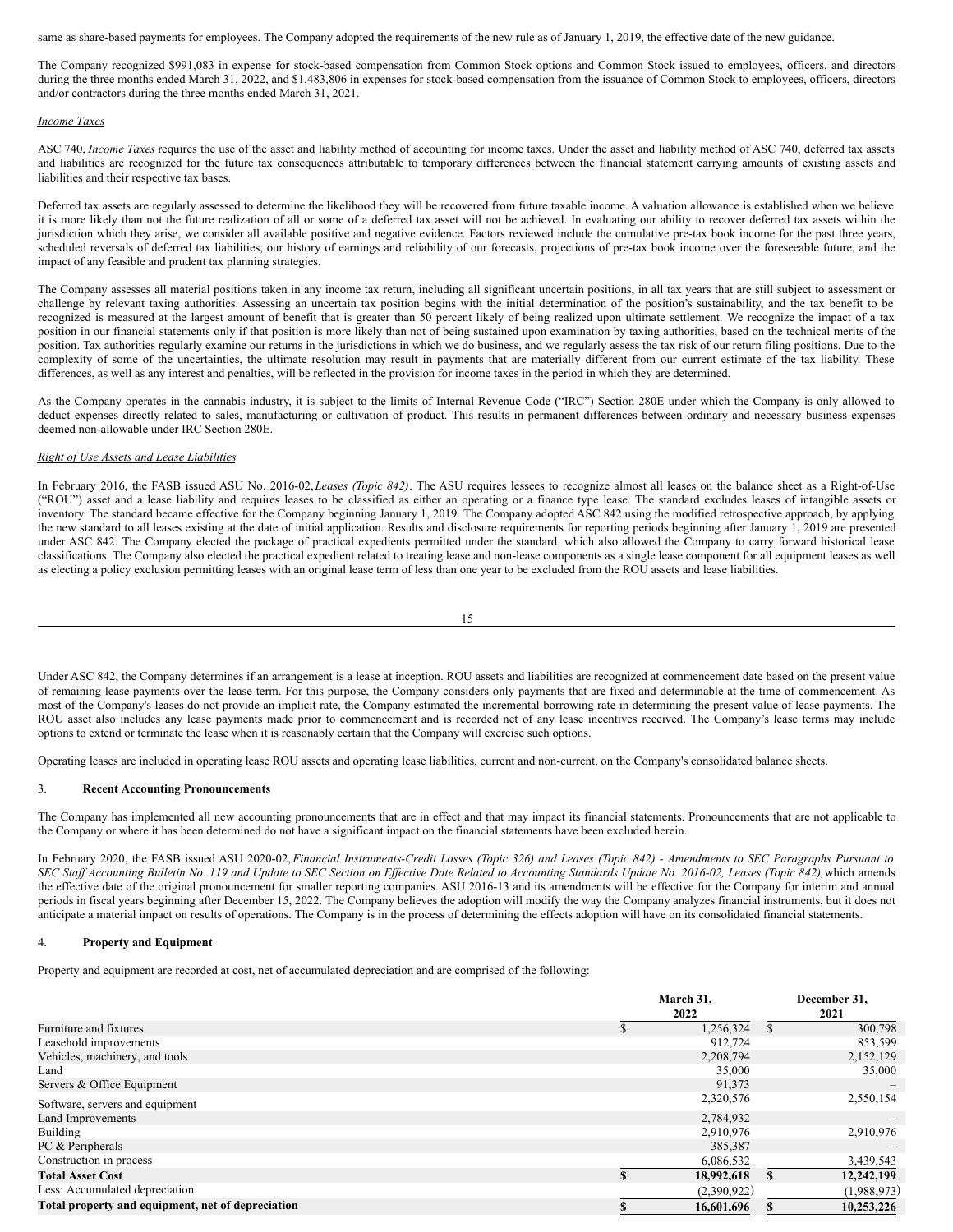Depreciation on equipment is provided on a straight-line basis over its expected useful lives at the following annual rates.

| 3-5 years                                         |
|---------------------------------------------------|
| Lesser of the lease term or estimated useful life |
| 3-5 years                                         |
| Indefinite                                        |
| 3 years                                           |
| 39 years                                          |
|                                                   |

Depreciation expense for the three months ended March 31, 2022 and 2021 was \$401,949 and \$194,637, respectively.

# 5. **Intangible Asset**

Intangible assets as of March 31, 2022 and December 31, 2021 were comprised of the following:

|                                  | <b>March 31, 2022</b>           |  |                             | December 31, 2021 |                                 |  |                             |
|----------------------------------|---------------------------------|--|-----------------------------|-------------------|---------------------------------|--|-----------------------------|
|                                  | <b>Gross Carrying</b><br>Amount |  | Accumulated<br>Amortization |                   | <b>Gross Carrying</b><br>Amount |  | Accumulated<br>Amortization |
| License Agreements               | 94,230,280                      |  | (7,067,406)                 |                   | 94,230,280                      |  | (5,496,902)                 |
| Tradename                        | 4,560,000                       |  | (1,073,667)                 |                   | 4,560,000                       |  | (845, 667)                  |
| <b>Customer Relationships</b>    | 5,150,000                       |  | (1,176,119)                 |                   | 5,150,000                       |  | (933,690)                   |
| Non-compete                      | 1,205,000                       |  | (444, 472)                  |                   | 1,205,000                       |  | (348, 056)                  |
| Product License and Registration | 57,300                          |  | (18,918)                    |                   | 57,300                          |  | (17,963)                    |
| <b>Trade Secret</b>              | 32,500                          |  | (11,014)                    |                   | 32,500                          |  | (10, 472)                   |
| Total                            | 105,235,080                     |  | (9,791,597)                 |                   | 105,235,080                     |  | (7,652,750)                 |

Amortization expense for the three months ended March 31, 2022 and 2021 was \$2,138,847 and \$1,595,931, respectively.

### 6. **Derivative Liability**

#### *Employee Common Stock*

During the year ended December 31, 2019, the Company entered into employment agreements with certain key officers that contained contingent consideration provisions based upon the achievement of certain market condition milestones. The Company determined that each of these vesting conditions represented derivative instruments.

On January 8, 2019, the Company granted the right to receive 500,000 shares of restricted Common Stock to an officer, which would have vested at such time that that the Company's stock price appreciated to \$8.00 per share with defined minimum average daily trading volume thresholds. This right expired on January 8, 2022 and all expense had been recognized as of December 31, 2021.

On June 11, 2019, the Company granted the right to receive 1,000,000 shares of restricted Common Stock to an officer, which would have vested at such time that the Company's stock price appreciated to \$8.00 per share with defined minimum average daily trading volume thresholds. This right expired January 8, 2022 and all expense had been recognized as of December 31, 2021.

The Company accounts for derivative instruments in accordance with the GAAP accounting guidance under ASC 815*Derivatives and Hedging Activities*. The Company estimated the fair value of these derivatives at the respective balance sheet dates using the Black-Scholes option pricing model based upon the following inputs: (i) stock price on the date of grant ranging between \$1.32 - \$3.75, (ii) the contractual term of the derivative instrument ranging between 2.25 - 3 years, (iii) a risk-free interest rate ranging between 1.87% - 2.57% and (iv) an expected volatility of the price of the underlying Common Stock ranging between 145% - 158%.

The fair value of these derivative liabilities is \$0 as of March 31, 2022 and December 31, 2021, respectively.

17

# *Investor Note*

The Company issued Investor Notes in an aggregate principal amount of \$95,000,000 on December 7, 2021. A reconciliation of the beginning and ending balances of the derivative liabilities for the periods ended March 31, 2022 and December 31, 2021 were as follows:

| <b>Balance as of January 1, 2021</b>                  |              |
|-------------------------------------------------------|--------------|
|                                                       |              |
| Fair value of derivative liabilities on issuance date | 48,936,674   |
| Gain on derivative liability                          | (14,013,661) |
|                                                       |              |
| Balance as of December 31, 2021                       | 34,923,013   |
|                                                       |              |
| Loss on derivative liability                          | 13,417,472   |
|                                                       |              |
| Balance as of March 31, 2021                          | 48,340,485   |

The Company accounts for derivative instruments in accordance with the GAAP accounting guidance under ASC 815*Derivatives and Hedging Activities*. In accordance with GAAP, a contract to issue a variable number of equity shares fails to meet the definition of equity and must instead be classified as a derivative liability and measured at fair value with changes in fair value recognized in the consolidated statements of operations at each period-end. The Company utilizes a Monte Carlo simulation in determining the appropriate fair value. The derivative liability will ultimately be converted into the Company's equity when the Investor Notes are converted or will be extinguished on the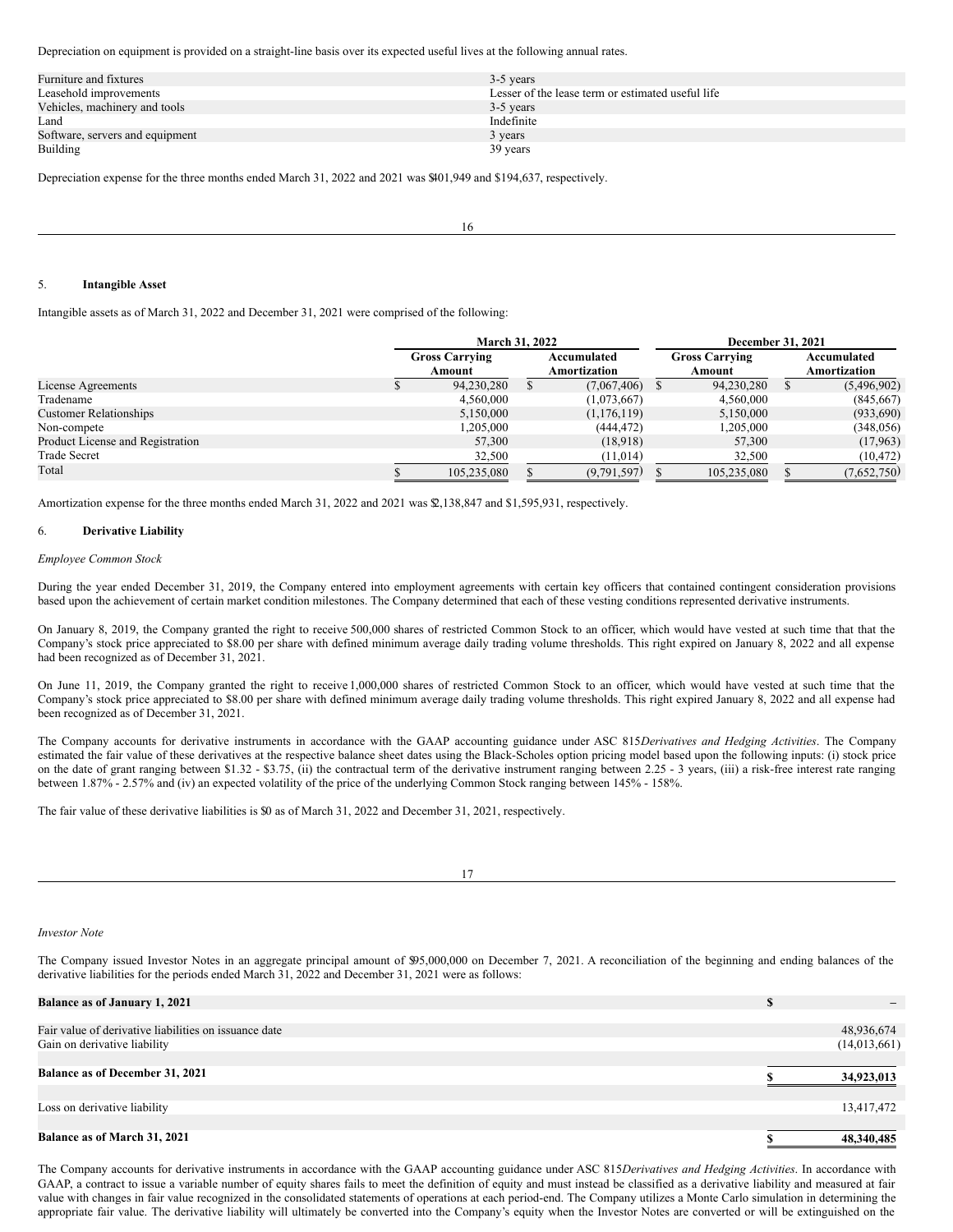repayment of the Investor Notes. The derivative liability will not result in the outlay of any additional cash by the Company. Upon initial recognition, the Company recorded a derivative liability and debt discount of \$48,936,674 in relation to the derivative liability portion of the Investor Notes. The Company recorded \$1,756,173 and \$458,885 in amortization related to the debt discount for the periods ended March 31, 2022 and December 31, 2021, respectively.

# 7. **Related Party Transactions**

### *Transactions Involving Former Directors, Executive Of icers or Their Af iliated Entities*

During the year ended December 31, 2019, the Company made loans to MedPharm Holdings LLC ("MedPharm") totaling \$767,695 evidenced by promissory notes with original maturity dates ranging from September 21, 2019 through January 19, 2020 and all bearing interest at 8% per annum. On August 1, 2020, the Company entered into a Settlement Agreement and Mutual Release (the "Settlement Agreement") with MedPharm pursuant to which (i) the parties agreed that the outstanding amount owed by MedPharm to the Company was \$767,695 of principal and \$47,161 in accrued and unpaid interest, (ii) MedPharm paid the Company \$100,000 in cash, (iii) Andrew Williams returned 175,000 shares of Common Stock to the Company, as partial repayment of the outstanding balance at a value of \$1.90 per share. These shares are held in treasury. The remaining outstanding principal and interest of \$181,911 due and payable by MedPharm under the Settlement Agreement was to be paid out in bi-weekly installments of product by scheduled deliveries through June 30, 2021. This amount was paid off on April 19, 2021.

### *Transactions with Entities Af iliated with Justin Dye*

The Company has participated in several transaction involving Dye Capital, Dye Capital Cann Holdings, LLC ("Dye Cann I") and Dye Capital Cann Holdings II, LLC ("Dye Cann II"). Justin Dye, the Company's Chief Executive Officer, one of its directors, and the largest beneficial owner of Common Stock and Preferred Stock, controls Dye Capital and Dye Capital controls Dye Cann I and Dye Cann II. Dye Cann I is the largest holder of the Company's outstanding Common Stock. Dye Cann II is a significant holder of our Preferred Stock. Mr. Dye has sole voting and dispositive power over the securities held by Dye Capital, Dye Cann I, and Dye Cann II.

The Company entered into a Securities Purchase Agreement with Dye Cann I on June 5, 2019, (as amended, the "Dye Cann I SPA") pursuant to which the Company agreed to sell to Dye Cann I up to between 8,187,500 and 10,687,500 shares of Common Stock in several tranches at \$2.00 per share and warrants to purchase 100% of the number of shares of Common Stock sold at a purchase price of \$3.50 per share. At the initial closing on June 5, 2019, the Company sold to Dye Cann I 1,500,000 shares of Common Stock and warrants to purchase 1,500,000 shares of Common Stock for gross proceeds of \$3,000,000, and the Company has consummated subsequent closings for an aggregate of 9,287,500 shares of Common Stock and warrants to purchase9,287,500 shares of Common Stock for aggregate gross proceeds of \$18,575,000 to the Company. The terms of the Dye Cann I SPA are disclosed in the Company's Current Report on Form 8-K filed on June 6, 2019. The Company and Dye Cann I entered into a first amendment to the Dye Cann I SPA on July 15, 2019, as described in the Company's Current Report on Form 8-K filed on July 17, 2019, a second amendment to the Dye Cann I SPA on May 20, 2020, as described in the Company's Current Report on Form 8-K filed on May 22, 2020, and a Consent, Waiver and Amendment on December 16, 2020, as described in the Company's Current Report on Form 8-K filed on December 23, 2020. At the time of the initial closing under the Dye Cann I SPA, Justin Dye became a director and the Company's Chief Executive Officer.

The Company granted Dye Cann I certain demand and piggyback registration rights with respect to the shares of Common Stock sold under the Dye Cann I SPA and issuable upon exercise of the warrants sold under the Dye Cann I SPA. The Company also granted Dye Cann I the right to designate one or more individuals for election or appointment to the Company's board of directors (the "Board") and Board observer rights. Further, under the Dye Cann I SPA, until June 5, 2022, if the Company desires to pursue debt or equity financing, the Company must first give Dye Cann I an opportunity to provide a proposal to the Company with the terms upon which Dye Cann I would be willing to provide or secure such financing. If the Company does not accept Dye Cann I's proposal, the Company may pursue such debt or equity financing from other sources but Dye Cann I has a right to participate in such financing to the extent required to enable Dye Cann I to maintain the percentage of Common Stock (on a fully-diluted basis) that it then owns, in the case of equity securities, or, in the case of debt, a pro rata portion of such debt based on the percentage of Common Stock (on a fully-diluted basis) that it then owns.

The Company entered into a Securities Purchase Agreement (as amended, the "Dye Cann II SPA") with Dye Cann II on November 16, 2020 pursuant to which the Company agreed to sell to Dye Cann II shares of Preferred Stock in one or more tranches at a price of \$1,000 per share. The terms of the Dye Cann II SPA are disclosed in the Company's Current Report on Form 8-K filed on December 23, 2020. The Company and Dye Cann II entered into an amendment to the Dye Cann II SPA on December 16, 2020, as described in the Company's Current Report on Form 8-K filed on December 23, 2020, a second amendment to the Dye Cann II SPA on February 3, 2021, as described in the Company's Form 8-K filed on February 9, 2021, and a third amendment to the Dye Cann II SPA on March 30, 2021, as described under Item 9B of the Company's Annual Report on Form 10-K for the year ended December 31, 2021. The Company issued and sold to Dye Cann II 7,700 shares of Preferred Stock on December 16, 2020,1,450 shares of Preferred Stock on December 18, 2020, 1,300 shares of Series Preferred Stock on December 22, 2020,3,100 shares of Preferred Stock on February 3, 2021,3,800 shares of Preferred Stock on March 2, 2021 and 4,000 shares of Preferred Stock on March 30, 2021. As a result, the Company issued and sold an aggregate of21,350 shares of Preferred Stock to Dye Cann II for aggregate gross proceeds of \$21,350,000.

The Company granted Dye Cann II certain demand and piggyback registration rights with respect to the shares of Common Stock issuable upon conversion of the Preferred Stock under the Dye Cann II SPA. Further, the Company granted Dye Can II the right to designate one or more individuals for election or appointment to the Board and Board observer rights.

On December 16, 2020, the Company entered into a Secured Convertible Note Purchase Agreement with Dye Capital and issued and sold to Dye Capital a Convertible Note and Security Agreement in the principal amount of \$5,000,000 as described in the Company's Current Report on Form 8-K filed on December 23, 2020. On February 26, 2021, Dye Capital elected to convert the \$5,000,000 principal amount and the \$60,250 of accrued but unpaid interest under the Convertible Promissory Note and Security Agreement under its terms and Dye Capital and the Company entered into a Conversion Notice and Agreement pursuant to which the Company issued 5,060 shares of Preferred Stock to Dye Capital and also paid Dye Capital \$230.97 in cash in lieu of issuing any fractional shares of Series Preferred Stock upon conversion, as described in the Company's Current Report on Form 8-K filed on March 4, 2021.

The Company previously reported the terms of the Preferred Stock in the Company's Current Report on Form 8-K filed on December 23, 2020.

During the year ended December 31, 2020, the Company recorded expenses of \$66,264 with Tella Digital. As of December 31, 2021 the Company recorded expenses of \$214,908. Tella Digital provides on-premise digital experience solutions for our retail dispensary locations. Mr. Dye is an indirect partial owner of and serves as Chairman of Tella Digital. Nirup Krishnamurthy, the Company's Chief Operating Officer and one of its directors, is also an indirect partial owner of Tella Digital.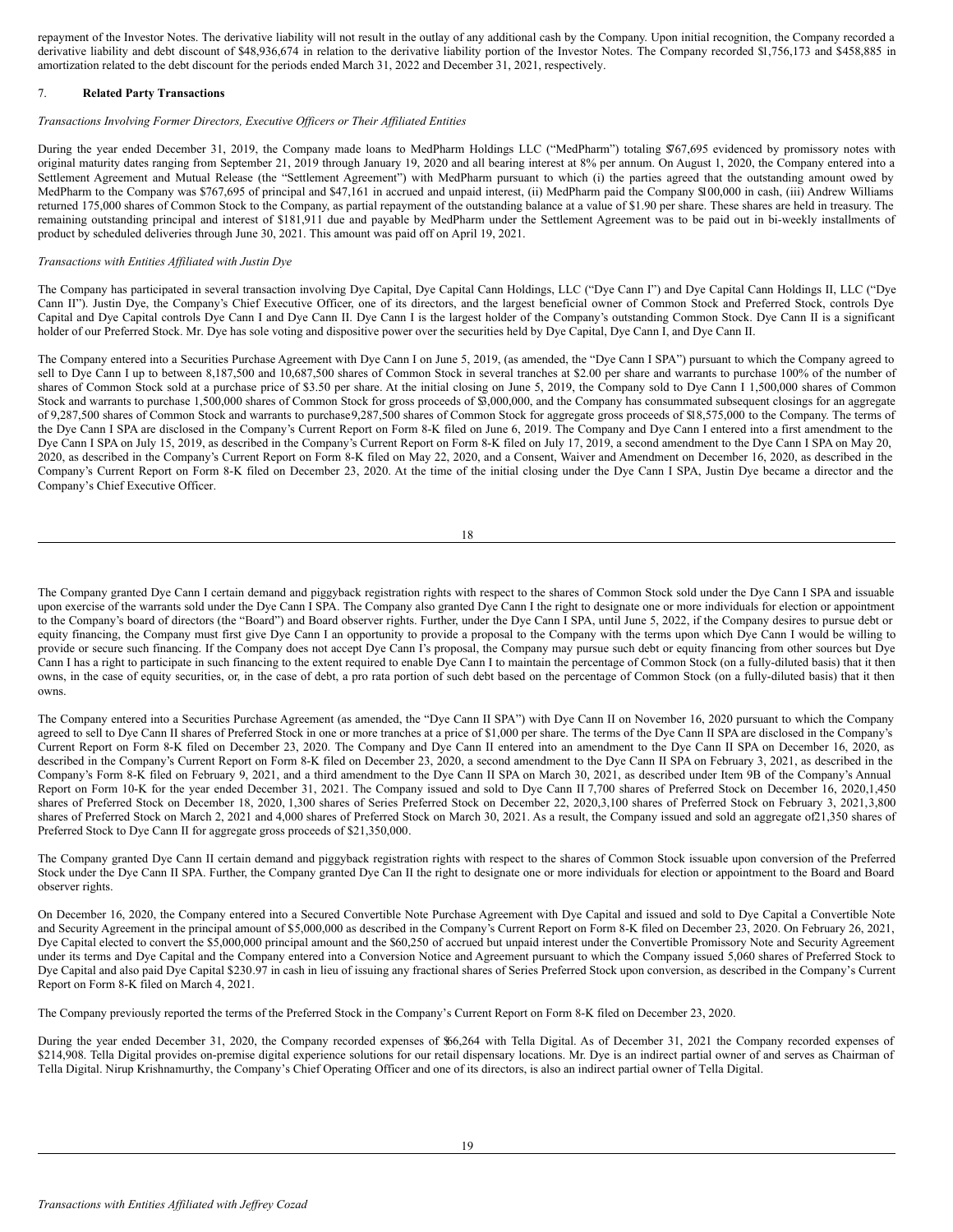On February 26, 2021, the Company entered into a Securities Purchase Agreement (the "CRW SPA") with CRW Cann Holdings, LLC ("CRW") pursuant to which the Company issued and sold 25,350 shares of Preferred Stock to CRW at a price of \$1,000 per share for aggregate gross proceeds of \$25,350,000. The transaction made CRW a beneficial owner of more than 5% of Common Stock. The Company granted CRW certain demand and piggyback registration rights with respect to the shares of Common Stock issuable upon conversion of the Preferred Stock under the CRW SPA. On the same date, the Company entered into a letter agreement with CRW, granting CRW the right to designate one individual for election or appointment to the Board and Board observer rights. Under the letter agreement, for as long as CRW has the right to designate a Board member, if the Company, directly or indirectly, plans to issue, sell or grant any securities or options to purchase any of its securities, CRW has a right to purchase its pro rata portion of such securities, based on the number of shares of Preferred Stock beneficially held by CRW on the applicable date on an as-converted to Common Stock basis divided by the total number of shares of Common Stock outstanding on such date on an as-converted, fully-diluted basis (taking into account all outstanding securities of the Company regardless of whether the holders of such securities have the right to convert or exercise such securities for Common Stock at the time of determination). Further, under the letter agreement, the Company will pay CRW Capital, LLC, the sole manager of CRW and a holder of a carried interest in CRW, a monitoring fee equal to \$150,000 in monthly installments of \$12,500. On March 14, 2021, the Board appointed Jeffrey A. Cozad as a director to fill a vacancy on the Board. Mr. Cozad is a manager and owns 50% of CRW Capital, LLC, and he shares voting and disposition power over the shares of Preferred Stock held by CRW. Mr. Cozad and his family members indirectly own membership interests in CRW. The Company previously reported the terms of the CRW SPA and the CRW letter agreement in the Company's Current Report on Form 8-K filed March 4, 2021.

On December 7, 2021, the Company entered into a Securities Purchase Agreement with Cozad Investments, L.P. pursuant to which the Company issued an Investor Note in the aggregate principal amount of \$245,000 to Cozad Investments, L.P. for \$250,000 in cash. The Investor Note bears interest at 13% per year payable quarterly commencing March 31, 2022 in cash for an amount equal to the amount payable on such date as if the Investor Note was subject to an annual interest rate of 9% with the remainder of the accrued interest payable as an increase to the principal amount of the Note. Mr. Cozad is a manager and majority owner of Cozad Investments, L.P. and a member of the Board.

### *Transactions with Entities Af iliated with Marc Rubin*

On February 26, 2021, the Company entered into the CRW SPA with CRW, of which Marc Rubin is a beneficial owner. On December 7, 2021, the Company entered into a Securities Purchase Agreement with The Rubin Revocable Trust U/A/D 05/09/2011 pursuant to which the Company issued an Investor Note in the aggregate principal amount of \$98,000 to The Rubin Revocable Trust for \$100,000 in cash. The Investor Note bears interest at13% per year payable quarterly commencing March 31, 2022 in cash for the amount equal to the amount payable on such date as if the Investor Note was subject to an annual interest rate of 9% with the remainder of the accrued interest payable as an increase to the principal amount of the Note. Mr. Rubin is a majority owner of The Rubin Revocable Trust and a beneficial owner of CRW.

### *Transactions with Entities Af iliated with Brian Ruden*

The Company has participated in several transactions involving entities owned or affiliated with Brian Ruden, one of its directors, a beneficial owner of more than 5% of the Common Stock and a beneficial owner of more than 5% of the Preferred Stock.

Between December 17, 2020 and March 2, 2021, the Company's wholly-owned subsidiary SBUD LLC consummated the Star Buds Acquisition. The Company previously reported the terms of the applicable purchase agreements and related amendments in the Company's Current Reports on Form 8-K filed June 8, 2020, September 21, 2020, December 22, 2020, and March 8, 2021.

The aggregate purchase price for the Star Buds Acquisition was \$118,000,000, paid as follows: (i) \$44,250,000 in cash at the applicable closings, (ii) \$44,250,000 in deferred cash, also referred to in this report as "seller note(s)," (iii) 29,500 shares of Preferred Stock, of which 25,075 shares were issued at the applicable closings and 4,425 shares are held in held in escrow and will be released post-closing to either the applicable sellers or the Company depending on post-closing adjustments to the purchase price. In addition, the Company issued warrants to purchase an aggregate of 5,531,250 shares of Common Stock to the sellers. As of March 31, 2022, the Company owed an aggregate principal amount of \$44,250,000 under the seller notes. The Company has not paid any principal and has paid an aggregate of \$5,665,887 of interest on the seller notes as of March 31, 2022. Mr. Ruden's interest in the aggregate purchase price for the Star Buds Acquisition is as follows: (i) \$ 13,727,490 in cash at the applicable closings, (ii) \$13,727,490 in seller notes, (iii) 9,152 shares of Preferred Stock, of which 7,779 shares were issued at the applicable closings and 1,373 shares are held in held in escrow and will be released post-closing to either Mr. Ruden or the Company depending on post-closing adjustments to the purchase price. In addition, the Company issued warrants to purchase an aggregate of 1,715,936 shares of Common Stock to Mr. Ruden. The Company has paid Mr. Ruden an aggregate of \$1,753,562 in interest on his seller notes as of March 31, 2022.

| × |         |
|---|---------|
| I | I<br>۰, |

Mr. Ruden was a part-owner of each of the Star Buds companies that sold assets to SBUD LLC. Mr. Ruden owned 50% of Colorado Health Consultants LLC, 50% of Starbuds Aurora LLC, 50% of Starbuds Pueblo LLC, 50% of Starbuds Alameda LLC, 46% of SB Arapahoe LLC, 36% of Starbuds Commerce City LLC, 30% of Starbuds Louisville LLC, 25% of Starbuds Niwot LLC, 16.66% of Lucky Ticket LLC, 15% of KEW LLC, and 10% of LM MJC LLC.

In connection with acquiring the Star Buds assets for our Pueblo West, Niwot, Commerce City, Lakeside, Arapahoe and Aurora locations, SBUD LLC entered into a lease with each of 428 S. McCulloch LLC, Colorado Real Estate Holdings LLC, 5844 Ventures LLC, 5238 W 44<sup>th</sup> LLC, 14655 Arapahoe LLC and Montview Real Estate LLC, on substantially the same terms. Each of the leases is for an initial three-year term. The lease with 428 S. McCulloch LLC is for the Company's Pueblo West Star Buds location and was effective on December 17, 2020. The lease with Colorado Real Estate Holdings LLC and 5844 Ventures LLC is for the Company's Niwot and Commerce City Star Buds locations, respectively, and was effective on December 18, 2020. The lease with 5238 W 44<sup>th</sup> LLC is for the Company's Lakeside Star Buds location and was effective on February 3, 2021. The lease with 14655 Arapahoe LLC and Montview Real Estate LLC is for the Company's Arapahoe and Aurora locations, respectively, and was effective on March 2, 2021. The 428 S McCulloch LLC, 5844 Ventures LLC and 5238 W 44<sup>th</sup> LLC provides for a monthly rent payment of \$5,000 with an aggregate of \$180,000 during the initial term of the leases. The Colorado Real Estate Holdings LLC lease provides for a monthly rent payment of \$6,779 with an aggregate of \$244,044 during the initial term of the lease. The 14655 Arapahoe LLC lease provides for a monthly rent payment of \$12,367 with an aggregate of \$445,212 during the initial term of the lease. The Montview Real Estate LLC lease provides for a monthly rent of \$6,250 with an aggregate of \$225,000 during the initial term of the lease. During 2020, SBUD LLC made aggregate rent payments of \$10,000. SBUD LLC made aggregate rent payments of \$121,188 and \$449,297 for the periods ending March 31, 2022 and December 31, 2021, respectively. In addition, SBUD LLC must pay each landlord's expenses and disbursements incurred in connection with the ownership, operation, maintenance, repair and replacement of the premises. SBUD LLC has the option to renew each lease for two additional three-year terms with escalation. The Company has an option to purchase the premises at fair market value at any time during the lease term and also has a right of first refusal if the landlords desire to sell the premises to a third party.

On December 17, 2020, SBUD LLC entered into a Trademark License Agreement with Star Brands LLC under which Star Brands LLC licenses certain trademarks to SBUD LLC effective as of the closing of the entire Star Buds Acquisition. SBUD LLC has no payment obligation under this agreement. Mr. Ruden is a part-owner of Star Brands LLC.

In connection with the Star Buds Acquisition, the Company granted Mr. Ruden and Naser Joudeh the right designate individuals for election or appointment to the Board.

# *Transactions with Jef Garwood*

On December 7, 2021, the Company entered into a Securities Purchase Agreement with Jeff Garwood pursuant to which the Company issued an Investor Note in the aggregate principal amount of \$294,000 to Mr. Garwood for \$300,000 in cash. The Investor Note bears interest at13% per year paid quarterly commencing March 31, 2022 in cash for an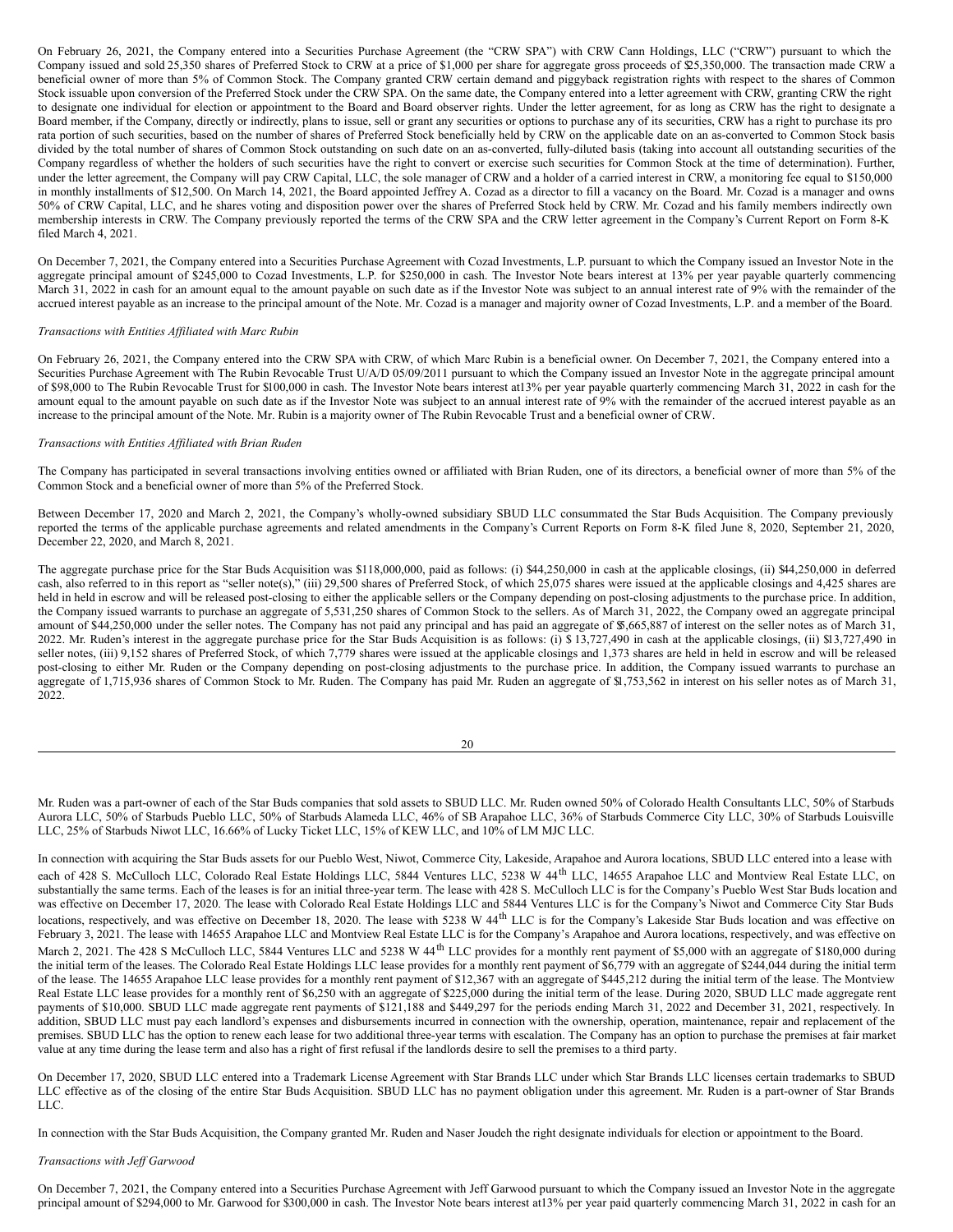amount equal to the amount payable on such date as if the Note was subject to an annual interest rate of 9% with the remainder of the accrued interest payable as an increase to the principal amount of the Note. Mr. Garwood is a member of the Board.

#### *Transactions with Pratap Mukharji*

On December 7, 2021, the Company entered into a Securities Purchase Agreement with Pratap Mukharji pursuant to which the Company issued an Investor Note in the aggregate principal amount of \$196,000 to Mr. Mukharji for \$200,000 in cash. The Investor Note bears interest at13% per year paid quarterly commencing March 31, 2022 in cash for an amount equal to the amount payable on such date as if the Note was subject to an annual interest rate of 9% with the remainder of the accrued interest payable as an increase to the principal amount of the Note. Mr. Mukharji is a member of the Board.

### 8. **Goodwill Accounting**

The Company accounts for acquisitions in which it obtains control of one or more businesses as a business combination. The purchase price of the acquired businesses is allocated to the tangible and intangible assets acquired and liabilities assumed based on their estimated fair values at the acquisition date. The excess of the purchase price over those fair values is recognized as goodwill. During the measurement period, which may be up to one year from the acquisition date, the Company may record adjustments, in the period in which they are determined, to the assets acquired and liabilities assumed with the corresponding offset to goodwill. If the assets acquired are not a business, the Company accounts for the transaction or other event as an asset acquisition. Under both methods, the Company recognizes the identifiable assets acquired, the liabilities assumed, and any noncontrolling interest in the acquired entity. In addition, for transactions that are business combinations, the Company evaluates the existence of goodwill or a gain from a bargain purchase.

On June 3, 2017, the Company issued an aggregate of 7,000,000 shares of its Common Stock for 100% ownership of both Success Nutrients and Pono Publications. The Company utilized purchase price accounting to value assets acquired, which values such assets at approximately fair market value. The purchase price accounting resulted in \$6,301,080 of goodwill.

On July 21, 2017, the Company issued 2,258,065 shares of its Common Stock for 100% ownership of Denver Consulting Group. The Company utilized purchase price accounting to value assets acquired, which values such assets at approximately fair market value. The purchase price accounting resulted in \$3,003,226 of goodwill.

On September 17, 2018, the Company acquired The Big Tomato. The Company issued an aggregate of 1,933,329 shares of its Common Stock for 100% ownership of Big Tomato. The Company utilized purchase price accounting to value assets acquired, which values such assets at approximately fair market value. The purchase price accounting resulted in the Company valuing the investment as \$3,000,000 of goodwill.

On April 20, 2020, the Company acquired Mesa Organics. The aggregate purchase price after working capital adjustments was \$2,609,500 of cash and 2,554,750 shares of Common Stock. The Company utilized purchase price accounting to value assets acquired, which values such assets at approximately fair market value. The purchase price accounting resulted in the Company valuing the investment as \$2,147,613 of goodwill.

From December 2020 through March 2021, the Company acquired thirteen Star Buds dispensaries and one cultivation facility. The aggregate purchase price was \$118,000,000. The Company utilized purchase price accounting to value assets acquired, which values such assets at approximately fair market value. The purchase price accounting resulted in the Company valuing the investment as \$27,054,025 of goodwill.

On July 21, 2021, the Company acquired the assets of Southern Colorado Growers. The Company utilized purchase price accounting to value assets acquired, which values such assets at approximately fair market value. The purchase price accounting resulted in \$1,810,323 of goodwill.

On December 21, 2021, the Company acquired the assets of Smoking Gun Apothecary. The Company utilized purchase price accounting to value assets acquired, which values such assets at approximately fair market value. The purchase price accounting resulted in \$3,947,582 of goodwill.

On January 26, 2022, the Company acquired the assets of Drift. The Company utilized purchase price accounting to value assets acquired, which values such assets at approximately fair market value. The purchase price accounting resulted in \$3,344,555 of goodwill and intangibles, however valuation has not been finalized.

On February 8, 2022, the Company acquired the assets of RGA and 100% of the equity of Elemental. The Company utilized purchase price accounting to value assets acquired, which values such assets at approximately fair market value. The purchase price accounting resulted in \$34,933,869 of goodwill and intangibles, however valuation has not been finalized.

On February 9, 2022, the Company acquired MCG. The Company utilized purchase price accounting to value assets acquired, which values such assets at approximately fair market value. The purchase price accounting resulted in \$27,422,594 of goodwill and intangibles, however valuation has not been finalized.

On February 15, 2022, the Company acquired the assets of Brow. The Company utilized purchase price accounting to value assets acquired, which values such assets at approximately fair market value. The purchase price accounting resulted in \$5,733,850 of goodwill and intangibles, however valuation has not been finalized.

 $22$ 

As of March 31, 2022, the Company had \$118,698,717 of goodwill, which consisted of \$6,301,080 from Success Nutrients and Pono Publications, \$3,003,226 from Denver Consulting Group, \$3,000,000 from The Big Tomato, \$2,147,613 from Mesa Organics, \$27,054,025 from Star Buds, \$1,810,323 from Southern Colorado Growers, \$3,947,582 from Smoking Gun Apothecary, \$3,344,555 from Drift, \$34,933,869 from RGA, \$27,422,594 from MCG, \$5,733,850 from Brow.

### 9. **Business Combination**

During the quarter ended March 31, 2022, the Company acquired cannabis brands and other assets of Drift, RGA, MCG and Brow and 100% of the equity of Elemental.

These transactions were accounted for as a business combination in accordance with ASC 805,*Business Combinations* ("ASC 805"). In consideration of the sale and transfer of the acquired assets the Company paid as follows:

|              | <b>Emerald Fields Merger</b> |              |  |                          |                           |                          |  |  |
|--------------|------------------------------|--------------|--|--------------------------|---------------------------|--------------------------|--|--|
|              | <b>Nuevo Holding LLC</b>     |              |  |                          | <b>Other Acquisitions</b> |                          |  |  |
| Cash         |                              | 32, 202, 123 |  | 18,873,166               |                           | 8,615,750                |  |  |
| Seller notes |                              | 17,000,000   |  | $\overline{\phantom{a}}$ |                           | $\overline{\phantom{a}}$ |  |  |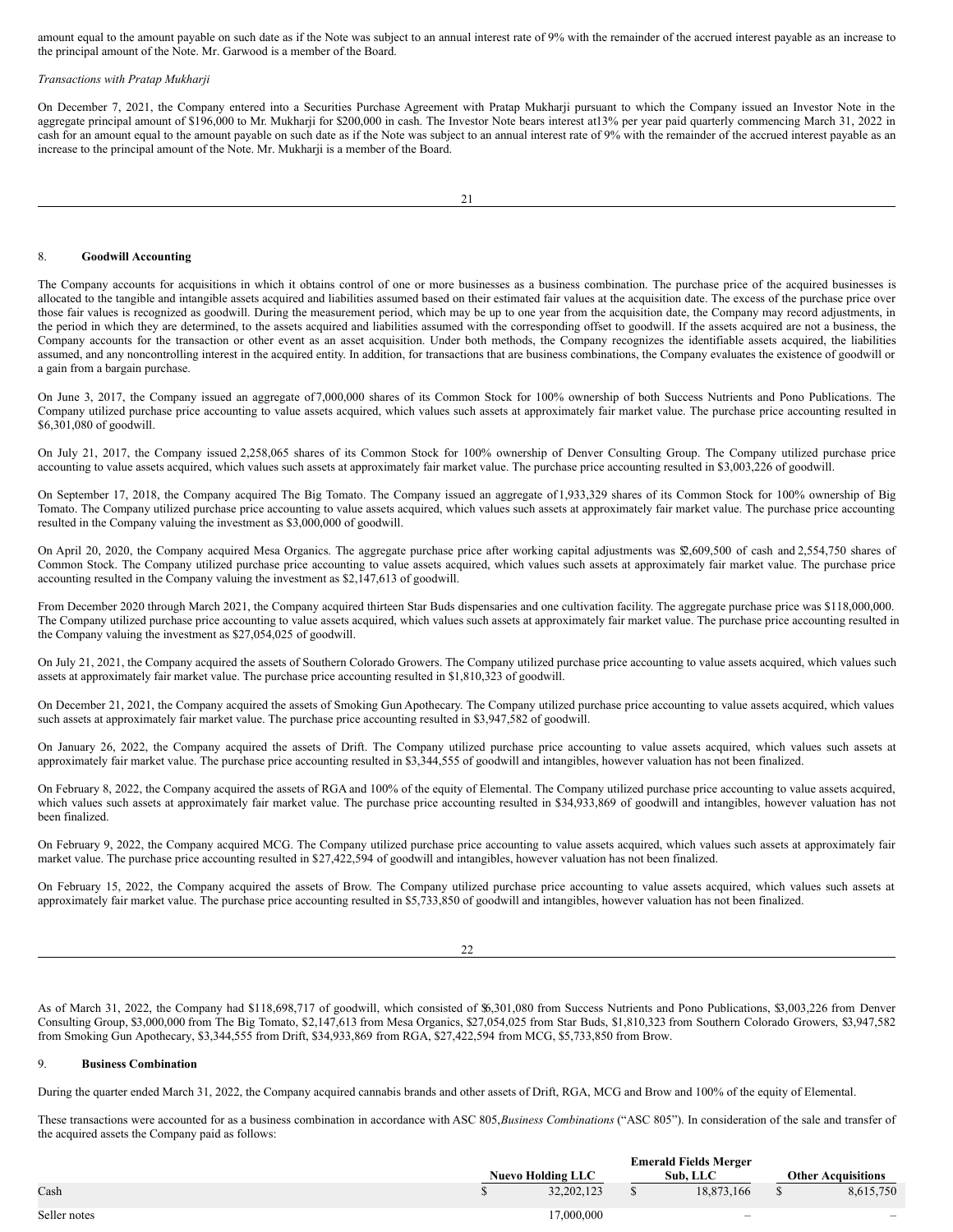| Common stock         | $\sim$                | 600,000                                          | 600,000           |
|----------------------|-----------------------|--------------------------------------------------|-------------------|
| Total purchase price | $\sim$<br>202.<br>49. | $\overline{\phantom{a}}$<br>30.<br>3.100<br>$ -$ | $   \circ$<br>0.2 |

As of March 31, 2022, the Company's allocation of purchase price is as follows:

|                                             |               |                          |    | <b>Emerald Fields Merger</b>                                              |                           |            |
|---------------------------------------------|---------------|--------------------------|----|---------------------------------------------------------------------------|---------------------------|------------|
| <b>Description</b>                          |               | <b>Nuevo Holding LLC</b> |    | Sub, LLC                                                                  | <b>Other Acquisitions</b> |            |
| Assets acquired:                            |               |                          |    |                                                                           |                           |            |
| Cash                                        | \$.           | 2,860,706                | S  | 695,095                                                                   | S                         | 1,500      |
| Accounts receivable                         |               |                          |    | 196,879                                                                   |                           |            |
| Other assets                                |               | $\sim$                   |    | $\hspace{1.0cm} \rule{1.5cm}{0.15cm} \hspace{1.0cm} \rule{1.5cm}{0.15cm}$ |                           | 590,000    |
| Inventory                                   |               | 9,632,130                |    | 1,716,900                                                                 |                           | 538,371    |
| Fixed assets                                |               | 2,137,002                |    | 1,926,706                                                                 |                           | 7,474      |
| Other long-term assets                      |               | 2,500                    |    | $\hspace{0.1mm}-\hspace{0.1mm}$                                           |                           |            |
| Intangible assets                           |               | 34,933,869               |    | 27,422,594                                                                |                           | 9,078,405  |
| Total assets acquired                       |               | 49,566,207               |    | 31,958,174                                                                |                           | 10,215,750 |
| Liabilities and equity assumed:             |               |                          |    |                                                                           |                           |            |
| Accounts payable                            | $\mathcal{S}$ | 295,043                  | \$ | 458,622                                                                   | \$                        |            |
| Accrued liabilities                         |               | 69,041                   |    | 1,026,386                                                                 |                           |            |
| Total liabilities and equity assumed        |               | 364,084                  |    | 1,485,008                                                                 |                           |            |
| Estimated fair value of net assets acquired |               | 49,202,123               |    | 30,473,166                                                                |                           | 10,215,750 |

# 10. **Inventory**

As of March 31, 2022, and December 31, 2021, respectively, the Company had \$5,476,905 and \$5,573,329 of finished goods inventory. As of March 31, 2022, the Company had \$8,227,858 of work in process and \$2,676,002 of raw materials. As of December 31, 2021, the Company had \$5,535,992 of work in process and \$12,676 of raw materials. The Company uses the FIFO inventory valuation method. As of March 31, 2022 and December 31, 2021, the Company did not recognize any impairment for obsolescence within its inventory.

23

# 11. **Debt**

*Term Loan* — On February 26, 2021, the Company entered into a Loan Agreement with SHWZ Altmore, LLC, as lender, and GGG Partners LLC, as collateral agent. Upon execution of the Loan Agreement, the Company received \$10,000,000 of loan proceeds. In connection with the Company's acquisition of Southern Colorado Growers, the Company received an additional \$5,000,000 of loan proceeds under the Loan Agreement. The term loan incurs 15% interest per annum, payable quarterly on March 1, June 1, September 1, and December 1 of each year. The Company will be required to make principal payments beginning on June 1, 2023 in the amount of \$750,000, payable quarterly with the remainder of the principal due upon maturity on February 26, 2025.

Under the terms of the loan, the Company must comply with certain restrictions. These include customary events of default and various financial covenants including, maintaining (i) a consolidated fixed charge coverage ratio of at least 1.3 at the end of each fiscal quarter beginning in the first quarter of 2022, and (ii) a minimum of \$3,000,000 in a deposit account in which the lender has a security interest. As of March 31, 2022, the Company was in compliance with the requirements described above.

*Seller Notes* — As part of the Star Buds Acquisition, the Company entered into a deferred payment arrangement with the sellers in an aggregate amount of \$44,250,000. The deferred payment arrangement incurs 12% interest per annum, payable on the 1<sup>st</sup> of every month through November 2025. Principal payments are due as follows: \$13,901,759 on December 17, 2025, \$3,474,519 on February 3, 2026, and \$26,873,722 on March 2, 2026.

As part of the acquisition under the Nuevo Purchase Agreement, the company entered into a deferred payment arrangement with the sellers in an aggregate amount of \$17,000,000. The deferred payment arrangement incurs 5% interest per year, payable on the first of each month.

As part of the Brow acquisition, the Company entered into an escrow payable with the sellers in an aggregate amount of \$00,000. The escrow payable incurs 3% interest payable 12 months from acquisition.

*Investor Notes* – On December 3, 2021, the Company and the Subsidiary Guarantors entered into a Securities Purchase Agreement with the Note Investors pursuant to which the Company agreed to issue and sell to the Note Investors Investor Notes in a private placement. On December 7, 2021, the Company consummated the private placement and issued and sold the Investor Notes pursuant to the Indenture. The Company received net proceeds of approximately \$92,000,000 at the closing, after deducting a commission to the placement agent and estimated offering expenses associated with the private placement payable by the Company. The Investor Notes will mature five years after issuance unless earlier repurchased, redeemed, or converted. The Investor Notes bear interest at 13% per year paid quarterly commencing March 31, 2022 in cash for an amount equal to the amount payable on such date as if the Investor Notes were subject to an annual interest rate of 9%, with the remainder of the accrued interest payable as an increase to the principal amount of the Investor Notes. The proceeds from the Investor Notes are required to be used to fund previously identified acquisitions and other growth initiatives. The principal is due December 7, 2026.

The Indenture includes customary affirmative and negative covenants, including limitations on liens, additional indebtedness, repurchases and redemptions of any equity interest in the Company or any Subsidiary Guarantor (as defined in the Indenture), certain investments, and dividends and other restricted payments, and customary events of default. Starting on December 7, 2022, the Company must maintain a Consolidated Fixed Charge Coverage Ratio (as defined in the Indenture) of no less than 1.30 to 1.00 as of the last day of each quarter, and the Company and the Subsidiary Guarantors are required to have at least \$10,00,000 in cash (in aggregate) on the last day of each quarter in deposit accounts for which the collateral agent has a perfected security interest in. The Company and the Subsidiary Guarantors are restricted from making certain payments, including but not limited to (i) payment of dividends, (ii) repurchase, redemption, retire, or otherwise acquire any equity interest, option, or warrant of the Company or any Subsidiary Guarantor, and (iii) payment to any equity holder of the Company or a Subsidiary Guarantor for services provided pursuant to management, consulting, or other service agreement (the "Restricted Payments") but the Company may declare and pay dividends if payable solely in its own equity, or, in the case of the Subsidiary Guarantors, amounts payable to such subsidiaries with respect to its applicable equity ownership. Provided the Company is not in default under the terms of the Indenture, the Company may make Restricted Payments not otherwise permitted thereunder (a) in an amount not to exceed \$500,000 until discharge of the Indenture, or (b) after December 7, 2024, so long as the Company's Consolidated Leverage Ratio (as defined in the Indenture) is between 1.00 and 2.25 for the applicable reference period at the time of the Restricted Payment after giving pro forma effect thereto.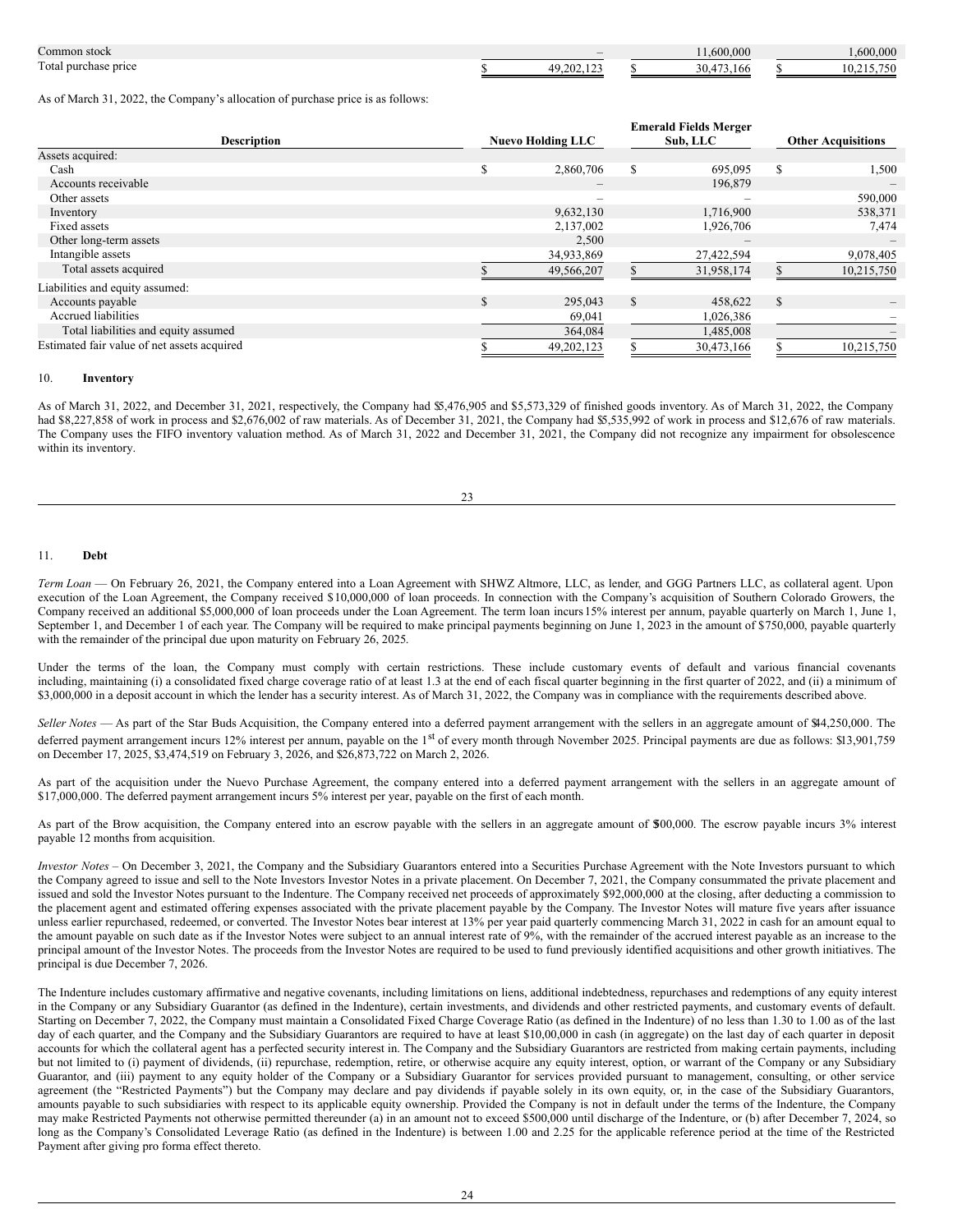The Indenture contains restrictions and limitations on the Company's ability to incur additional debt and grant liens on its assets. The Company and its Subsidiary Guarantors are not permitted to incur additional debt or issue Disqualified Equity Interests (as defined in the Indenture) unless the Company's Consolidated Leverage Ratio is between 1.00 and 2.25 after giving pro forma effect thereto. In addition, the Company is not permitted to grant a senior lien on its assets (excluding acquisition target assets that are identified in the Indenture) to secure indebtedness unless and until (a) at least \$80,000,000 of the net proceeds from the Notes (plus the proceeds of certain sale-leaseback transactions) have been used to consummate Permitted Acquisitions prior to the granting of any such lien, and (b) the Consolidated Leverage Ratio for the applicable reference period, calculated on a pro forma basis giving effect to such acquisition and all related transactions, is less than 1.40 to 1.00. The Indenture provides that the Company and its Subsidiary Guarantors may incur debt under certain circumstances, including but not limited to, (i) debt incurred related to certain acquisitions and dispositions, including capital lease obligations and sale-leaseback transactions not to exceed \$5,500,000 (plus up to an additional \$2,200,000 in connection with certain transactions identified prior to the Issuance Date) in the aggregate at any time, (ii) certain transactions in the ordinary course of business, and (iii) any other unsecured debt not to exceed \$1,000,000 at any time.

The following tables sets forth our indebtedness as of March 31, 2022 and December 31, 2021, respectively, and future obligations:

|                                                                                                                                                                                                                                       |          | March 31,<br>2022             |               | December 31,<br>2021            |
|---------------------------------------------------------------------------------------------------------------------------------------------------------------------------------------------------------------------------------------|----------|-------------------------------|---------------|---------------------------------|
| Term loan dated February 26, 2021, in the original amount of \$10,000,000. An additional \$5,000,000 was added to<br>the term loan on July 28, 2021. Interest of 15% per annum, due quarterly. Principal payments begin June 1, 2023. | <b>S</b> | 15,000,000                    | <sup>\$</sup> | 15,000,000                      |
| Seller notes dated December 17, 2020 in the original amount of \$44,250,000. Interest of 12% per annum, due<br>monthly. Principal payments begin December 17, 2025                                                                    |          | 44,250,000                    |               | 44,250,000                      |
| Convertible notes dated December 7, 2021, in the original amount of \$95,000,000. Interest of 13% per annum, 9%<br>payable in cash and 4% accreting to the principal amount.                                                          |          | 96,203,333                    |               | 95,000,000                      |
| Seller note dated February 7, 2022 in the original amount of \$17,000,000. Interest of 5% per annum, due monthly.<br>Principal balance is due February 7, 2025                                                                        |          | 17,000,000                    |               |                                 |
| Less: unamortized debt issuance costs<br>Less: unamortized debt discount                                                                                                                                                              |          | (7,868,231)<br>(46, 721, 616) |               | (8, 289, 743)<br>(48, 477, 789) |
| Total long term debt<br>Less: current portion of long term debt                                                                                                                                                                       |          | 117,863,486                   |               | 97,482,468                      |
| Long term debt and unamortized debt issuance costs                                                                                                                                                                                    | S        | 117,863,486                   | S             | 97,482,468                      |

|       | <b>Principal Payments</b> |    | <b>Unamortized Debt</b><br><b>Issuance Costs</b> |   | <b>Unamortized Debt</b><br><b>Discount</b> |   | <b>Total Long Term Debt</b> |
|-------|---------------------------|----|--------------------------------------------------|---|--------------------------------------------|---|-----------------------------|
| 2022  |                           | \$ | 1,264,536                                        | S | 5,728,440                                  | S | (5,728,440)                 |
| 2023  | 2,250,000                 |    | 1,686,048                                        |   | 8,523,493                                  |   | (6,273,493)                 |
| 2024  | 3,000,000                 |    | 1,686,048                                        |   | 9,734,935                                  |   | (6,734,935)                 |
| 2025  | 40,651,759                |    | 1,686,048                                        |   | 11,057,799                                 |   | 29,593,960                  |
| 2026  | 109,551,574               |    | 1,545,551                                        |   | 11,676,949                                 |   | 97,874,625                  |
| Total | 155,453,333               |    | 7,868,231                                        |   | 46,721,616                                 |   | 108,731,717                 |
|       |                           |    |                                                  |   |                                            |   |                             |

#### 12. **Leases**

Leases with an initial term of 12 months or less are not recorded on the balance sheet; we recognize lease expense for these leases on a straight-line basis over the lease term. Leases with a term greater than one year are recognized on the balance sheet at the time of lease commencement or modification of an ROU operating lease asset and a lease liability, initially measured at the present value of the lease payments. Lease costs are recognized in the income statement over the lease term on a straight-line basis. ROU assets represent our right to use an underlying asset for the lease term and lease liabilities represent our obligation to make lease payments arising from the lease.

The Company's leases consist of real estate leases for office, retail, cultivation, and manufacturing facilities. The Company elected to combine the lease and related non-lease components for its operating leases.

The Company's operating leases include options to extend or terminate the lease, which are not included in the determination of the ROU asset or lease liability unless reasonably certain to be exercised. The Company's operating leases have remaining lease terms of less than two years. The Company's lease agreements do not contain any material residual value guarantees or material restrictive covenants.

As the Company's leases do not provide an implicit rate, we used an incremental borrowing rate based on the information available at the lease commencement date in determining the present value of lease payments. The discount rate used in the computations ranged between 6% and 12%.

#### *Balance Sheet Classification of Operating Lease Assets and Liabilities*

|                                     | <b>Balance Sheet Line</b> | <b>March 31, 2022</b> |  |  |
|-------------------------------------|---------------------------|-----------------------|--|--|
| Asset                               |                           |                       |  |  |
| Operating lease right of use assets | Noncurrent assets         | 13,721,007            |  |  |
| <b>Liabilities</b>                  |                           |                       |  |  |
| Lease liabilities                   | Noncurrent liabilities    | 14.082.673            |  |  |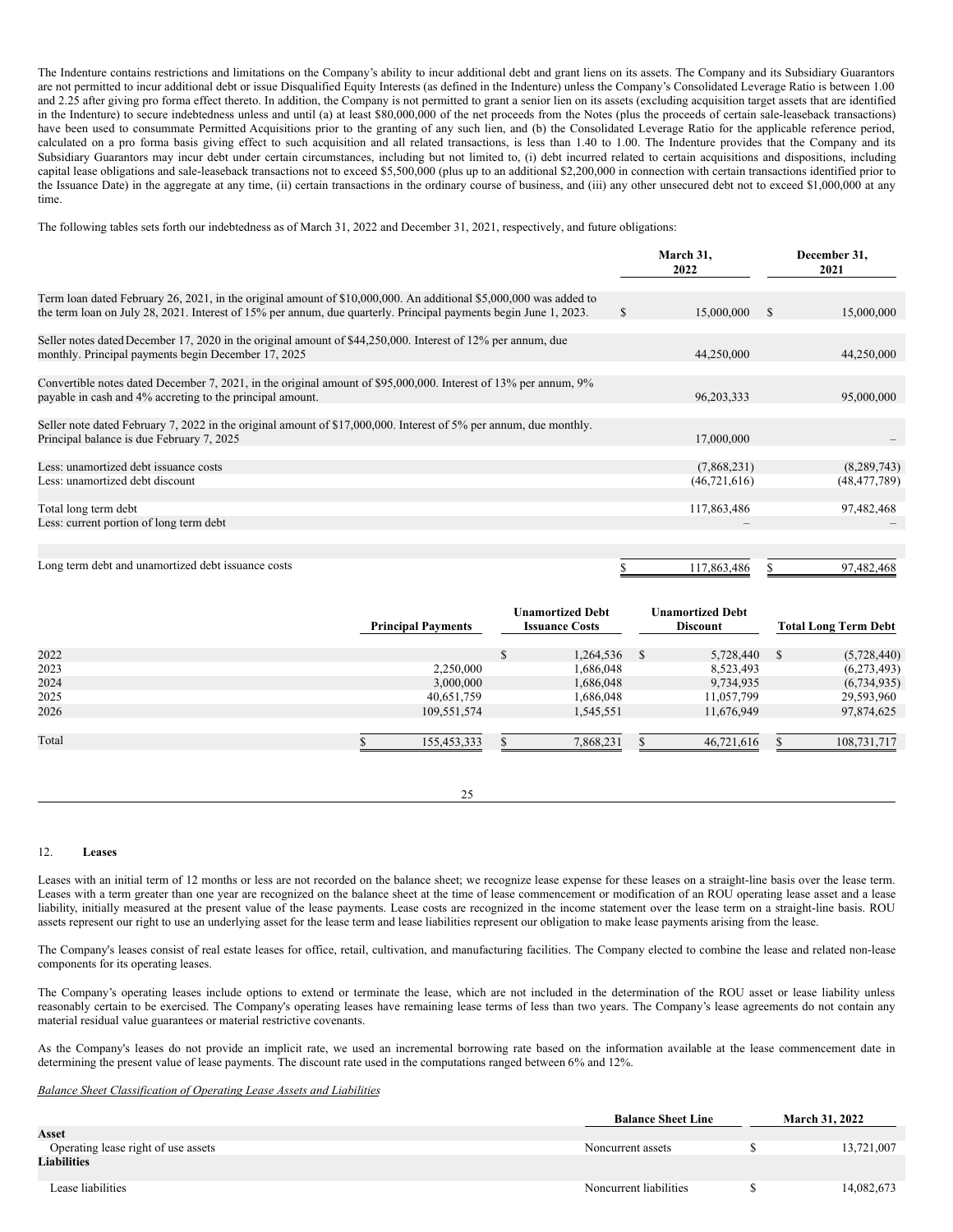#### *Maturities of Lease Liabilities*

Maturities of lease liabilities as of March 31, 2022 are as follows:

| 2021 fiscal year                                                                                               | <sup>\$</sup> | 24,706,524 |
|----------------------------------------------------------------------------------------------------------------|---------------|------------|
| Less: Interest                                                                                                 |               | 374,001    |
| Present value of lease liabilities                                                                             |               | 24,332,523 |
| The following table presents the Company's future minimum lease obligation under ASC 842 as of March 31, 2022: |               |            |
| 2022 fiscal year                                                                                               | S.            | 3,325,483  |
| 2023 fiscal year                                                                                               |               | 3,843,353  |
| 2024 fiscal year                                                                                               |               | 3,949,553  |
| 2025 fiscal year                                                                                               |               | 3,989,432  |
| 2026 fiscal year                                                                                               |               | 2,971,217  |
|                                                                                                                |               | 18,079,038 |
|                                                                                                                |               |            |
|                                                                                                                |               |            |

26

# 13. **Commitments and Contingencies**

# *Definitive Agreement to Acquire the Colorado-Based Urban Health & Wellness, Inc.*

On March 11, 2022, the Company entered into an Asset and Personal Goodwill Purchase Agreement with Double Brow, Urban Health & Wellness, Inc. d/b/a Urban Dispensary ("Urban Dispensary"), Productive Investments, LLC ("Productive Investments"), and Patrick Johnson (together with Productive Investments, the "Equityholders"), pursuant to which Double Brow will purchase (i) all of Urban Dispensary's assets used or held for use in Urban Dispensary's business of owning and operating a retail marijuana store and a grow facility, each located in Denver, Colorado, and (ii) all of the Equityholders' personal goodwill arising from Equityholders' independent, separate, individual and personal efforts relating to Urban Dispensary's business on the terms and subject to the conditions set forth in the purchase agreement, and assume obligations under contracts acquired as part of the asset purchase. The aggregate consideration for the asset purchase will be up to \$1,317,500 million in cash and shares of Common Stock in an amount equal to \$1,900,000 divided by the price per share of Common Stock as of market close on the first trading day immediately before the closing. The Company deposited \$0,000 of the cash portion of the purchase price as an earnest money deposit with Urban Dispensary in March 2022. At the closing, (i) the Company will use the cash portion of the purchase price to pay off certain indebtedness and transaction expenses of Urban Dispensary and then pay the balance to Urban Dispensary, and (ii) the Company will issue the stock portion of the purchase price directly to the Equityholders. The stock consideration is subject to post-closing reduction if any of the actual marijuana product inventory, marijuana plant inventory or cash at closing is less than certain targets stated in the purchase agreement. The Company will hold back \$288,000 of the stock consideration at closing as collateral for potential claims for indemnification from Urban Dispensary under the purchase agreement. Any portion of the held back cash consideration not used to satisfy indemnification claims will be released to Urban Dispensary on the 18-month anniversary of the closing date of the asset purchase.

#### 14. **Stockholders' Equity**

The Company is authorized to issue two classes of stock, preferred stock and Common Stock.

### *Preferred Stock*

The number of shares of preferred stock authorized is10,000,000, par value \$0.001 per share. The preferred stock may be divided into such number or series as the Board may determine. The Board is authorized to determine and alter the rights, preferences, privileges and restrictions granted and imposed upon any wholly unissued series of preferred stock, and to fix the number and designation of shares of any series of preferred stock. The Board, within limits and restrictions stated in any resolution of the Board, originally fixing the number of shares constituting any series may increase or decrease, but not below the number of such series then outstanding, the shares of any subsequent series.

The Company had 82,594 shares of Preferred Stock issued and outstanding and4,400 in escrow as of March 31, 2022 and December 31, 2021. Among other terms, each share of Preferred Stock (i) earns an annual dividend of 8% on the "preference amount," which initially is equal to the \$1,000 per-share purchase price and subject to increase, by having such dividends automatically accrete to, and increase, the outstanding preference amount, (ii) is entitled to a liquidation preference under certain circumstances, (iii) is convertible into shares of Common Stock by dividing the preference amount by \$1.20 per share under certain circumstances, and (iv) is subject to a redemption right or obligation under certain circumstances. Accumulated preferred dividends were \$9,089,597 and \$7,346,153 as of March 31, 2022 and December 31, 2021, respectively.

#### *Common Stock*

The Company is authorized to issue 250,000,000 shares of Common Stock, par value \$0.001 per share. The Company had 58,684,314 shares of Common Stock issued, 57,945,870 shares of Common Stock outstanding, 517,044 shares of Common Stock in treasury, and 221,400 shares of Common Stock in escrow as of March 31, 2022, and 45,455,490 shares of Common Stock issued, 44,717,046 shares of Common Stock outstanding, 517,044 shares of Common Stock in treasury, and 221,400 shares of Common Stock in escrow as of December 31, 2021.

27

### *Common Stock Issued in Private Placements*

During the year ended December 31, 2020, the Company issued187,500 shares of Common Stock and warrants to purchase187,500 shares of Common Stock, for gross proceeds of \$375,000.

*Common Stock Issued as Compensation to Employees, Of icers, and Directors*

For the year ended December 31, 2021, the Company issued323,530 shares of Common Stock valued at \$637,233 to employees and directors as compensation.

For the three months ended March 31, 2022, the Company has not issued shares of Common Stock as compensation to employees and directors.

# *Common and Preferred Stock Issued as Payment for Acquisitions*

On April 20, 2020, the Company issued2,554,750 shares of Common Stock valued at \$4,167,253 for the acquisition of Mesa Organics, Ltd.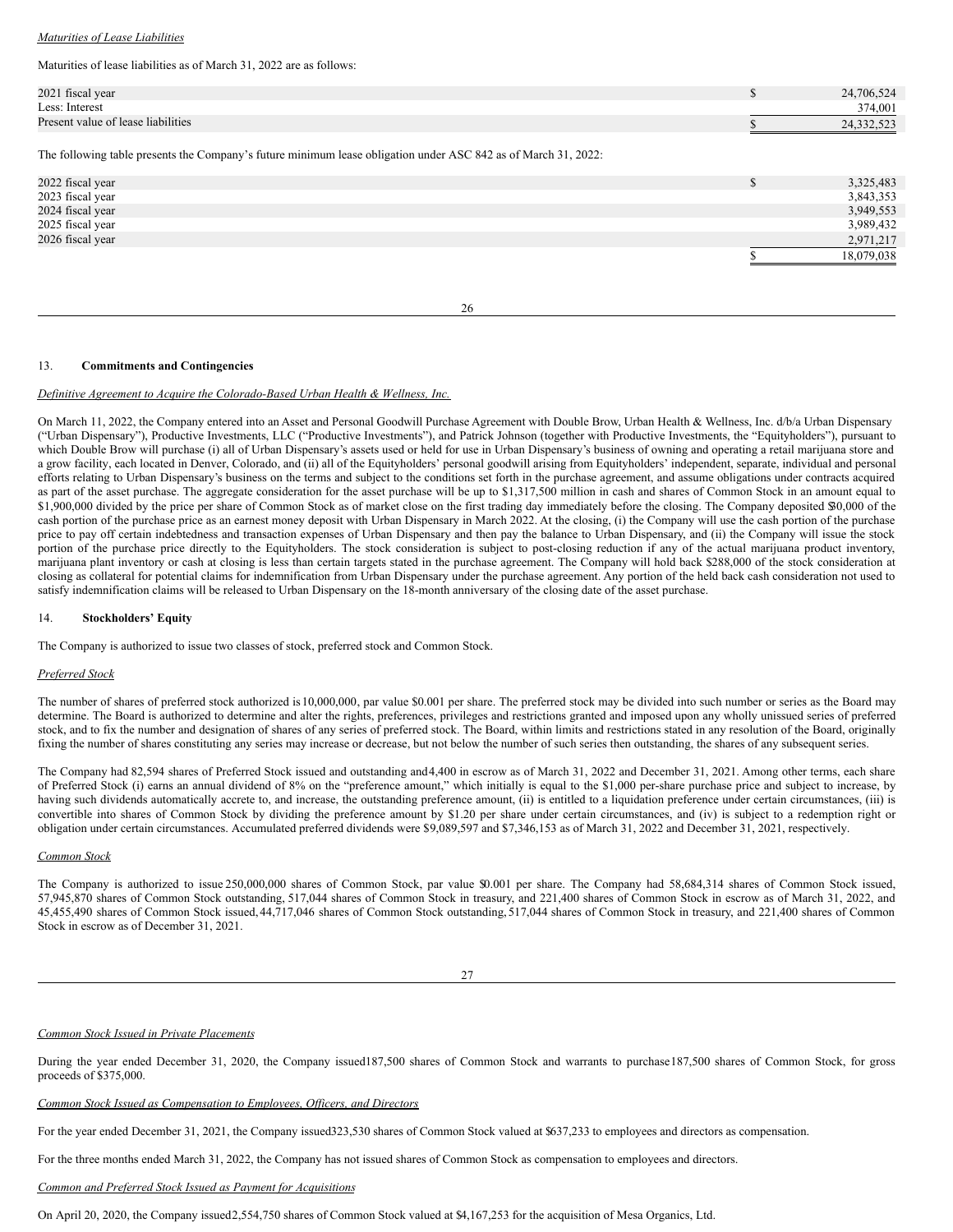The Company issued shares of Preferred Stock in connection with the Star Buds Acquisition as follows: (i) on December 17, 2020 the Company issued2,862 shares of Preferred Stock valued at \$2,861,994, of which 430 shares of Preferred Stock valued at \$387,000 were placed in escrow, (ii) on December 18, 2020 the Company issued6,404 shares of Preferred Stock valued at \$6,403,987, of which 959 shares of Preferred Stock valued at \$863,100 were placed in escrow, (iii) on February 3, 2021 the Company issued 2,319 shares of Preferred Stock valued at \$2,318,998, of which 349 shares of Preferred Stock valued at \$314,100 were placed in escrow, and (iv) on March 3, 2021 the Company issued 17,921 shares of Preferred Stock valued at \$17,920,982, of which 2,690 shares of Preferred Stock valued at \$2,421,000 were placed in escrow.

On July 21, 2021, the Company issued 2,213,994 shares of Common Stock valued at \$5,377,786, of which 221,400 shares valued at \$537,779 were placed in escrow for the acquisition of Southern Colorado Growers.

On December 21, 2021, the Company issued100,000 shares of Common Stock valued at \$197,000 for the acquisition of the assets of Smoking Gun.

On January 26, 2022, the Company issued1,066,666 shares of Common Stock valued at \$1,600,000 for the acquisition of the assets of Drift.

On February 9, 2022, the Company issued 7,116,564 shares of Common Stock valued at \$11,600,000 for the acquisition of MCG.

### *Warrants*

The Company accounts for Common Stock purchase warrants in accordance with ASC 480, Accounting for Derivative Financial Instruments Indexed to, and Potentially Settled in, a Company's Own Stock, Distinguishing Liabilities from Equity. The Company estimates the fair value of warrants at date of grant using the Black-Scholes option pricing model. There is a moderate degree of subjectivity involved when using option pricing models to estimate the warrants, and the assumptions used in the Black Scholes optionpricing model are moderately judgmental.

For the year ended December 31, 2021, the Company issued warrants to purchase an aggregate of3,793,530 shares of Common Stock as consideration for the Star Buds Acquisition. These warrants have an exercise price of \$1.20 per share and expiration dates five years from the dates of issuance. In addition, the Company issued a warrant to purchase an aggregate of 1,500,000 shares of Common Stock to an accredited investor in connection with entering into a loan agreement. This warrant has an exercise price of \$2.50 per share and expires five years from the date of issuance. The Company estimated the fair value of these warrants at date of grant using the Black-Scholes option pricing model using the following inputs: (i) stock price on the date of grant of \$1.20 and \$2.50, respectively, (ii) the contractual term of the warrant of five years, (iii) a risk-free interest rate ranging between 0.21% - 1.84% and (iv) an expected volatility of the price of the underlying Common Stock ranging between157.60% - 194.56%. No warrants were issued during the period ended March 31, 2022.

The following table reflects the change in Common Stock purchase warrants for the period ended March 31, 2022:

|                                 | Number of shares         |
|---------------------------------|--------------------------|
| Balance as of December 31, 2021 | 17,018,750               |
| Warrants exercised              | $\overline{\phantom{a}}$ |
| Warrants forfeited              |                          |
| Warrants issued                 |                          |
| Balance as of March 31, 2022    | 17,018,750               |
|                                 |                          |

# *Conversion of Preferred Stock to Common Stock*

On December 20, 2021, a holder of Preferred Stock converted272 shares of Preferred Stock into245,017 shares of Common Stock.

### 15. **Segment Information**

The Company has three identifiable segments as of March 31, 2022; (i) retail, (ii) wholesale and (iii) and other. The retail segment represents our dispensaries which sell merchandise directly to customers via retail locations and e-commerce portals. The wholesale segment represents our manufacturing, cultivation, and wholesale business which sells merchandise to customers via e-commerce portals, a retail location, and a manufacturing facility. The other segment derives its revenue from licensing and consulting agreements with cannabis related entities, in addition to fees from seminars and expense reimbursements included in other revenue on the Company's financial statements.

The following information represents segment activity for the three months ended March 31, 2022 and March 31, 2021:

#### Schedule of Segment Reporting Information

| <b>For The Three Months Ended</b> |               |                       |                |                |  |  |  |  |
|-----------------------------------|---------------|-----------------------|----------------|----------------|--|--|--|--|
|                                   |               | <b>March 31, 2022</b> |                |                |  |  |  |  |
|                                   | Retail        | Wholesale             | Other          | Total          |  |  |  |  |
| Revenues                          | 26,525,716    | 5,207,388             | 44,450         | 31,777,554     |  |  |  |  |
| Cost of goods and services        | (15,905,610)  | (4,871,587)           | (62, 854)      | (20, 840, 051) |  |  |  |  |
| Gross profit                      | 10,620,106    | 335,801               | (18, 404)      | 10,937,503     |  |  |  |  |
| Intangible assets amortization    | 1,939,791     | 198,475               | 581            | 2,138,847      |  |  |  |  |
| Depreciation                      | 64.617        | 128,098               | 209,234        | 401,949        |  |  |  |  |
| Net income (loss)                 | 3.761.943     | (421, 864)            | (30, 118, 781) | (26, 778, 702) |  |  |  |  |
| Segment assets                    | 184, 138, 812 | 64,813,396            | 69,054,427     | 318,006,635    |  |  |  |  |

Segment assets from Other mainly related to cash from the Investor Notes.

# 16. **Tax Provision**

The following table summarizes the Company's income tax expense and effective tax rates for the three months ended March 31, 2022 and March 31, 2021:

|                                   | For the Three Months Ended March 31. |             |
|-----------------------------------|--------------------------------------|-------------|
|                                   | 2022                                 | 2021        |
| Income (loss) before income taxes | (25.518.808)                         | (4,106,121) |
| Income tax expense                | 1,259,894                            | 456,614     |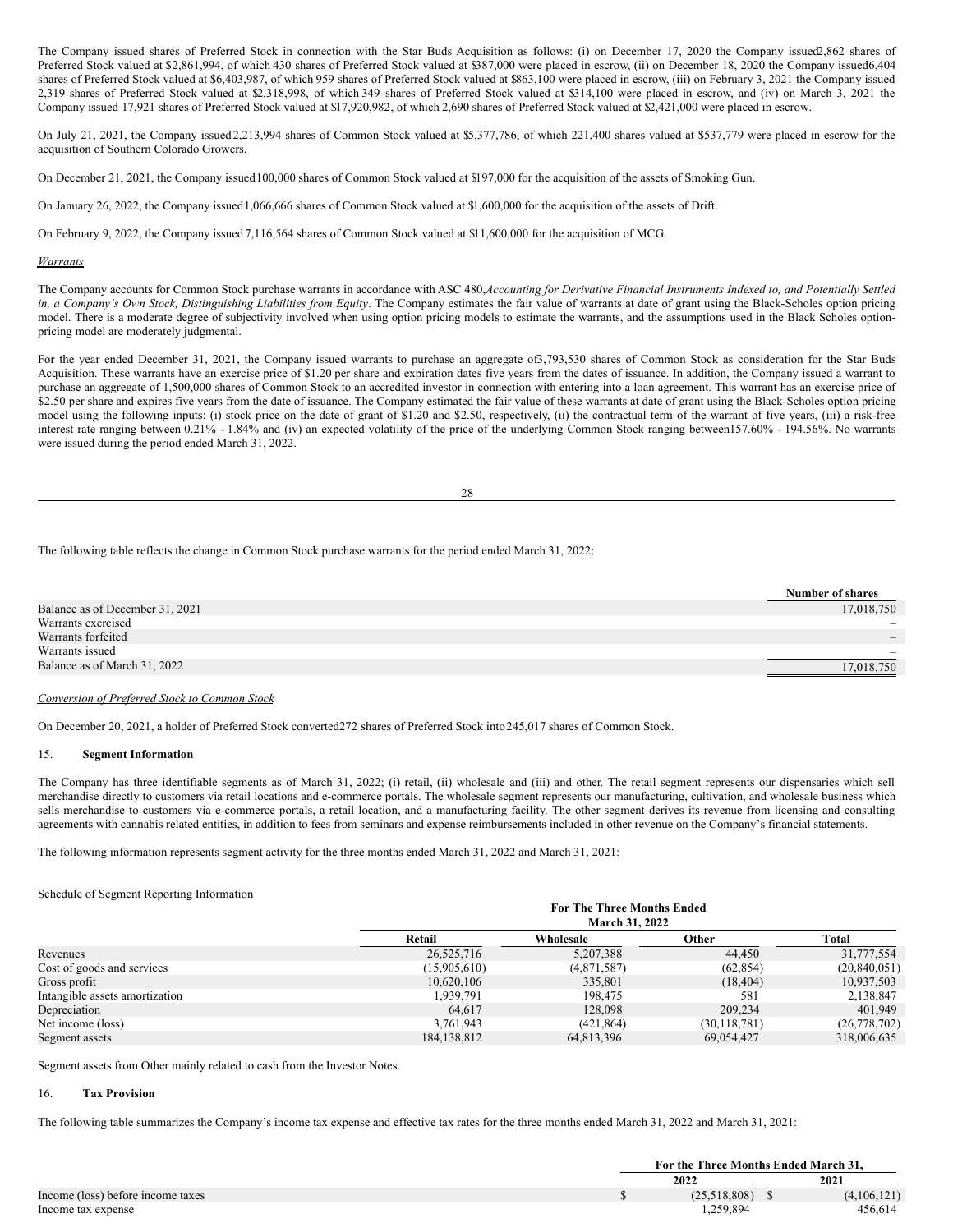29

The Company has computed its provision for income taxes under the discrete method which treats the year-to-date period as if it were the annual period and determines the income tax expense or benefit on that basis. The discrete method is applied when application of the estimated annual effective tax rate is impractical because it is not possible to reliably estimate the annual effective tax rate. We believe that, at this time, the use of this discrete method is more appropriate than the annual effective tax rate method as the estimated annual effective tax rate method is not reliable due to the high degree of uncertainty in estimating annual pre-tax income due to the early growth stage of the business.

Due to its cannabis operations, the Company is subject to the limitations of IRC Section 280E under which the Company is only allowed to deduct expenses directly related to sales of product. This results in permanent differences between ordinary and necessary business expenses deemed non-allowable under IRC Section 280E.

The effective tax rate for the three months ended March 31, 2022 varies from the three months ended March 31, 2021 primarily due to IRC Section 280E ("280E") due to increase of subsidiaries subject to the limitation of 280E. In April 2020, the Company acquired its first plant-touching business, Mesa Organics, subjecting the Company to 280E for the first time.

In assessing the realizability of deferred tax assets, management considers whether it is more likely than not that some portion or all of the deferred tax assets will not be realized. The Company's valuation allowance represents the amount of tax benefits that are likely to not be realized. Management assesses the need for a valuation allowance each period and continues to have a full valuation allowance on its deferred tax assets as of March 31, 2022.

The Federal statute of limitation remains open for the 2017 tax year to present. The state statute of limitation remains open for the 2016 tax year to present.

### 17. **Subsequent Events**

In accordance with FASB ASC 855-10, *Subsequent Events*, the Company has analyzed its operations subsequent to March 31, 2022 to the date these consolidated financial statements were issued, and has determined that it does not have any material subsequent events to disclose in these consolidated financial statements.

30

#### **Item 2.** *Management's Discussion and Analysis of Financial Condition and Results of Operations*

The following discussion should be read in conjunction with our unaudited consolidated financial statements and notes thereto included herein and with our audited consolidated financial statements included in our Annual Report on Form 10-K for the year ended December 31, 2020, as filed with the SEC. In addition to our historical unaudited condensed consolidated financial information, the following discussion contains forward-looking statements that reflect our plans, estimates, and beliefs. Our actual results could differ materially from those discussed in the forward-looking statements. Factors that could cause or contribute to these differences include those discussed below and elsewhere in this Quarterly Report on Form 10-Q/A, particularly in Part II, Item 1A, "Risk Factors." See also, "NOTE ABOUT FORWARD-LOOKING INFORMATION."

### **Overview of the Company**

Established in 2014 and headquartered in Denver, Colorado, Medicine Man Technologies, Inc., a cannabis consumer packaged goods company and retailer. The Company's focus is on building the premier, vertically integrated cannabis company by taking operating systems to other states where it can develop a differentiated leadership position. The Company is anchored by a high-performance culture that combines customer-centric thinking and data science to test, measure, and drive decisions and outcomes.

### **Results of Operations – Consolidated**

The following table sets forth the Company's selected consolidated financial results for the periods, and as of the dates, indicated. The (i) consolidated statements of operations for the quarterly and year-to-date periods ended March 31, 2022 and March 31, 2021 and (ii) consolidated balance sheet as of March 31, 2022 and March 31, 2021 have been derived from and should be read in conjunction with the consolidated financial statements and accompanying notes presented in this report.

The Company's consolidated financial statements have been prepared in accordance with GAAP and on a going-concern basis that contemplates continuity of operations and realization of assets and liquidation of liabilities in ordinary course of business.

|                                                                         | For the Periods Ended March 31. |                |  |             |  | 2022 vs 2021   |               |  |  |  |
|-------------------------------------------------------------------------|---------------------------------|----------------|--|-------------|--|----------------|---------------|--|--|--|
|                                                                         |                                 | 2022           |  | 2021        |  |                | $\frac{0}{0}$ |  |  |  |
| Total revenue                                                           |                                 | 31,777,554     |  | 19.340.115  |  | 12,437,439     | 64%           |  |  |  |
| Total cost of goods and services                                        |                                 | 20,840,051     |  | 12,087,111  |  | (8,752,940)    | $-72%$        |  |  |  |
| Gross profit                                                            |                                 | 10,937,503     |  | 7,253,004   |  | 3,684,499      | 51%           |  |  |  |
| Total operating expenses                                                |                                 | 15,728,043     |  | 8,737,910   |  | (6,973,589)    | $-80\%$       |  |  |  |
| Income (loss) from operations                                           |                                 | (4,790,540)    |  | (1,484,906) |  | (3,289,090)    | 222%          |  |  |  |
| Total other income (expense)                                            |                                 | (20, 728, 268) |  | (1,707,987) |  | (19,020,281)   | 1114%         |  |  |  |
| Provision for income taxes (benefit)                                    |                                 | 1,259,894      |  | 456,614     |  | (803, 280)     | $-176%$       |  |  |  |
| Net income (loss)                                                       |                                 | (26, 778, 702) |  | (3,649,507) |  | (23, 112, 651) | 633%          |  |  |  |
| Earnings (loss) per share attributable to common shareholders - basic   |                                 | (0.77)         |  | (0.09)      |  | (0.68)         | 794%          |  |  |  |
| Earnings (loss) per share attributable to common shareholders - diluted |                                 | (0.77)         |  | (0.09)      |  | (0.68)         | 794%          |  |  |  |
| Weighted average number of shares outstanding - basic                   |                                 | 46,841,971     |  | 42,616,309  |  |                |               |  |  |  |
| Weighted average number of shares outstanding - diluted                 |                                 | 46,841,971     |  | 42,616,309  |  |                |               |  |  |  |

|                       | March 31, 2022 | <b>December 31, 2021</b> |
|-----------------------|----------------|--------------------------|
| <b>Total Assets</b>   | 318,006,636    | 285,030,792              |
| Long-Term Liabilities | 131,946,159    | 151,461,127              |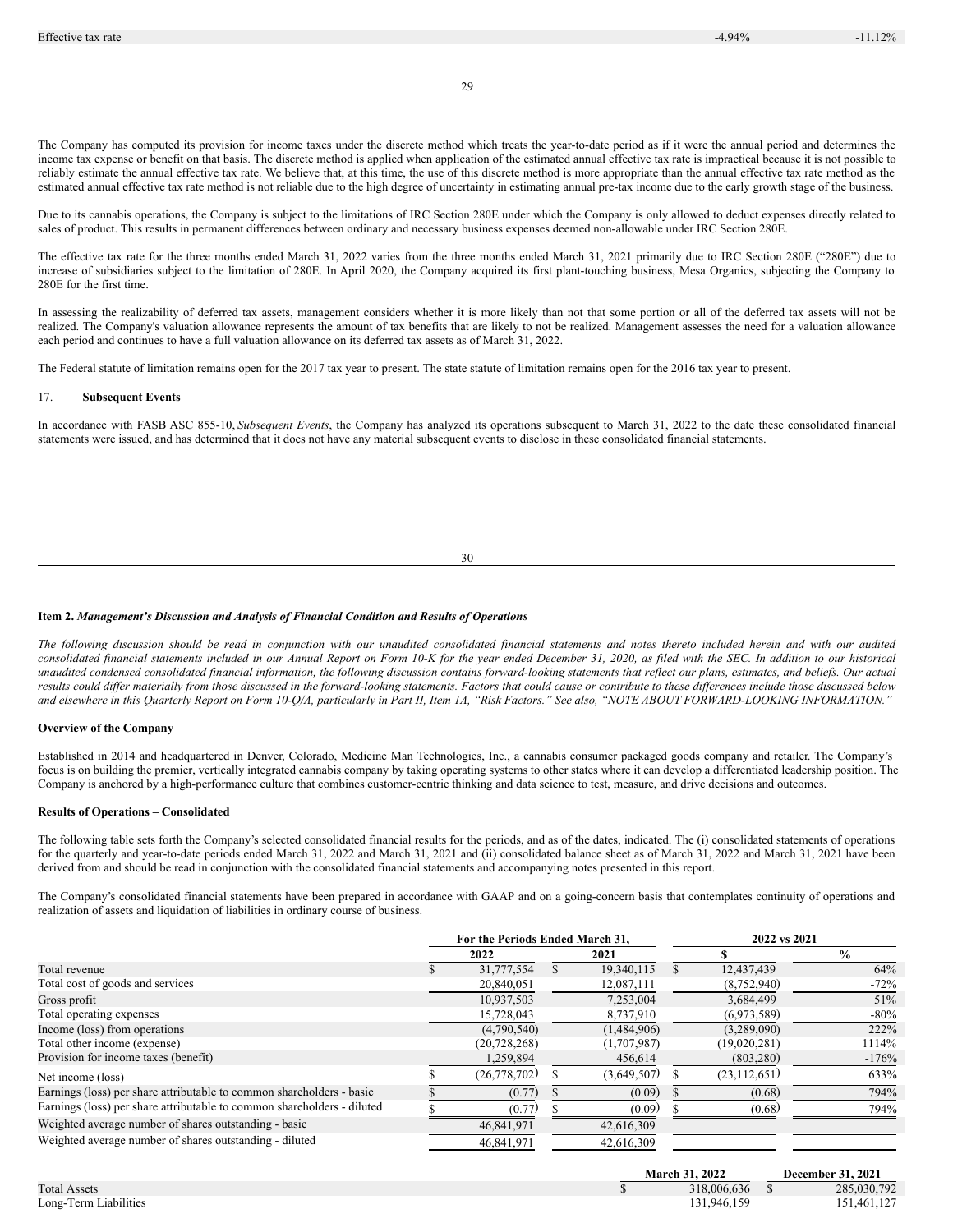### **Revenue segments**

The Company has consolidated financial statements across its operating businesses with operating segments of retail, wholesale and other.

#### *Quarter Ended March 31, 2022 Compared to the Quarter Ended March 31, 2021*

#### **Revenue**

Revenues for the quarter ended March 31, 2022, totaled \$31,777,554 including (i) retail sales of \$26,525,716 (ii) wholesale sales of \$5,207,388 and (iii) other operating revenues of \$44,450, compared to revenues of \$11,816,200 including (i) retail sales of \$11,816,200, (ii) wholesale of \$7,446,265, and (iii) other operating revenues of \$77,650 during the quarter ended March 31, 2021 representing an increase of \$12,437,439 or 64%. This increase was due to increased sale of our products as well as growth through acquisition. In 2022, we acquired thirteen new retail dispensaries. The decrease in wholesale and other operating revenue in 2022 was largely due to wholesale distillate pricing pressure and over-supply in the state of Colorado.

#### **Cost of Goods and Services**

Cost of goods and services for the quarter ended March 31, 2022, totaled \$20,840,051 compared to cost of services of \$12,087,111 during the quarter ended March 31, 2021, representing an increase of \$8,752,940 or 72%. This increase was due to increased sales of our products as well as growth through acquisition. The cost of goods and services increased at a slightly higher rate than revenue due to purchase accounting on retail acquisitions requiring revaluation of inventory to retail value, therefore reducing margins which were made in the first quarter.

#### **Operating Expenses**

Operating expenses for the quarter ended March 31, 2022, totaled \$15,728,043, compared to operating expenses of \$8,737,910 during the quarter ended March 31, 2021, representing an increase of \$6,990,133 or 80%. This increase was due to increased selling, general and administrative expenses, professional service fees, salaries, benefits and related employment costs related to growth from acquisitions and non-cash stock-based compensation.

#### **Other Income (Expense), Net**

Other expense, net for the quarter ended March 31, 2022, totaled \$20,728,268, compared to \$1,707,987 during the quarter ended March 31, 2021, representing an increase of \$19,020,281 or 1,114%. The increase in other expense, net was due to increase in interest payments due to various indebtedness and by the loss on derivative liability related to the Investor Notes.

#### **Net Income (Loss)**

As a result of the factors discussed above, we generated net loss for the quarter ended March 31, 2022 of \$26,778,702, compared to net loss of \$3,649,507 during the quarter ended March 31, 2021.

### **Revenue of Operation by Segment**

|               |              | For the Periods Ended March 31. |            | 2022 vs 2021 |               |         |  |  |
|---------------|--------------|---------------------------------|------------|--------------|---------------|---------|--|--|
|               | 2022<br>2021 |                                 |            |              | $\frac{0}{0}$ |         |  |  |
| Retail        |              | 26,525,716                      | 11,816,200 |              | 14,709,516    | 124%    |  |  |
| Wholesale     |              | 5,207,388                       | 7,446,265  |              | (2, 238, 877) | $-30\%$ |  |  |
| Other         |              | 44,450                          | 77,650     |              | (33,200)      | $-43%$  |  |  |
| Total revenue |              | 31,777,554                      | 19.340.115 |              | 12,437,439    | 64%     |  |  |
|               |              |                                 |            |              |               |         |  |  |

32

# **Drivers of Results of Operations**

#### **Revenue**

The Company derives its revenue from three revenue streams: Retail which sells finished goods sourced internally and externally to the end consumer in retail stores; Wholesale which is the cultivation of flower and biomass sold internally and externally and the manufacturing of biomass into distillate for integration into externally developed products, such as edibles and internally developed products such as vapes and cartridges under the Purplebee's brand; Other which includes other income and expenses, such as, licensing and consulting services, facility design services, facility management services, the Company's Three A Light™ publication, and corporate operations.

### **Gross Profit**

Gross profit is revenue less cost of goods sold. Cost of goods sold includes costs directly attributable to product sales and includes amounts paid for finished goods such as flower, edibles, and concentrates, as well as manufacturing and cultivation labor, packaging, supplies and overhead such as rent, utilities and other related costs. Cannabis costs are affected by market supply. Gross margin measures our gross profit as a percentage of revenue.

#### **Total Operating Expenses**

Total operating expenses other than the costs of goods sold consists of selling costs to support customer relations, marketing and branding activities. It also includes an investment in the corporate infrastructure required to support the Company's ongoing business.

### **Liquidity and Capital Resources**

As of March 31, 2022 and December 31, 2021, the Company had total current liabilities of \$70,277,925 and \$45,263,179, respectively. The increase in current liabilities is driven by the derivative liability associated with the Investor Notes as well as from general growth of the Company. As of March 31, 2022 and December 31, 2021, the Company had cash and cash equivalents of \$47,688,094 and \$106,400,216, respectively to meet its current obligations. The Company had working capital of \$1,103,293 as of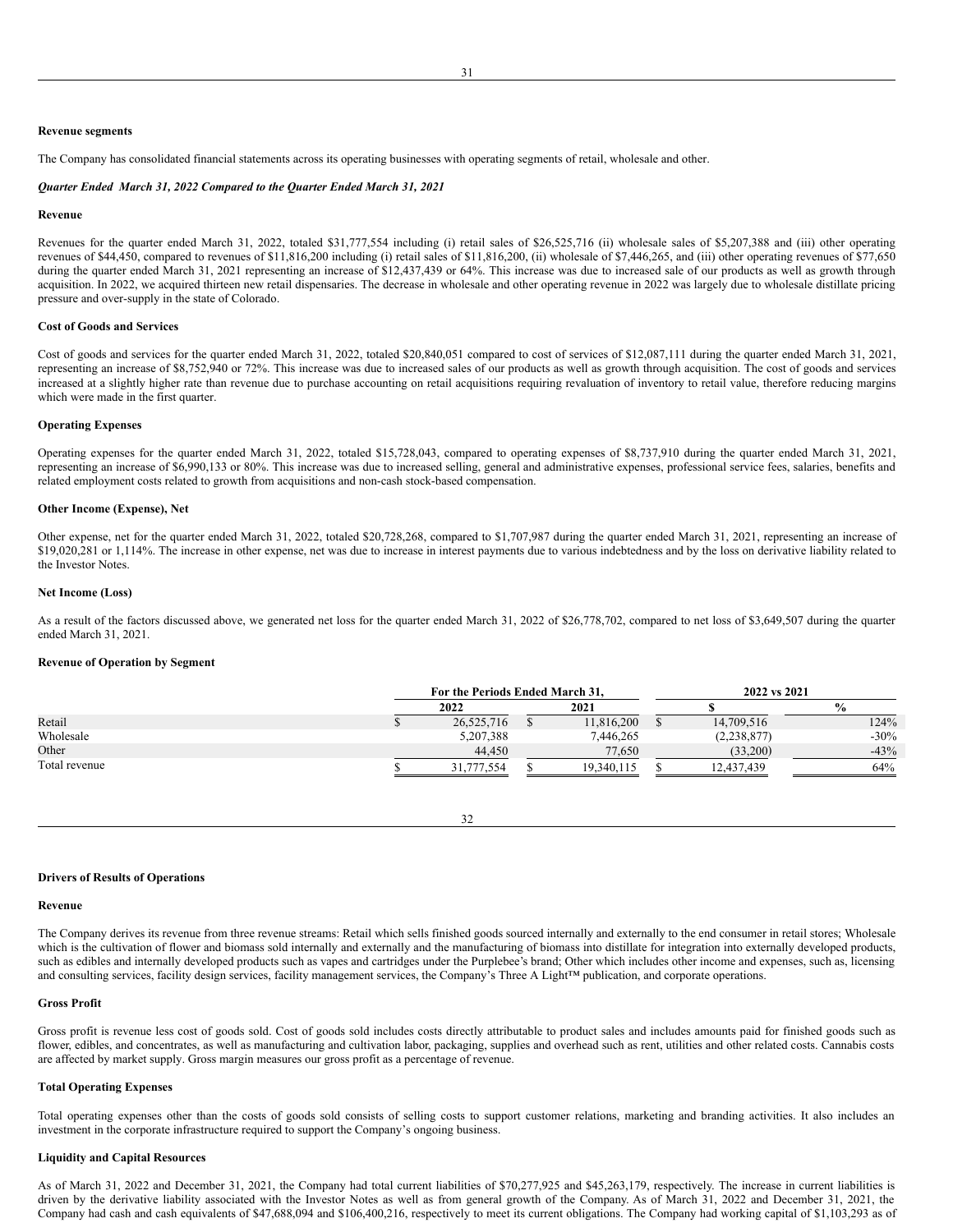March 31, 2022, a decrease of \$77,545,783 as compared to December 31, 2021. The reduction in working capital is primarily driven by an increase in derivative liability from the Investor Notes issued on December 7, 2021.

The Company is an early-stage growth company, generating cash from revenues and capital raise. Cash is being reserved primarily for capital expenditures, facility improvements and strategic investment opportunities. The Company anticipates overall revenue to increase in 2022 due to acquisitions and adult-use becoming legalized in New Mexico on April 1, 2022. It is possible the Company will seek additional external financing to meet capital needs. The Company relies on internal capital that is generated through revenue and any other internal sources of liquidity. The Company utilizes various forms of external financing, including loan arrangements, capital raises, and cash from the Investor Notes. The Company maintains the unused portion of the funds received from the Investor Notes for future acquisitions and execution of growth strategies.

Due to our participation in the cannabis industry and the regulatory framework governing cannabis in the United States, our debt and loan arrangements are sometimes subject to higher interest rates than are market for other industries, which has an unfavorable impact on our liquidity and capital resources.

#### **Cash Flows**

#### *Cashed used in Operating, Investing and Financing Activities*

Net cash provided by (used in) operating, investing and financing activities for the quarters ended March 31, 2022 and 2021 were as follows:

|                                                     |  | For the Periods Ended March 31. |              |
|-----------------------------------------------------|--|---------------------------------|--------------|
|                                                     |  | 2022                            | 2021         |
| Net cash provided by (used in) Operating Activities |  | 5.831.074                       | .698.519     |
| Net cash provided by (used in) Investing Activities |  | (92, 924, 719)                  | (65,600,473) |
| Net cash provided by used in Financing Activities   |  | 28.381.522                      | 85.631.039   |

The Company's cash provided by operating activities is driven by increase in sales from acquisitions. Our use of cash from investing activities is driven by acquisition of businesses and property, plant and equipment for existing entities. Our cash provided by financing activities is mainly from proceeds from our credit facility, the Investor Notes and the issuance of shares of Preferred Stock.

# **CONTRACTUAL CASH OBLIGATIONS AND OTHER COMMITMENTS AND CONTINGENCIES**

The following table quantifies the Company's future contractual obligation as of March 31, 2022:

|                               | Total       | 2022       |  | 2023       |  | 2024       |  |            |  |             |                                           |  |  |  |  |  |  |  |  |  |  |  |  |  |  |  |  |  |  |  |  | 2025 |  |  |  |  |  | 2026 | <b>Thereafter</b> |
|-------------------------------|-------------|------------|--|------------|--|------------|--|------------|--|-------------|-------------------------------------------|--|--|--|--|--|--|--|--|--|--|--|--|--|--|--|--|--|--|--|--|------|--|--|--|--|--|------|-------------------|
| Notes Pavable $(a)$           | 155,453,333 | $\sim$     |  | 2.250,000  |  | 3,000,000  |  | 40.651.759 |  | 109.551.574 | $\qquad \qquad \overline{\qquad \qquad }$ |  |  |  |  |  |  |  |  |  |  |  |  |  |  |  |  |  |  |  |  |      |  |  |  |  |  |      |                   |
| Interest Due on Notes Payable | 75.878.422  | 16.833.160 |  | 16.559.990 |  | 16.504.822 |  | 15.542.869 |  | 10.437.581  | $\sim$                                    |  |  |  |  |  |  |  |  |  |  |  |  |  |  |  |  |  |  |  |  |      |  |  |  |  |  |      |                   |
| <b>Right of Use Assets</b>    | 24,706,524  | 3.325.483  |  | 3,843,353  |  | 3,949,553  |  | 3.989.432  |  | 2.971.217   | 6.627.486                                 |  |  |  |  |  |  |  |  |  |  |  |  |  |  |  |  |  |  |  |  |      |  |  |  |  |  |      |                   |
| Total                         | 256,038,279 | 20.158.643 |  | 22.653.343 |  | 23.454.375 |  | 60.184.060 |  | 122.960.372 | 6.627.486                                 |  |  |  |  |  |  |  |  |  |  |  |  |  |  |  |  |  |  |  |  |      |  |  |  |  |  |      |                   |

(a) - This amount excludes \$46,721,616 of unamortized debt discount and \$7,868,231 of unamortized debt issuance costs. See Note 10 - Debt

The Company anticipates using funds from operating activities and, if needed, we may seek out additional external financing to support contractual cash obligations.

#### **Off-Balance Sheet Arrangements**

As of March 31, 2022 and March 31, 2021, we were not party to any off-balance sheet arrangement that had or was reasonably likely to have a material current or future effect on our financial condition, changes in financial condition, revenues or expenses, results of operations, liquidity, cash requirements or capital resources.

34

#### *Critical Accounting Estimates and Recent Accounting Pronouncements*

The discussion and analysis of our financial condition and results of operations are based upon our financial statements, which have been prepared in accordance with GAAP. The preparation of these financial statements requires us to make estimates and judgments that affect the amounts of assets, liabilities, revenues and expenses, and related disclosure of contingent assets and liabilities. On an on-going basis, we evaluate our estimates based on historical experience and on various other assumptions that are believed to be reasonable under the circumstances, the results of which form the basis for making judgments about the carrying values of assets and liabilities that are not readily apparent from other sources. Actual results may differ from these estimates under different assumptions or conditions. The Company believes that of its significant accounting policies (see Note 2 to Financial Statements), the ones that may involve a higher degree of uncertainty, judgment and complexity are revenue recognition, stock based compensation, derivative instruments, income taxes, goodwill and commitments and contingencies are the most important to the portrayal of our financial condition and results of operations and that require management's most difficult, subjective or complex judgments, often as a result of the need to make estimates about the effects of matters that are inherently uncertain.

#### *Revenue Recognition and Related Allowances*

Our revenue recognition policy is significant because the amount and timing of revenue is a key component of our results of operations. Certain criteria are required to be met in order to recognize revenue. If these criteria are not met, then the associated revenue is deferred until is the criteria are met. A contract liability is recorded when consideration is received in advance of the delivery of goods or services. We identify revenue contracts upon acceptance from the customer when such contract represents a single performance obligation to sell our products.

We have three main revenue streams: (i) retail sales, (ii) wholesale sales, and (iii) other revenues from revenues from consulting, licensing, and other miscellaneous sources.

The Company's retail and wholesale sales are recorded at the time that control of the products is transferred to customers. In evaluating the timing of the transfer of control of products to customers, we consider several indicators, including significant risks and rewards of products, our right to payment, and the legal title of the products. Based on the assessment of control indicators, our sales are generally recognized when products are delivered to customers.

The Company's other revenue, typically from licensing and consulting services, is recognized when our obligations to our client are fulfilled which is determined when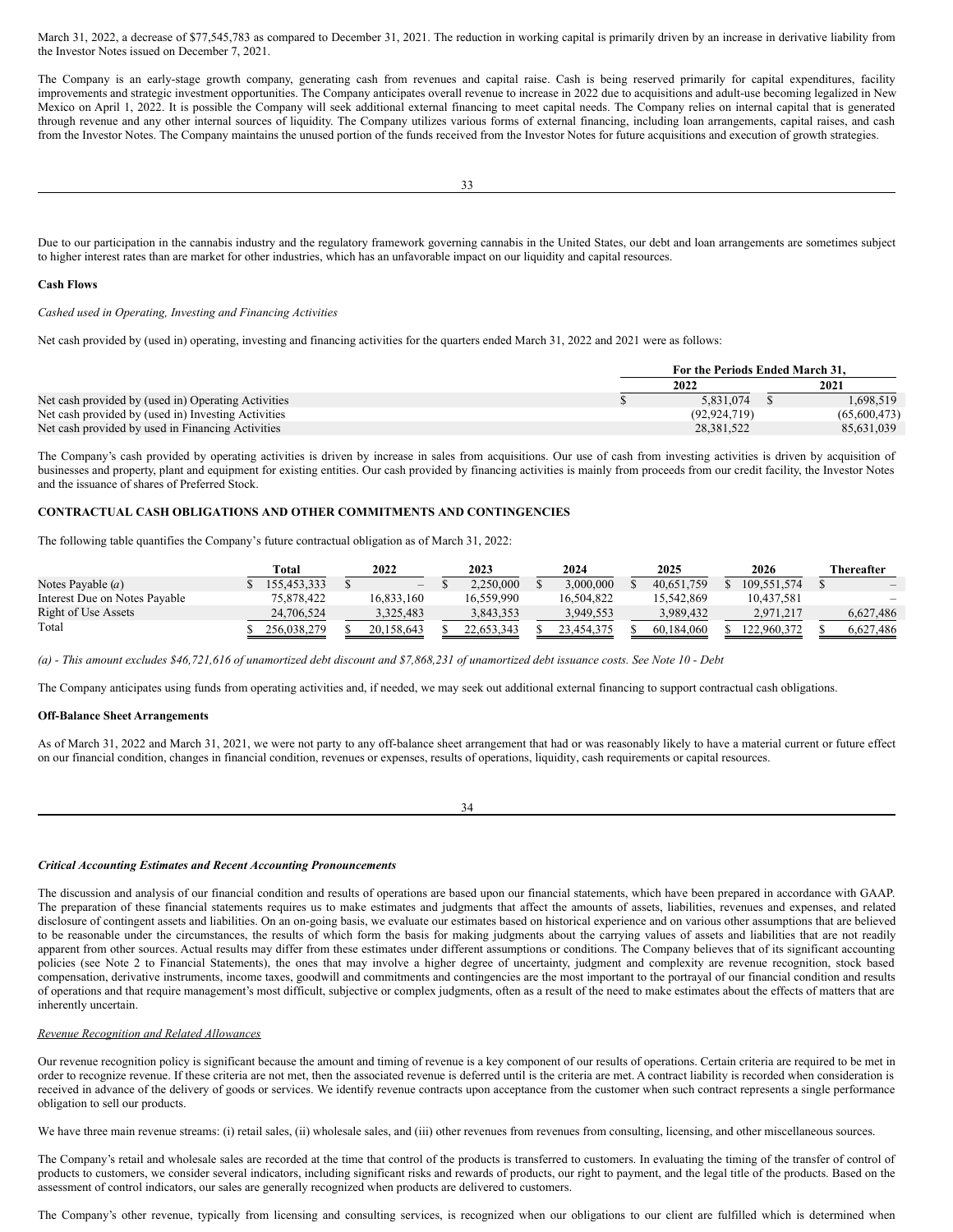milestones in the contract are achieved. The Company's revenue from seminar fees is related to one-day seminars and is recognized as earned upon the completion of the seminar. We also recognize expense reimbursement from clients as revenue for expenses incurred during certain jobs.

#### *Stock Based Compensation*

We account for share-based payments pursuant to Accounting Standards Codification ("ASC") Topic 718, *Stock Compensation* and, accordingly, we record compensation expense for share-based awards based upon an assessment of the grant date fair value for stock and restricted stock awards using the Black-Scholes option pricing model.

Our stock compensation expense for stock options is recognized over the vesting period of the award or expensed immediately under ASC 718 when stock or options are awarded for previous or current service without further recourse.

### *Income Taxes*

ASC 740, *Income Taxes* requires the use of the asset and liability method of accounting for income taxes. Under the asset and liability method of ASC 740, the Company's deferred tax assets and liabilities are recognized for the future tax consequences attributable to temporary differences between the financial statement carrying amounts of existing assets and liabilities and their respective tax bases. Our deferred tax assets and liabilities are measured using enacted tax rates expected to apply to taxable income in the years in which those temporary differences are expected to be recovered or settled.

35

# *Goodwill and Intangible Assets*

Goodwill represents the future economic benefit arising from other assets acquired that could not be individually identified and separately recognized. The goodwill arising from our acquisitions is attributable to the value of the potential expanded market opportunity with new customers. Intangible assets have either an identifiable or indefinite useful life. Intangible assets with identifiable useful lives are amortized on a straight-line basis over their economic or legal life, whichever is shorter. We amortizable intangible assets consist of licensing agreements, product licenses and registrations, and intellectual property or trade secrets. Their estimated useful lives range from 3 to 15 years.

Goodwill and indefinite-lived assets are not amortized but are subject to annual impairment testing unless circumstances dictate more frequent assessments. We perform an annual impairment assessment for goodwill during the fourth quarter of each year and more frequently whenever events or changes in circumstances indicate that the fair value of the asset may be less than the carrying amount. Goodwill impairment testing is a two-step process performed at the reporting unit level. Step one compares the fair value of the reporting unit to its carrying amount. The fair value of the reporting unit is determined by considering both the income approach and market approaches. The fair values calculated under the income approach and market approaches are weighted based on circumstances surrounding the reporting unit. Under the income approach, we determine fair value based on estimated future cash flows of the reporting unit, which are discounted to the present value using discount factors that consider the timing and risk of cash flows. For the discount rate, we rely on the capital asset pricing model approach, which includes an assessment of the risk-free interest rate, the rate of return from publicly traded stocks, our risk relative to the overall market, our size and industry and other risks specific to us. Other significant assumptions used in the income approach include the terminal value, growth rates, future capital expenditures and changes in future working capital requirements. The market approaches use key multiples from guideline businesses that are comparable and are traded on a public market. If the fair value of the reporting unit is greater than its carrying amount, there is no impairment. If the reporting unit's carrying amount exceeds its fair value, then the second step must be completed to measure the amount of impairment, if any. Step two calculates the implied fair value of goodwill by deducting the fair value of all tangible and intangible net assets of the reporting unit from the fair value of the reporting unit as calculated in step one. In this step, the fair value of the reporting unit is allocated to all of the reporting unit's assets and liabilities in a hypothetical purchase price allocation as if the reporting unit had been acquired on that date. If the carrying amount of goodwill exceeds the implied fair value of goodwill, an impairment loss is recognized in an amount equal to the excess.

Determining the fair value of a reporting unit is judgmental in nature and requires the use of significant estimates and assumptions, including revenue growth rates, strategic plans, and future market conditions, among others. There can be no assurance that our estimates and assumptions made for purposes of the goodwill impairment testing will prove to be accurate predictions of the future. Changes in assumptions and estimates could cause us to perform an impairment test prior to scheduled annual impairment tests.

We performed our annual fair value assessment on our subsidiaries with material goodwill and intangible asset amounts on their respective balance sheets at December 31, 2021, and determined that no impairment exists. No additional factors or circumstances existed as of March 31, 2022, that would indicate impairment.

#### **Item 3.** *Quantitative and Qualitative Disclosures About Market Risk*

Not applicable.

36

#### **Item 4.** *Controls and Procedures*

#### **Evaluation of Disclosure Controls and Procedures**

As of the end of the period covered by this Quarterly Report on Form 10-Q/A, we conducted an evaluation, under the supervision and with the participation of our Chief Executive Officer and Chief Financial Officer, of our disclosure controls and procedures (as defined in Rule 13a-15(e) and Rule 15d-15(e) of the Exchange Act). Based upon this evaluation, our Chief Executive Officer and Chief Financial Officer concluded that our disclosure controls and procedures are effective to ensure that information required to be disclosed by us in the reports that we file or submit under the Exchange Act is: (i) recorded, processed, summarized and reported, within the time periods specified in the SEC's rules and forms, and (ii) accumulated and communicated to our management, including our Chief Executive Officer and Chief Financial Officer, or person performing similar functions, as appropriate to allow timely decisions regarding required disclosure.

# **Changes in Internal Control over Financial Reporting**

There have been no changes in our internal control over financial reporting during the period covered by this Quarterly Report on Form 10-Q/A that have materially affected, or are reasonably likely to affect, our internal control over financial reporting.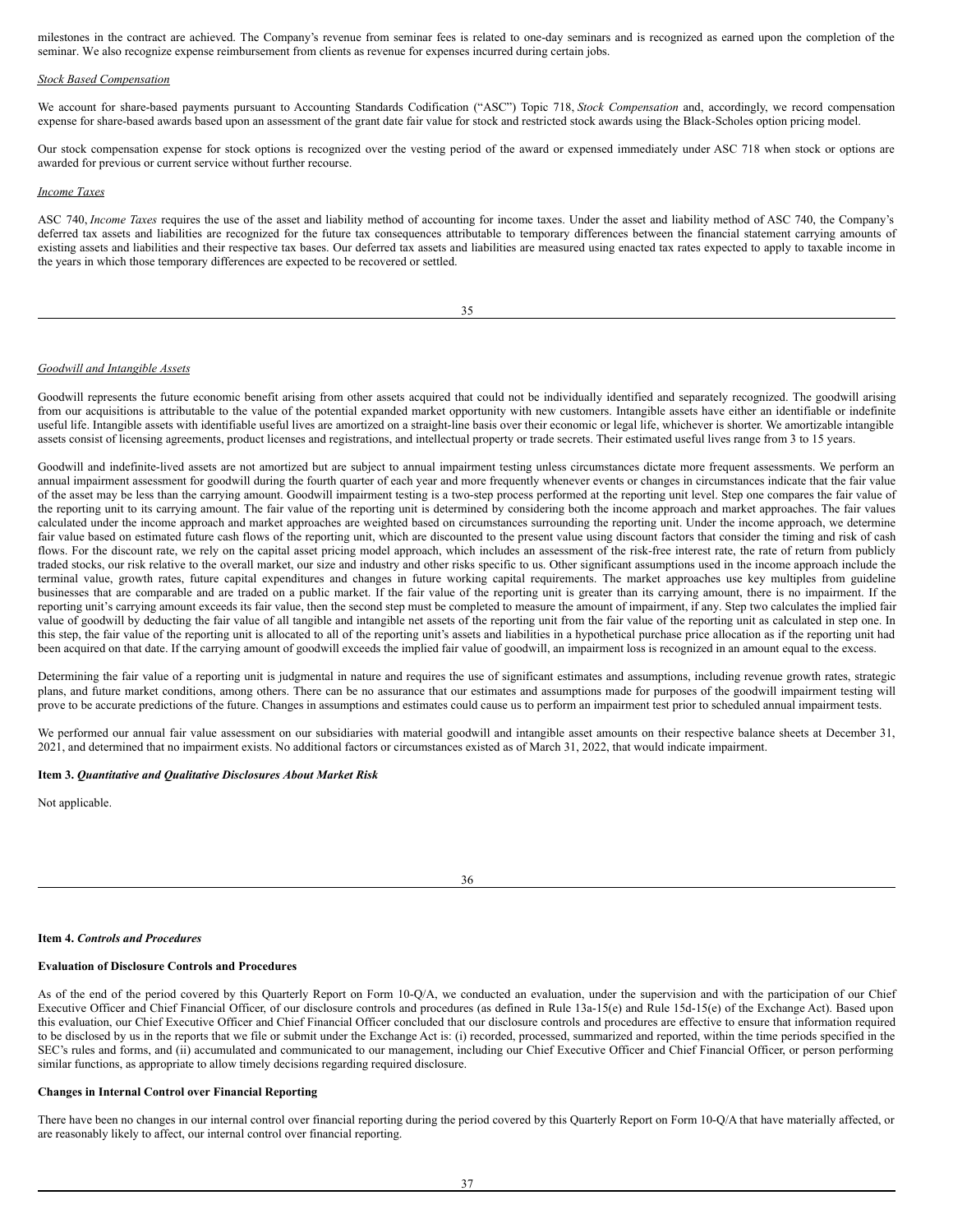# **PART II — OTHER INFORMATION**

### **Item 1.** *Legal Proceedings*

On June 7, 2019, the Company filed a complaint against ACC Industries Inc. and Building Management Company B, L.L.C., in state district court located in Clark County, Nevada, alleging, amongst other causes of action, breach of contract, conversion, and unjust enrichment and seeking general, special and punitive damages. On July 17, 2019, the parties stipulated to stay the case in favor of arbitration. On February 25, 2020, ACC Industries Inc. filed a counterclaim against the Company alleging breach of contract. The Company discovered new facts that lead it to believe that a related entity not previously named as a party to the arbitration, ACC Enterprises, LLC ("ACC"), should be brought in as a party to the arbitration. Based upon the new facts, the Company filed a motion to amend the complaint to add new claims and ACC as a party. On September 1, 2020, the arbitrator granted the Company's motion and permitted the Company to amend the complaint to add ACC as a party. On September 1, 2020, the Company filed an amended complaint and added intentional misrepresentation, fraudulent inducement, civil conspiracy, aiding and abetting, successor liability and fraudulent concealment claims. The Company began arbitration proceedings on November 2, 2020. The Company completed arbitration in February 2021. On May 14, 2021, the Arbitrator entered an award in favor of the Company in the aggregate amount of \$1,935,273, subject to an offset equal to \$150,000, for a total net award of \$1,785,273. After the arbitration award was entered, a receiver was appointed over ACC and its affiliates due to the death of the only owner who had a valid cannabis establishment registration agent card. An automatic litigation stay was entered upon the appointment of the receiver. During the receivership, ACC's owners have had internal ownership disputes and ACC has had financial difficulties. The receiver has taken the position that ACC should be liquidated. On April 28, 2022 the receiver received approval from the court to liquidate ACC's assets. The Company is actively participating in the receivership case.

On July 6, 2018, the Company filed a complaint in the Eight Judicial Court, Clark County, Nevada against Vegas Valley Growers ("VVG"). In the complaint, the Company alleges breach by VVG of the Technologies License Agreement dated April 27, 2017 between the parties and seeks general, special and punitive damages in the amount of \$3,876,850. On August 28, 2018, VVG filed an Answer and Counterclaim against the Company. On August 2, 2019, a jury found in favor of the Company and awarded the Company damages totaling \$2,773,321 plus pre- and post-judgment interest and attorneys' fees. In March 2020, VVG filed its opening appeal brief with the Nevada Supreme Court. The Company's response brief was due on May 15, 2020. After VVG filed its opening brief in March 2020, the Company filed a Motion to Strike portions of the brief and record. On August 27, 2020, the court ordered VVG to supplement its brief and the record. On October 27, 2020, the Company, in a joint request with VVG, filed a motion to extend its time to file its answering brief. The Company filed its answering brief in January 2021. VVG's reply brief was filed in March 2021. On July 23, 2021, the Nevada Supreme Court affirmed the trial court's damage award but remanded the case to the trial court to properly calculate post-judgment interest. After the affirmance, VVG filed a petition for rehearing with the Nevada Supreme Court arguing it overlooked or misapprehended material facts in the record. The Company answered the rehearing petition arguing that it did not. On December 22, 2021, the Company received \$3,577,200 for most of the outstanding receivable plus interest and legal fees. There remains an unpaid balance of \$12,438 in long term accounts receivable as of December 31, 2021. A second disbursement was made in January 2022 in the amount of \$362,698, which constituted accrued interest. The remaining long term accounts receivable balance of \$12,438 as of March 31, 2022 will continue to accrue interest until paid. Requests for costs and fees related to the appeal are currently pending before the district court.

### **Item 1A.** *Risk Factors*

There have been no material changes in the risk factors applicable to us from those identified in the Annual Report on Form 10-K for the period ended December 31, 2021 filed with the Securities and Exchange Commission on March 31, 2022.

38

#### **Item 2.** *Unregistered Sales of Equity Securities and Use of Proceeds*

The Company is subject to restrictions on the payment of dividends and other working capital requirements in its loan and debt agreements. See Note 11 to the Financial Statements included in Part I to this Quarterly Report on Form 10-Q/A for additional information on the Company's indebtedness and related restrictions therein.

### **Item 3.** *Defaults Upon Senior Securities*

None.

#### **Item 4.** *Mine Safety Disclosures*

Not applicable.

### **Item 5.** *Other Information*

None.

### **Item 6.** *Exhibits*

| $2.1 +$                           | Modification Agreement, dated February 8, 2022, by and among Medicine Man Technologies, Inc., Nuevo Holding, LLC, Nuevo Elemental Holding, LLC and            |
|-----------------------------------|---------------------------------------------------------------------------------------------------------------------------------------------------------------|
|                                   | William N. Ford in his capacity as Representative under the Purchase Agreement, dated November 29, 2021 (Incorporated by reference to Exhibit 2.2 to Medicine |
|                                   | Man Technologies, Inc.'s Current Report on Form 8-K filed February 14, 2022 (Commission File No. 00055450))                                                   |
| the control of the control of the |                                                                                                                                                               |

2.2 Call Option [Agreement,](https://www.sec.gov/Archives/edgar/data/1622879/000168316822000979/medman_ex0203.htm) dated February 8, 2022, by and between Nuevo Holding, LLC and R. Greenleaf Organics, Inc.(Incorporated by reference to Exhibit 2.3 to Medicine Man Technologies, Inc.'s Current Report on Form 8-K filed February 14, 2022 (Commission File No. 00055450))

2.3 Call Option [Agreement,](https://www.sec.gov/Archives/edgar/data/1622879/000168316822000979/medmen_ex0204.htm) dated February 8, 2022, by and between Nuevo Holding, LLC and Medzen Services, Inc. (Incorporated by reference to Exhibit 2.4 to Medicine Man Technologies, Inc.'s Current Report on Form 8-K filed February 14, 2022 (Commission File No. 00055450))

- 2.4 Amendment No. 1 to Agreement and Plan of Merger, dated February 9, 2022, by and among Medicine Man Technologies, Inc., Emerald Fields Merger Sub, LLC, MCG, LLC, the Members of MCG, LLC, and Donald Douglas Burkhalter and James Gulbrandsen as Member [Representatives](https://www.sec.gov/Archives/edgar/data/1622879/000168316822001040/medman_ex0202.htm) (Incorporated by reference to Exhibit 2.2 to Medicine Man Technologies, Inc.'s Current Report on Form 8-K filed February 15, 2022 (Commission File No. 00055450))
- 2.5 Contract to Buy and Sell Real Estate [\(Commercial\),](https://www.sec.gov/Archives/edgar/data/1622879/000168316822001040/medman_ex0203.htm) dated January 26, 2022, by and between Emerald Fields Merger Sub, LLC and Manitou Springs Real Estate Development, LLC (Incorporated by reference to Exhibit 2.3 to Medicine Man Technologies, Inc.'s Current Report on Form 8-K filed February 15, 2022 (Commission File No. 00055450))
- 2.6 Rider to Contract to Buy and Sell Real Estate, dated January 26, 2022, by and between Emerald Fields Merger Sub, LLC and Manitou Springs Real Estate [Development,](https://www.sec.gov/Archives/edgar/data/1622879/000168316822001040/medman_ex0204.htm) LLC (Incorporated by reference to Exhibit 2.4 to Medicine Man Technologies, Inc.'s Current Report on Form 8-K filed February 15, 2022 (Commission File No. 00055450))
- 2.7 Amendment to Rider to Contract to Buy and Sell Real Estate, dated January 26, 2022, by and between Emerald Fields Merger Sub, LLC and Manitou Springs Real Estate [Development,](https://www.sec.gov/Archives/edgar/data/1622879/000168316822001040/medman_ex0205.htm) LLC (Incorporated by reference to Exhibit 2.5 to Medicine Man Technologies, Inc.'s Current Report on Form 8-K filed February 15, 2022 (Commission File No. 00055450))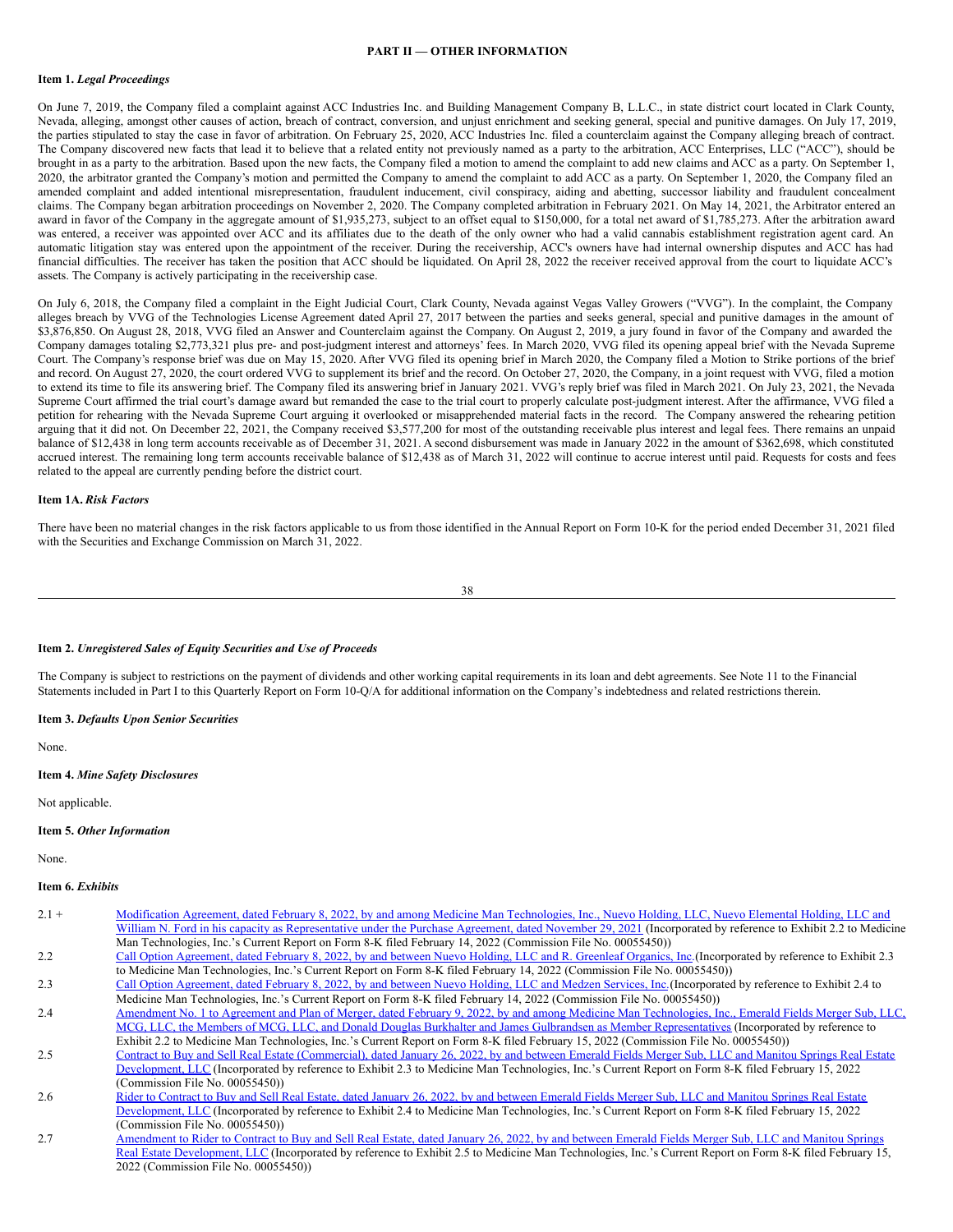- 2.9 Bill of Sale and Assignment and Assumption Agreement, dated February 9, 2022, by and between Emerald Fields Merger Sub, LLC and 1508 [Management,](https://www.sec.gov/Archives/edgar/data/1622879/000168316822001040/medman_ex0207.htm) LLC (Incorporated by reference to Exhibit 2.7 to Medicine Man Technologies, Inc.'s Current Report on Form 8-K filed February 15, 2022 (Commission File No. 00055450))
- 4.1 Promissory Note, dated February 8, 2022, issued by Nuevo Holding, LLC to Reynold Greenleaf & [Associated,](https://www.sec.gov/Archives/edgar/data/1622879/000168316822000979/medman_ex0401.htm) LLC(Incorporated by reference to Exhibit 4.1 to Medicine Man Technologies, Inc.'s Current Report on Form 8-K filed February 14, 2022 (Commission File No. 00055450))
- 4.2 Trademark Security Agreement, effective December 15, 2021, among Medicine Man [Technologies,](http://www.sec.gov/Archives/edgar/data/1622879/000168316822003822/medman_ex0449.htm) Inc., the Grantors party thereto, and Chicago Atlantic
- Admin, LLC, in its capacity as collateral agent (Incorporated by reference to Exhibit 4.49 to Medicine Man Technologies, Inc.'s Registration Statement on Form S-8 filed May 19, 2022 (Commission File No. 00055450))
- 10.1# \* [Description](http://www.sec.gov/Archives/edgar/data/1622879/000168316822003684/medman_ex1001.htm) of unwritten cash bonus plan adopted June 14, 2021<br>31.1 \* Rule 13a-14(a)/15d-14(a) Certification of Chief Executive Offic
- 31.1\* Rule  $13a-14(a)/15d-14(a)$  Certification of Chief Executive Officer<br>31.2\* Rule 13a-14(a)/15d-14(a) Certification of Chief Financial Officer
- 31.2\* Rule [13a-14\(a\)/15d-14\(a\)](http://www.sec.gov/Archives/edgar/data/1622879/000168316822003684/medman_ex3102.htm) Certification of Chief Financial Officer<br>31.3\*\* Rule 13a-14(a)/15d-14(a) Certification of Chief Executive Officer
- 31.3\*\* Rule [13a-14\(a\)/15d-14\(a\)](#page-24-0) Certification of Chief Executive Officer<br>31.4\*\* Rule 13a-14(a)/15d-14(a) Certification of Chief Financial Officer
- 31.4\*\* Rule [13a-14\(a\)/15d-14\(a\)](#page-25-0) Certification of Chief Financial Officer<br>32.1\* Chief Executive Officer and Chief Financial Officer Certification
- 32.1\* Chief Executive Officer and Chief Financial Officer Certification pursuant to Section 906 of the [Sarbanes-Oxley](http://www.sec.gov/Archives/edgar/data/1622879/000168316822003684/medman_ex3200.htm) Act of 2002<br>32.2\*\*\* Chief Executive Officer and Chief Financial Officer Certification pursuant to Sectio

32.2\*\*\* Chief Executive Officer and Chief Financial Officer Certification pursuant to Section 906 of the [Sarbanes-Oxley](#page-26-0) Act of 2002

- 101.INS Inline XBRL Instance Document (the instance document does not appear in the Interactive Data File because its XBRL tags are embedded within the Inline XBRL document)
- 101.SCH Inline XBRL Taxonomy Extension Schema Document<br>101.CAL Inline XBRL Taxonomy Extension Calculation Linkba
- Inline XBRL Taxonomy Extension Calculation Linkbase Document
- 101.DEF Inline XBRL Taxonomy Extension Definition Linkbase Document<br>101.LAB Inline XBRL Taxonomy Extension Label Linkbase Document
- 101.LAB Inline XBRL Taxonomy Extension Label Linkbase Document<br>101.PRE Inline XBRL Taxonomy Extension Presentation Linkbase Doc
- 
- 101.PRE Inline XBRL Taxonomy Extension Presentation Linkbase Document<br>104 Cover Page Interactive Data File (embedded within the Inline XBRL 104 Cover Page Interactive Data File (embedded within the Inline XBRL document and included in Exhibit 101)

+ Certain exhibits and schedules to the agreement have been omitted pursuant to Item 601(a)(5) of Regulation S-K. The Company hereby undertakes to supplementally furnish copies of any omitted schedules to the Securities and Exchange Commission upon request.

# Indicates management contract or compensatory plan or arrangement.

\* Previously filed or furnished with the Original Report.

\*\* Filed herewith.

\*\*\* Furnished herewith.

 $\mathcal{L}_\text{max}$ 

40

# **SIGNATURES**

Pursuant to the requirements of the Securities Exchange Act of 1934, the Registrant has duly caused this Quarterly Report to be signed on its behalf by the undersigned thereunto duly authorized.

# Dated: May 27, 2022 **MEDICINE MAN TECHNOLOGIES, INC.**

By: /s/ Justin Dye Justin Dye, Chief Executive Officer (Authorized Officer)

By: /s/ Nancy Huber Nancy Huber, Chief Financial Officer (Principal Financial Officer and Chief Accounting Officer)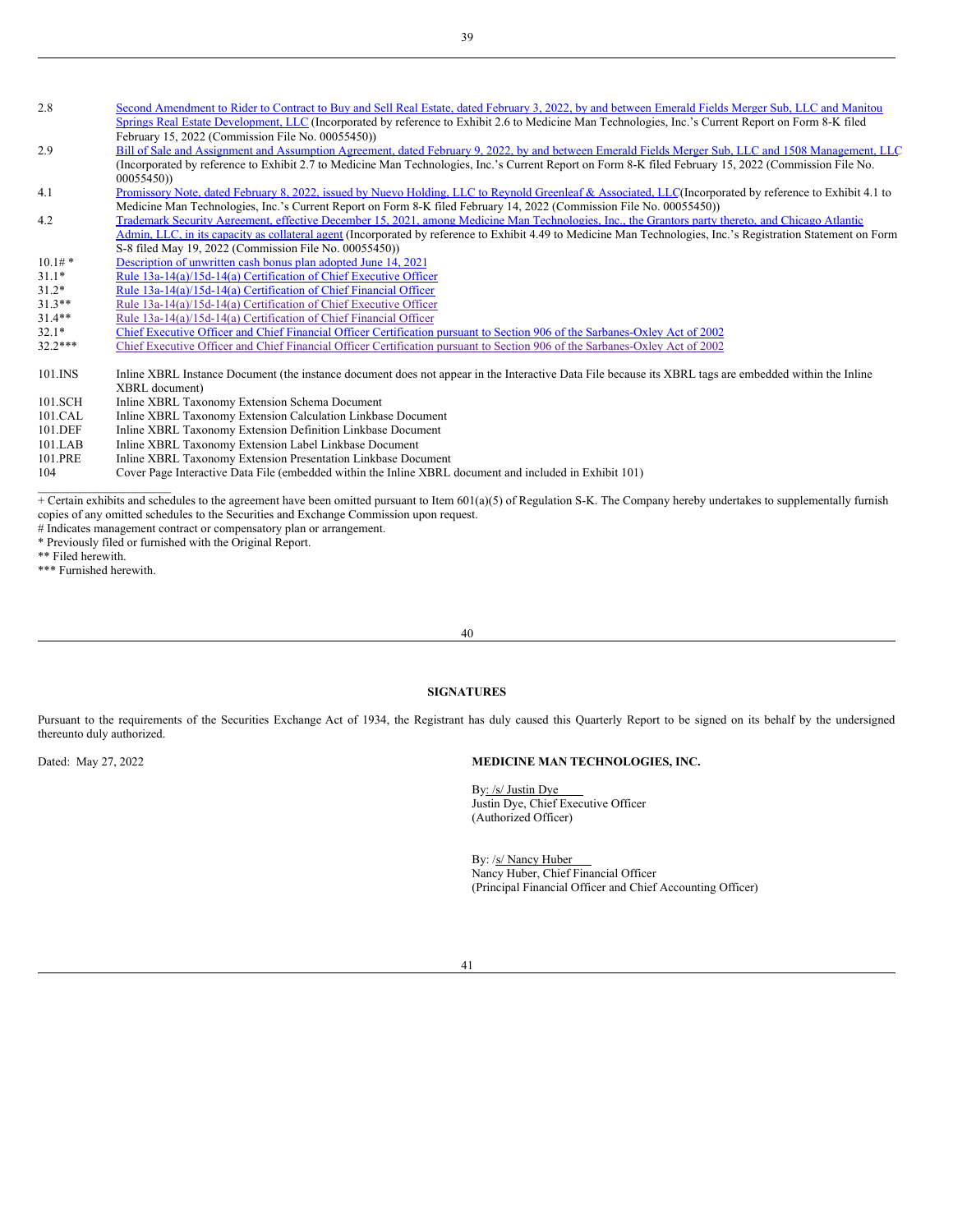# **CERTIFICATION PURSUANT TO SECTION 302 OF THE SARBANES OXLEY ACT OF 2002**

<span id="page-24-0"></span>I, Justin Dye, certify that:

- 1. I have reviewed this amendment no. 1 to quarterly report on Form 10-Q/A of Medicine Man Technologies, Inc.;
- 2. Based on my knowledge, this report does not contain any untrue statement of a material fact or omit to state a material fact necessary to make the statements made, in light of the circumstances under which such statements were made, not misleading with respect to the period covered by this report;
- 3. Based on my knowledge, the financial statements, and other financial information included in this report, fairly present in all material respects the financial condition, results of operations and cash flows of the registrant as of, and for, the periods presented in this report;
- 4. The registrant's other certifying officer(s) and I are responsible for establishing and maintaining disclosure controls and procedures (as defined in Exchange Act Rules 13a-15(e) and 15d-15(e)) and internal controls over financial reporting (as defined in Exchange Act Rules 13a-15(f) and 15d-15(f)) for the registrant and have:
	- a. Designed such disclosure controls and procedures, or caused such disclosure controls and procedures to be designed under our supervision, to ensure that material information relating to the registrant, including its consolidated subsidiaries, is made known to us by others within those entities, particularly during the period in which this report is being prepared;
	- b. Designed such internal control over financial reporting, or caused such internal control over financial reporting to be designed under our supervision, to provide reasonable assurance regarding the reliability of financial reporting and the preparation of financial statements for external purposes in accordance with generally accepted accounting principles;
	- c. Evaluated the effectiveness of the registrant's disclosure controls and procedures and presented in this report our conclusions about the effectiveness of the disclosure controls and procedures, as of the end of the period covered by this report based upon such evaluation; and
	- d. Disclosed in this report any change in the registrant's internal control over financial reporting that occurred during the registrant's most recent fiscal quarter (the registrant's fourth quarter in the case of an annual report) that has materially affected, or is reasonably likely to materially affect, the registrant's internal control over financial reporting; and
- 5. The registrant's other certifying officer(s) and I have disclosed, based on our most recent evaluation of internal control over financial reporting, to the registrant's auditors and the audit committee of the registrant's board of directors (or persons performing the equivalent functions):
	- a. All significant deficiencies and material weaknesses in the design or operation of internal control over financial reporting which are reasonably likely to adversely affect the registrant's ability to record, process, summarize and report financial information; and
	- b. Any fraud, whether or not material, that involves management or other employees who have a significant role in the registrant's internal control over financial reporting.

Dated: May 27, 2022 /s/ Justin Dye

Justin Dye, Chief Executive Officer (Principal Executive Officer)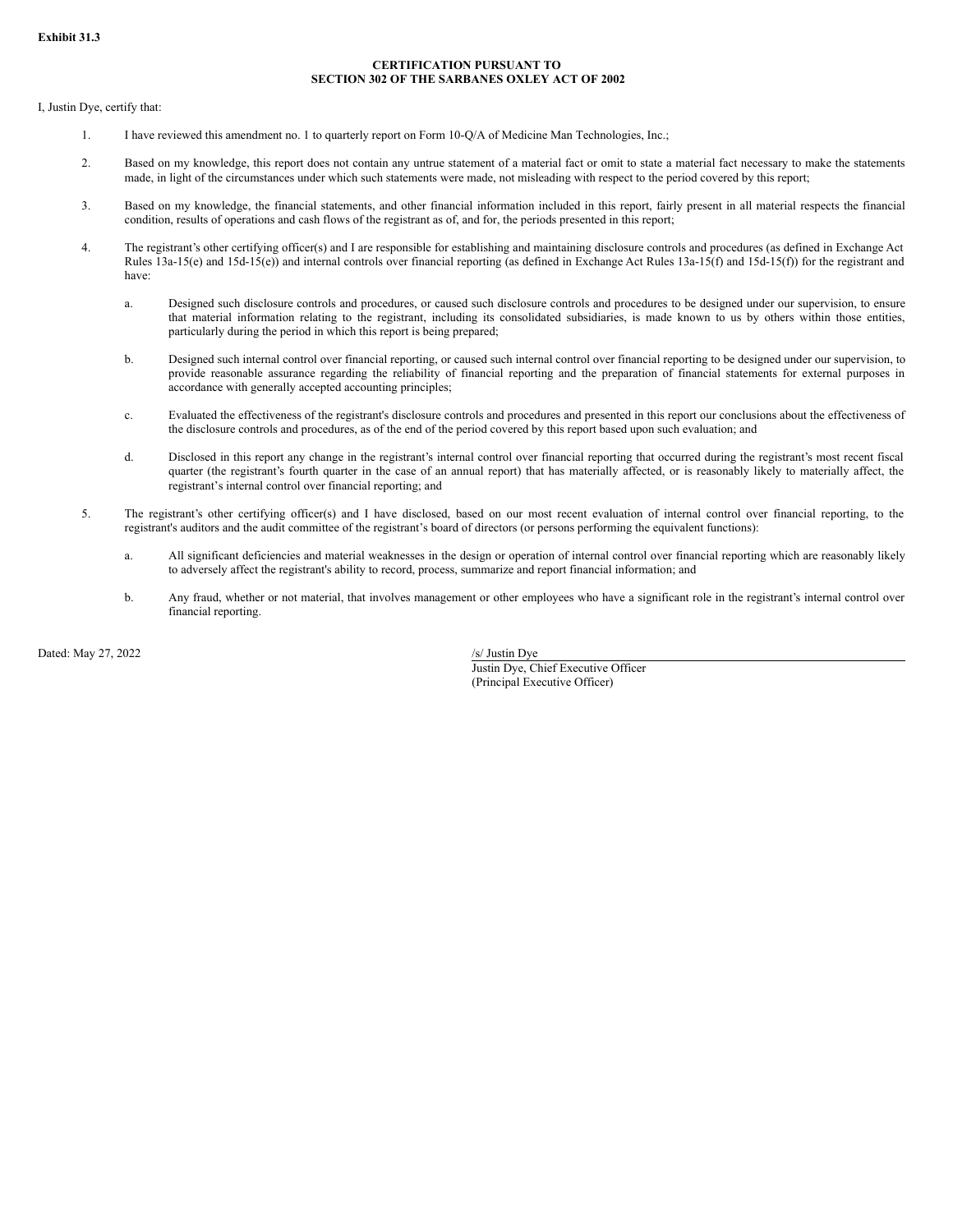# **CERTIFICATION PURSUANT TO SECTION 302 OF THE SARBANES OXLEY ACT OF 2002**

<span id="page-25-0"></span>I, Nancy Huber, certify that:

- 1. I have reviewed this amendment no. 1 to quarterly report on Form 10-Q/A of Medicine Man Technologies, Inc.;
- 2. Based on my knowledge, this report does not contain any untrue statement of a material fact or omit to state a material fact necessary to make the statements made, in light of the circumstances under which such statements were made, not misleading with respect to the period covered by this report;
- 3. Based on my knowledge, the financial statements, and other financial information included in this report, fairly present in all material respects the financial condition, results of operations and cash flows of the registrant as of, and for, the periods presented in this report;
- 4. The registrant's other certifying officer(s) and I are responsible for establishing and maintaining disclosure controls and procedures (as defined in Exchange Act Rules 13a-15(e) and 15d-15(e)) and internal controls over financial reporting (as defined in Exchange Act Rules 13a-15(f) and 15d-15(f)) for the registrant and have:
	- a. Designed such disclosure controls and procedures, or caused such disclosure controls and procedures to be designed under our supervision, to ensure that material information relating to the registrant, including its consolidated subsidiaries, is made known to us by others within those entities, particularly during the period in which this report is being prepared;
	- b. Designed such internal control over financial reporting, or caused such internal control over financial reporting to be designed under our supervision, to provide reasonable assurance regarding the reliability of financial reporting and the preparation of financial statements for external purposes in accordance with generally accepted accounting principles;
	- c. Evaluated the effectiveness of the registrant's disclosure controls and procedures and presented in this report our conclusions about the effectiveness of the disclosure controls and procedures, as of the end of the period covered by this report based upon such evaluation; and
	- d. Disclosed in this report any change in the registrant's internal control over financial reporting that occurred during the registrant's most recent fiscal quarter (the registrant's fourth quarter in the case of an annual report) that has materially affected, or is reasonably likely to materially affect, the registrant's internal control over financial reporting; and
- 5. The registrant's other certifying officer(s) and I have disclosed, based on our most recent evaluation of internal control over financial reporting, to the registrant's auditors and the audit committee of the registrant's board of directors (or persons performing the equivalent functions):
	- a. All significant deficiencies and material weaknesses in the design or operation of internal control over financial reporting which are reasonably likely to adversely affect the registrant's ability to record, process, summarize and report financial information; and
	- b. Any fraud, whether or not material, that involves management or other employees who have a significant role in the registrant's internal control over financial reporting.

Dated: May 27, 2022 /s/ Nancy Huber

Nancy Huber, Chief Financial Officer (Principal Financial Officer)